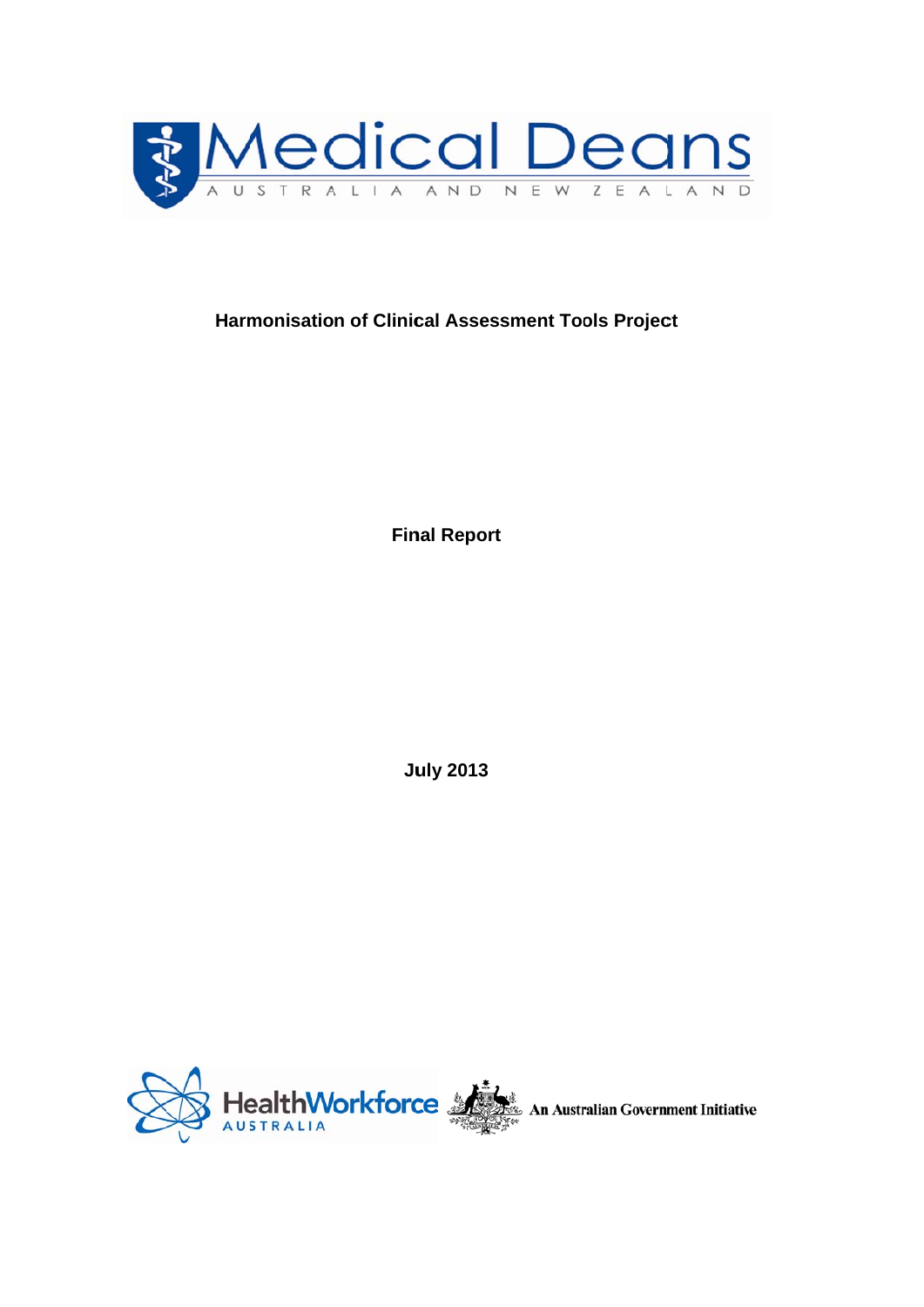Report prepared on behalf of Medical Deans Australia and New Zealand Inc by:

Professor Annemarie Hennessy Dean, School of Medicine University of Western Sydney University of Western Sydney School of Medicine Locked Bag 1797 Penrith NSW 2751 **Tel:** 02 4620 3618

**Fax:** 02 4620 3890 **Email:**  an.hennessy@uws.edu.au

Ms Monique Hourn Project Manager, Medical **Education** Medical Deans Australia and New Zealand Inc

Level 6 173 – 175 Philip Street, Sydney NSW 2000

Tel: 02 9114 1680 Fax: 02 9114 1722 Email: mhourn@medicaldeans.org.au Ms Tracey Piccoli Project Officer Medical Deans Australia and New Zealand Inc

University Centre for Rural Health 61 Uralba Street Lismore NSW 2480

Tel: 02 6620 7212 Fax: 02 6620 7270 Email: tpiccoli@medicaldeans.org.au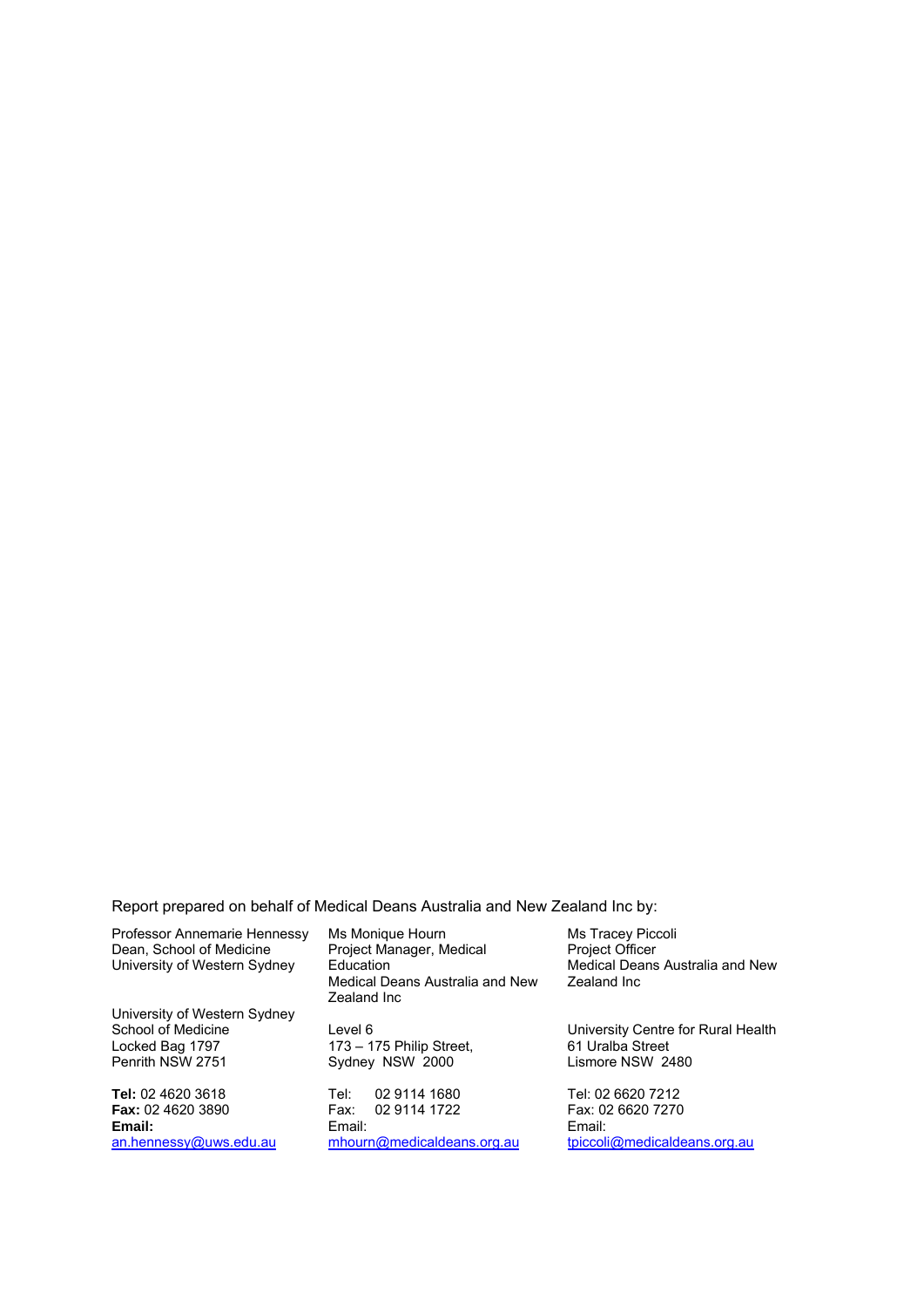# **Contents**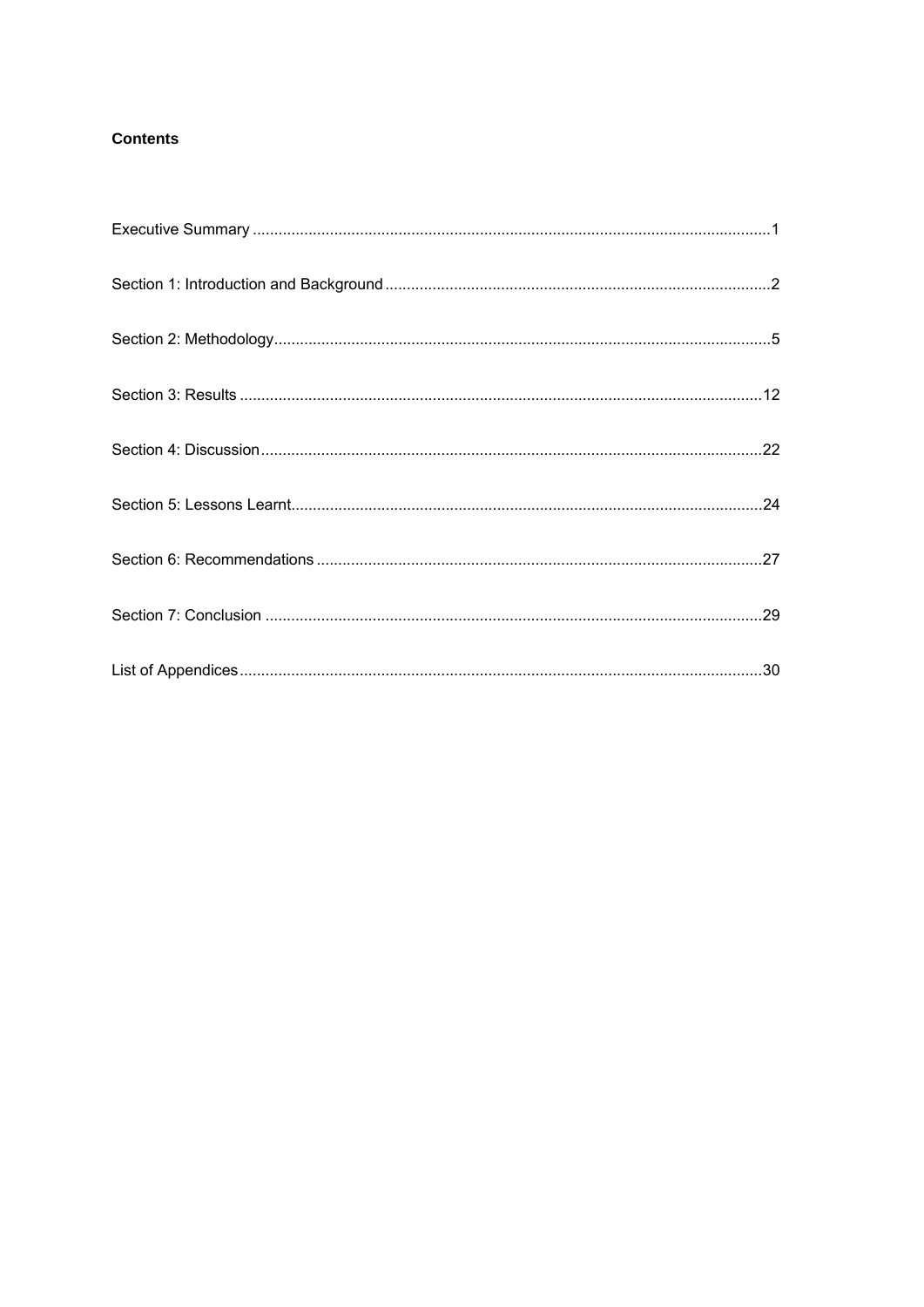#### **Executive Summary**

In 2011, Health Workforce Australia (HWA) provided funding to Medical Deans Australia and New Zealand (Inc) (Medical Deans) to conduct the Harmonisation of Clinical Assessment Tools Project at the University Centre for Rural Health (UCRH), Lismore. The aim of the project was to develop, pilot and evaluate a harmonised assessment tool, at a site where multiple medical schools share the same clinical training environment and clinician assessors.

Three medical schools participated in the project; the University of Sydney (USyd), the University of Western Sydney (UWS) and the University of Wollongong (UoW). Students from these medical schools, in the latter phase of their programs and undertaking longitudinal placements at the UCRH, were recruited.

A comprehensive review of the curricula of the three participating schools was undertaken to ensure that a harmonised assessment process was developed based on the commonalities which exist between the curricula of medical schools. Medical schools, medical students, UCRH academic staff and clinicians were consulted to develop a suite of harmonised formative assessment tools. A single formative assessment tool was selected for the pilot based on the suitability of the tool to be implemented across the three medical school curricula. The harmonised tool was a Formative Assessment of Student Performance in Clinical Attachment (FASPCA) tool which measured core clinical competencies and aspects of professionalism, common to a number of medical disciplines. A key innovation of the FASPCA was the incorporation of a visual analogue scale for clinicians to measure a student's overall readiness for internship.

The harmonised tool was trialled across multiple high priority attachments to evaluate the effects of streamlining assessment processes across disciplines and medical schools; and examine the applicability of core clinical competencies in medicine across different disciplines. The attachments selected were General Medicine, Emergency, Mental Health and General Surgery and involved students from all three schools.

An independent evaluation was undertaken analysing data from a number of sources including student performance scores, student surveys, clinician surveys, clinician interviews and interviews with Medical Deans project staff. The results indicate that the FASPCA tool is a robust, efficient and effective tool for the clinical assessment of medical students at UCRH Lismore and Ballina. Trend analysis of the surveys has provided useful findings and recommendations relating to the validity, feasibility, authenticity, effectiveness and efficiency of the Harmonised Assessment Tool and its implementation.

The project results have been pleasing with the Harmonised Tool being viewed by clinicians and students as an effective tool for streamlining assessment processes for clinicians assessing multiple medical students. Interestingly, the results also indicate that the harmonised assessment tool has also been effective across disciplines; however any tool requires adaption to the assessment criteria and modification to suit the context of relevant attachments.

A key lesson from this project has been the level of consultation, collaboration and negotiation required around a practical issue of importance to the three participating medical schools and the UCRH Lismore. All stakeholders have worked together to achieve the project deliverables and an outcome of this collaboration has been the development of collegial relationships which will promote collaboration and further work between the schools. The valuable outcomes from this project have not just been a Harmonised Assessment Tool, but a case study documenting how medical schools can work together in rural sites.

The findings from this project could be applied at other similar teaching and training sites, particularly rural sites where there are multiple medical schools sharing the same clinical site and supervisors. The processes required for future implementations of this project at other sites would be similar in regards to the level of participant/stakeholder buy in required at the pilot site and between participating medical schools to achieve the project deliverables.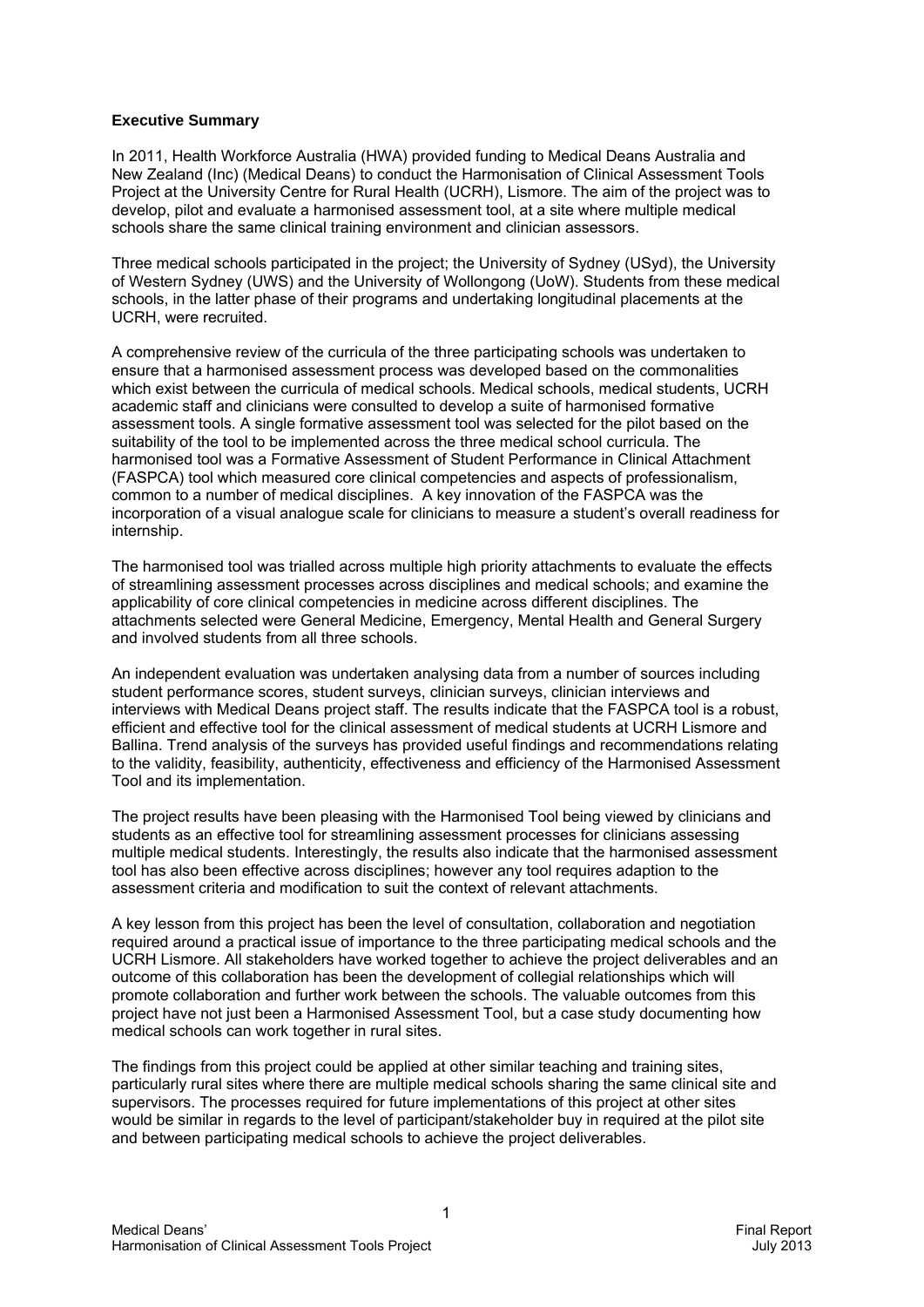#### **Section 1: Introduction and Background**

#### **Introduction**

Medical Deans received funding in August 2011 from HWA to conduct the Harmonisation of Clinical Assessment Tools Project at the University Centre for Rural Health, Lismore.

The aims of the project were to:

- 1. Develop harmonised clinical assessment tools for assessment of medical students in the second half of their medical program.
- 2. Undertake a pilot of these harmonised clinical assessment tool(s) at a site where multiple medical schools share the clinical environment for teaching and assessment – the Northern Rivers Regional Hospital site.
- 3. Evaluate and document the outcomes from the pilot project to inform broader implementation of the harmonised clinical assessment tool(s) and relate pilot project findings to other medical education projects involved in the benchmarking of standards and common assessment in medical education.

The project deliverables were executed in two phases:

Phase 1 – development and piloting of the harmonised tool; Phase 2 – evaluation and reporting

#### Phase 1

- 1. Review of the curriculum structure of the participating medical schools Sydney Medical School, University of Western Sydney and University of Wollongong Medical School to understand the differences and synergies in the curricula at each school.
- 2. Establishment of a Project Reference Group chaired by Medical Deans, to consult with stakeholders and reach agreement on the selection of criteria for assessing current and proposed clinical assessment tools for medical students. Stakeholders included: Medical Deans, Medical Schools, Pilot Sites and Clinicians, Medical Students, Program Manager CSSP, Australian Medical Council and representatives involved in the Pilot Site.
- 3. Develop harmonised clinical assessment tool(s) at the pilot site including obtaining relevant specific site/hospital committee approvals to enable the harmonised clinical assessment tool to be trialled at the pilot site.
- 4. Trial the harmonised clinical assessment tool during one rotation of medical students in consultation with clinicians, stakeholders and the Reference Group

#### Phase 2: Evaluation and development of a Final Report

- 1. Evaluation of the harmonised clinical assessment tool(s) at the pilot site
- 2. The development of a Final Report which, includes statistical analysis, key learnings and recommendations for broader implementation to other sites nationally where there are multiple medical schools sharing the same sites.

This Report provides a comprehensive account of the project's achievements.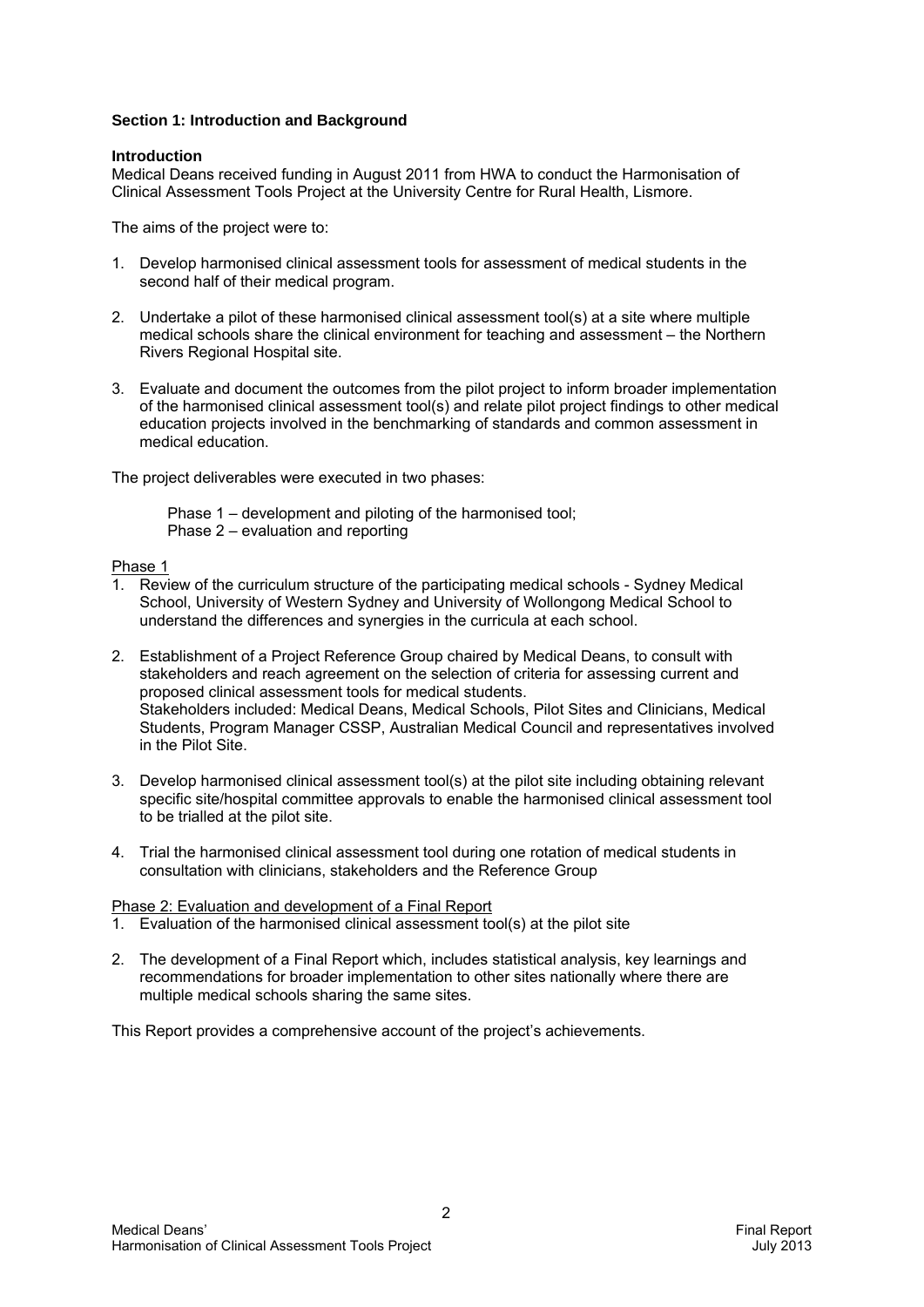#### **Background**

Late in 2010, discussions were held between HWA and Medical Deans regarding the benefits of a project which would aim to streamline assessment processes where there are multiple medical schools sharing the same clinical training site. These discussions were based on feedback from clinical supervisors that assessment processes for medical students sharing clinical education facilities could be streamlined by the introduction of a single assessment tool. Such an innovation would be predicated on the outcome of recognition of the qualities of the competent medical graduate.

An expression of interest was sought through the Deans of medical schools inviting participation in such a project and the nomination of suitable pilot sites. Two potential pilot sites were identified:

- 1. University Centre for Rural Health, Lismore Medical Schools involved:
	- University of Sydney
	- University of Western Sydney
	- University of Wollongong
- 2. Wesley Private Hospital, Auchenflower, Brisbane Medical Schools involved:
	-
	- **Bond University**
	- **Griffith University**
	- University of Queensland

A series of workshops were conducted with the potential pilot sites to design the project, identify key activities, deliverables and timelines. An important outcome from these workshops was the decision to focus on developing a harmonised assessment tool for those medical students in the latter phase of their medical programs. Such an assessment tool used across three medical schools would measure the desired outcome of identifying the qualities of the competent medical graduate ready for internship. The workshops also highlighted the need to conduct the pilot at a site where there were multiple medical schools immersing students full time in clinical attachments in order to achieve optimal results for the pilot.

An initial proposal was submitted to HWA involving the two pilots sites identified, UCRH Lismore and the Wesley Private Hospital, Brisbane. The proposal was scaled back due to funding constraints and a decision was made to proceed only with the UCRH as the pilot site. Major factors influencing this decision were;

- A rural site could benefit greatly from the results of this project given that rural sites may not have the resources to develop a similar project in the immediate future;
- Rural teaching sites are being increasingly used for clinical placement allocation and;
- Being distant from main campuses, rural sites have a greater difficulty in managing multiple assessment processes.

The UCRH was chosen as the pilot site with the intention that the project results could inform other potential pilot sites such as the Wesley Private Hospital.

Early on in the project period, an additional pilot site was added at Ballina Hospital to include Emergency Medicine attachments. The inclusion of Ballina Emergency Medicine in the pilot ensured that all three medical schools had equal numbers of student participation in the pilot.

The project was funded in August 2011. Early project activities included the recruitment of a Project Officer to be located at the UCRH, and the establishment of a Project Committee to provide governance and strategic advice on the project activities. The Project Officer was recruited in December 2011. Throughout the project, close supervision and mentoring of the Project Officer, as well as overall coordination of the project was provided by the Medical Deans' Project Manager, Medical Education.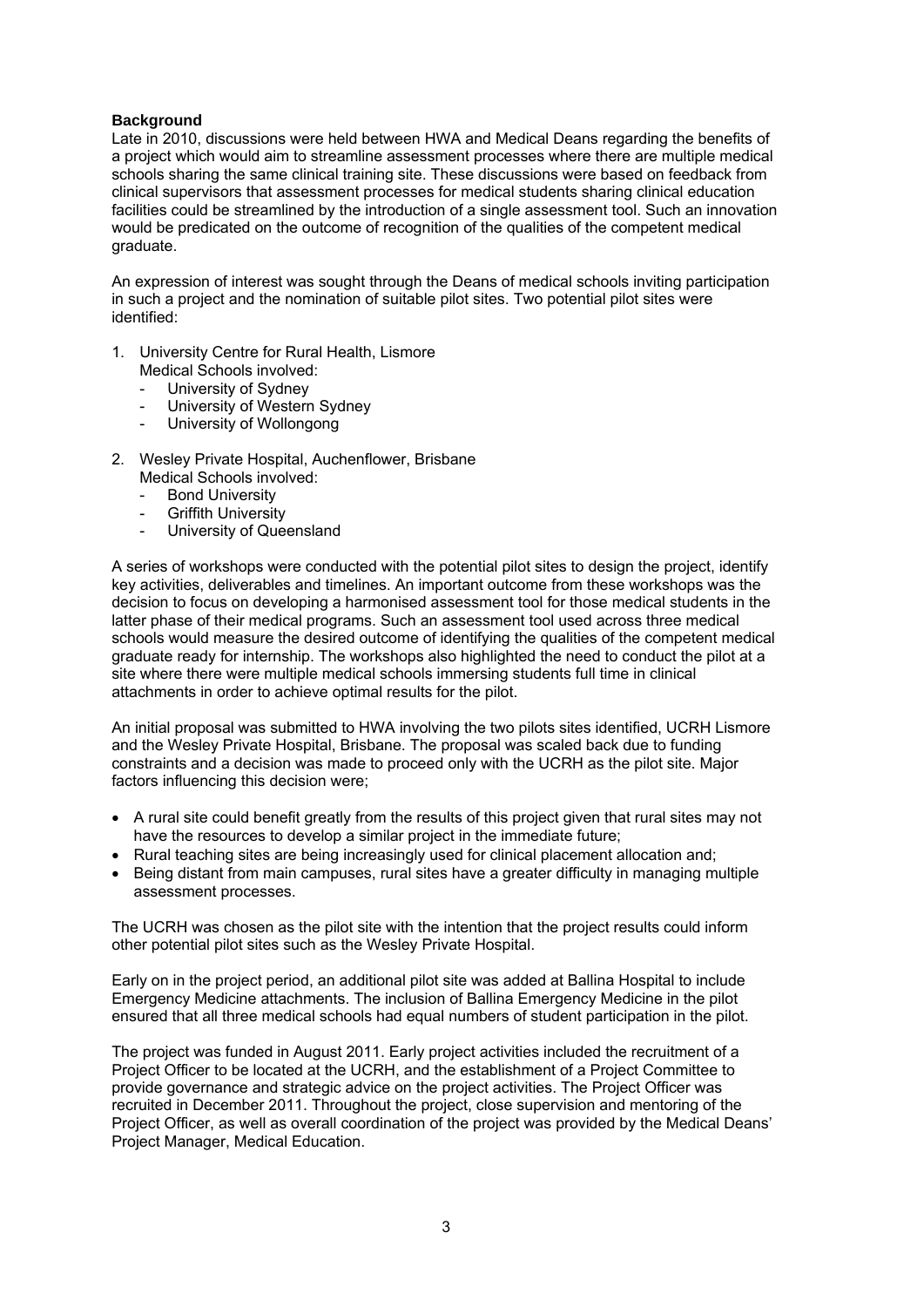The Harmonisation Project Committee membership included the three medical schools involved in the project and local stakeholders, including clinicians, University Centre for Rural Health's Medical Education Team and medical student representatives at the pilot site. The Project Committee was chaired by Professor Annemarie Hennessy, Dean, School of Medicine, UWS, representing Medical Deans. Full Project Committee membership was not complete until early 2012. HWA and the Australian Medical Council (AMC) do not have direct representation on the Project Committee however they were kept informed through regular communications.

A complete list of Project Committee Membership is included as Appendix A.

The Project Committee Terms of Reference (TOR) are included as Appendix B.

In terms of broader Medical Deans' activity and interactions with partnership organisations in medical education, regular reports are provided to the Medical Deans' Executive, HWA, Confederation of Post Graduate Medical Education Council's (CPMEC) and the Committee of Presidents of Medical Colleges (CPMC). These reports provide updates to our partnership organisations regarding the progress of Medical Deans' projects.

In May 2012, the project suffered a significant delay due to the resignation of the Project Officer due to unforeseen circumstances. The pilot was delayed and all project activity suspended pending the appointment of a suitable Project Officer. UCRH kindly nominated an existing staff member for the Harmonisation Project Officer role and the new Project Officer assumed the role in June 2012.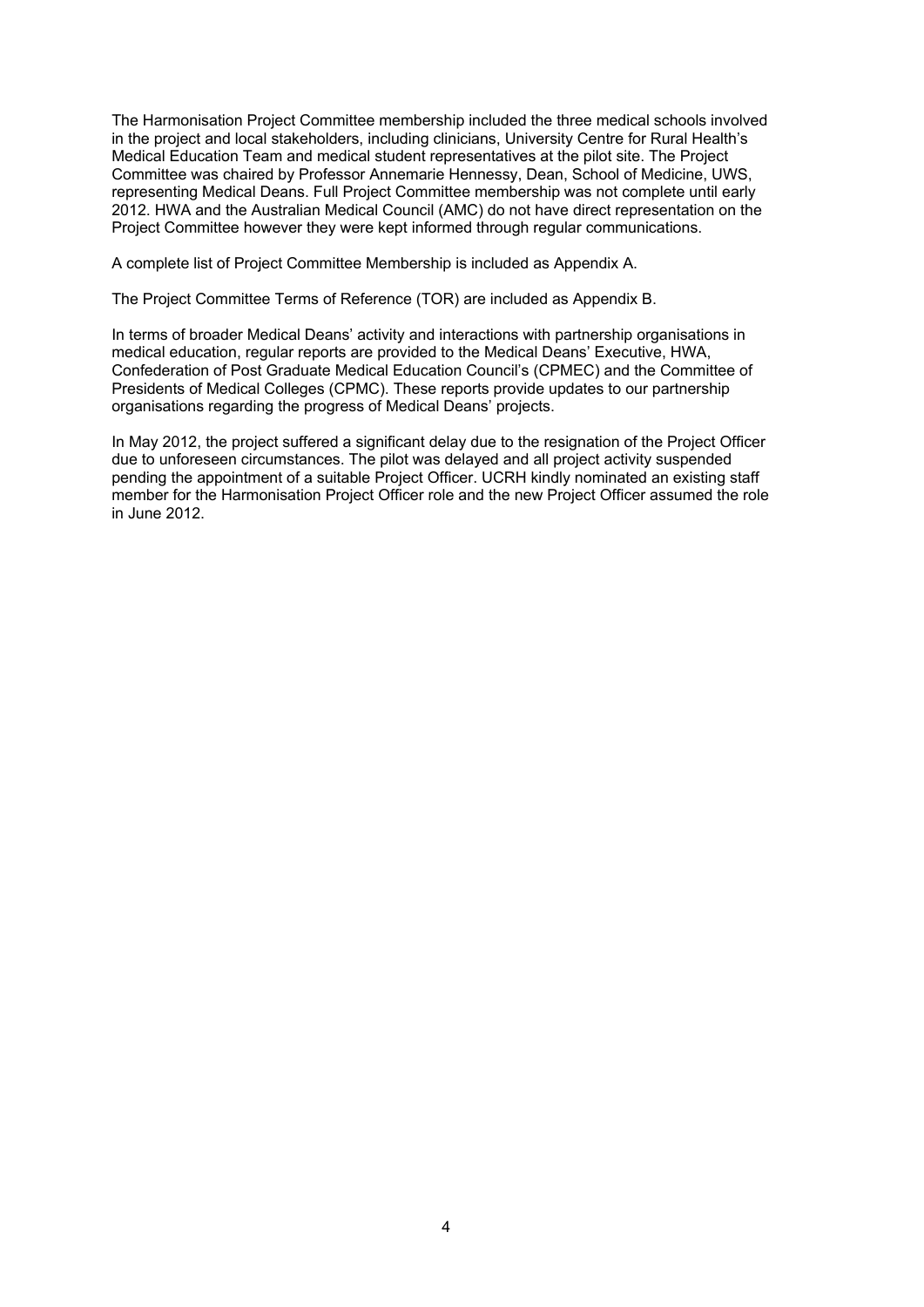#### **Section 2: Methodology**

#### **Part 1. Pilot Implementation**

There were a number of key activities which were integral to the implementation of the pilot at UCRH. The significant pilot activities can be summarised as pilot implementation activities, ongoing pilot activities and evaluation plan activities.

Pilot implementation activities included curriculum structure and review, regular Project Committee meetings including a Project Committee workshop, ethics approval processes, identification of attachments, students and clinicians involved in the pilot, consenting processes and promotion of the pilot to key stakeholders.

Ongoing pilot activities included stakeholder liaison with students, clinicians, UCRH Medical Education Team, introduction of Ballina to the pilot and additional strategies to improve assessment tool completion rates.

Building relationships across programs and educators before, during and after the pilot has been essential to the success of the project and a key lesson regarding the methodology of this project.

#### **Implementation activities**

#### Curriculum structure and review

An early significant activity involved examining the structure and content of the three participating medical school's curricula to gain an understanding of the commonalities which may exist and to identify where in the curriculum/program a harmonised assessment tool could be implemented.

Early in the project period, the Project Committee decided that the most efficient and effective way to undertake this work was to engage an experienced educational consultant. The educational consultant would then provide a rigorous and objective review to assist the Project Committee with its deliberations in the development of the Harmonised Assessment Tool and the most effective evaluation process. Funding to support the engagement of the educator was found from within the project budget by redistributing the funds initially allocated to engage a statistician for the evaluation plan.

Following a targeted expression of interest process, a suitably qualified educational consultant was recruited in November 2011 to conduct the curriculum structure review, propose a harmonised clinical assessment tool/s based on the findings of the curriculum review and develop an evaluation plan. The Education Consultant recruited to undertake these activities was Dr Christine Tom.

The findings from the curriculum structure review focused on the commonalities, differences and priorities and existing assessment tools of the curriculum of the three participating medical schools. The review included a comparative analysis of the curricula in general.

The curricula structure review was an integral early activity to ensure that the assessment tool developed and subsequently piloted was formed on a sound educational basis and that the assessment tool measured the expected content requirements of the three medical school's curriculum.

#### Regular Project Committee Meetings including the convening of a Project Committee Workshop

#### Regular Project Committee Meetings

A significant contributing factor to the success of the implementation of the pilot has been the regular meetings of the Project Committee to provide strategic advice and direction for the project. The Project Committee included key individuals at UCRH, the three participating medical schools and Medical Deans. The committee met monthly from August, 2011.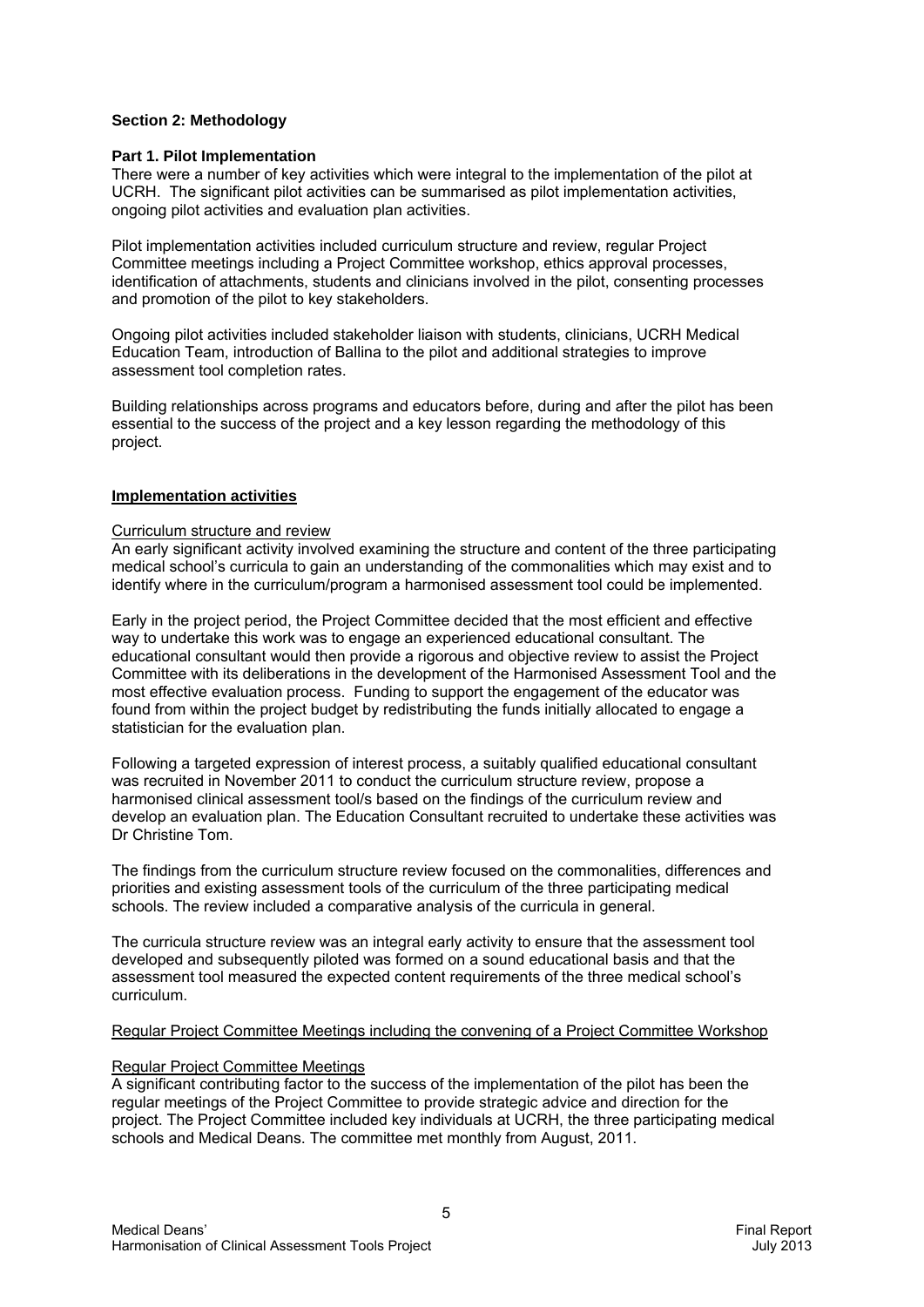This frequency of meetings indicates the level of input and commitment required from the Project Committee, particularly UCRH members to help guide and drive the project.

#### Project Committee Workshop

In February 2012 a full day, face to face workshop was held to discuss the outcomes from the review of the curricula structure, content and to decide on a tool to pilot from the three proposed harmonised clinical assessment tool (s). All members of the Project Committee, including the Education Consultant Dr Christine Tom attended at UCRH to discuss the findings from the curriculum review and to reach consensus on the type of tool to be piloted and which attachments to pilot the tool.

The Project Committee Workshop was significant - it produced important outcomes that shaped the direction of the project. Bringing together the Project Committee members was central to reaching consensus on how, when and where the Harmonisation Assessment Tool should be piloted. Importantly, the workshop ensured that all Project Committee members were consulted and that the participating medical schools had an opportunity to provide input on the development of the assessment tool and the implementation of the pilot.

There were a number of key outcomes from the Project Committee Workshop, including:

- i. The decision to develop the harmonised tool as a formative assessment tool to be used in addition to existing assessment processes
- ii. Harmonised clinical assessment tool selected: Formative Assessment of Student Performance in Clinical Attachment (FASPCA)
- iii. Pilot the harmonised tool across multiple attachments, not just one standard rotation as per the contract, thus going above and beyond the contractual requirements
- iv. Identification of high priority attachments
- *i. Developing the harmonised tool as a formative assessment tool in addition to existing assessment processes*

One of the significant outcomes from the Project Committee Workshop was the decision to develop and pilot a harmonised assessment tool as a formative assessment tool. The Project Committee recognised that this was the least disruptive way of implementing a new assessment tool without causing interruption to well established assessment processes within medical schools. It was agreed that the assessment tool chosen for the pilot would be trialled in parallel to existing formative and summative assessment processes without impacting on a student's overall final grade.

*ii. Harmonised Clinical Assessment Tool selected: Formative Assessment of Student Performance in Clinical Attachment (FASPCA)* 

The curricula review report recommended three different types of assessment tool which could be suitable for the pilot. The Project Committee selected the Formative Assessment of Student Performance in Clinical Attachment (FASPCA) tool as the preferred tool for the pilot. This tool was selected as it measures the student's overall performance in a clinical attachment including aspects of professionalism which are traditionally more challenging to measure.

The Project Committee made suggested changes to the FASPCA in accordance with each of their medical school's requirements. A significant inclusion to the FASPCA was the visual analogue scale which requests clinicians to make a judgement about a student's readiness for internship using a horizontal scale.

The piloted harmonised clinical assessment tool, the Formative Assessment of Student Performance in Clinical Attachment (FASPCA) is attached as Appendix C.

#### *iii. Pilot the harmonised tool across multiple attachments, not just one standard rotation as per the contract, thus going above and beyond the contractual requirements*

A further outcome from the Project Committee workshop was the decision to use the harmonised assessment tool across multiple attachments not just the one standard rotation as per the original proposal. It was felt that the tool developed could be modified to pilot across multiple attachments and thus provide data examining the role of core clinical competencies across multiple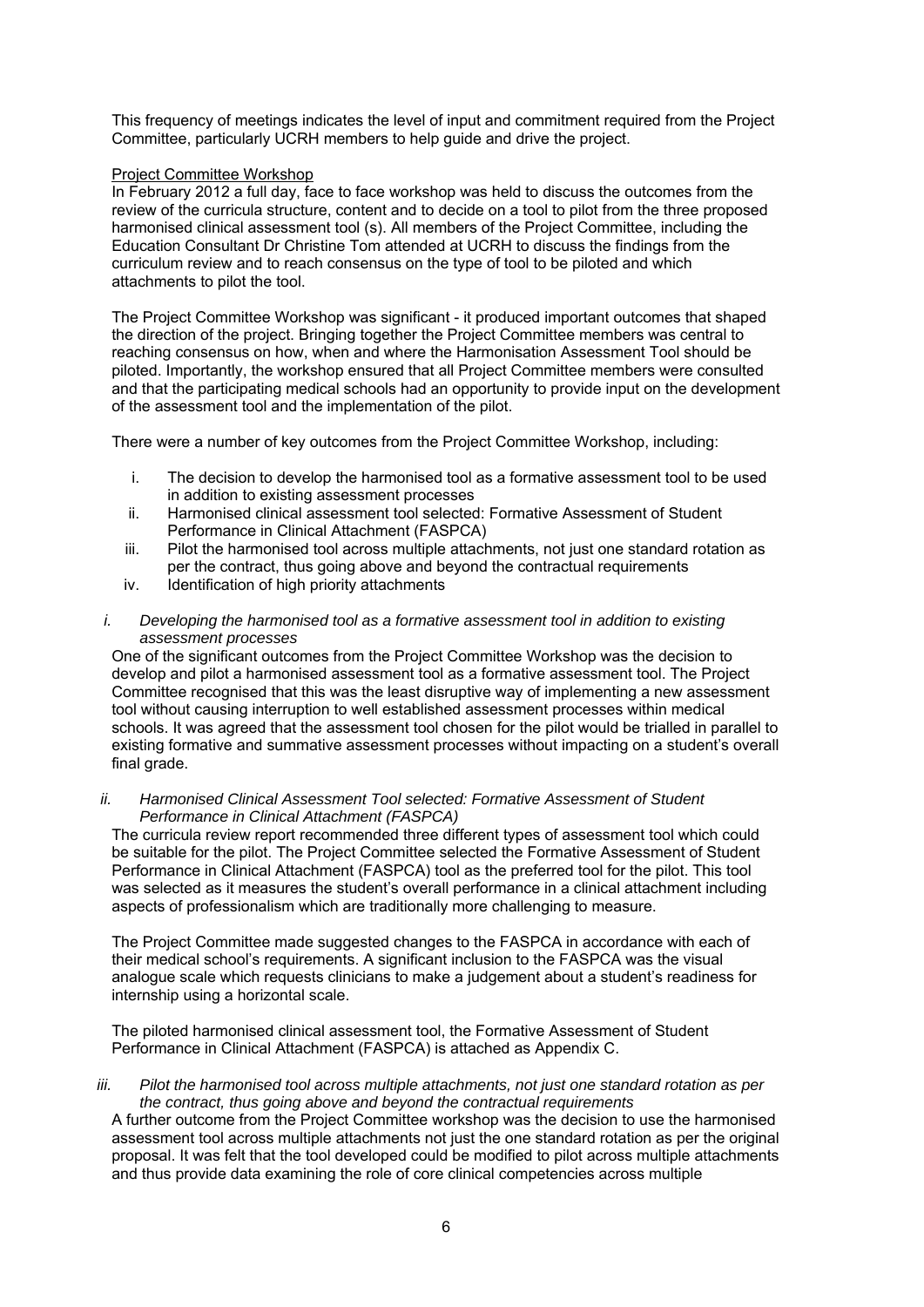disciplines. This was an exciting development for the project as the piloted tool would be implemented with a dual purpose: examining the role of core clinical competencies across disciplines in addition to the primary objective of the project which was to streamline assessment processes for clinicians.

#### *iv. Identification of high priority attachments*

Following on from the decision to pilot the harmonised assessment tool across multiple attachments, UCRH Project Committee members identified areas of their clinical placement program for medicine which were deemed high priority areas that could benefit from a more streamlined assessment processes - Mental Health, General Medicine and Surgery. These attachments are at saturation point and the clinicians involved have a heavy teaching/supervisor load. Thus it was agreed that the Harmonised Tool should be piloted across these attachments to determine if a single assessment tool could streamline assessment processes for the clinicians who have a supervision role in these attachments.

Despite initial enthusiasm, the General Practice (GP) attachment was deemed as unsuitable to pilot the Harmonised Tool. This was due to fundamental differences in the curricula between the role of the GP supervisor and GP attachment. Thus commonalities in outcomes as well as the critical role of the assessor/supervisor are both important in determining the feasibility of harmonisation of assessment processes.

#### Ethics approvals

As the project involved conducting research on medical students' assessment results and survey response data, it was necessary to gain appropriate ethics approvals to ensure that the project followed a scholarly and rigorous approach and to ensure that the research was conducted in a safe and ethical manner.

A lead ethics application was submitted to Sydney University Human Research Ethics Committee (HREC) in early 2012 with final approval being granted in March 2012. Ethics approvals were also required for the other participating medical schools, University of Western Sydney and University of Wollongong. The University of Western Sydney ratified the ethics application based on the Sydney University HREC approval; however the University of Wollongong required a separate application and approval process.

As the pilot was being conducted at an area health service site, a Northern New South Wales Local Health District, ethics approval was also required from Richmond/Clarence Area, NSW Health.

All ethics application activities commenced in early 2012 with final approval being granted from all medical schools and the local area health service by June 2012. The Project Committee were involved in the ethics application activities and assisted with applications at their University HREC or the local area health service.

#### Identification of attachments, students and clinicians gathered in the pilot

The identification of the potential pilot attachments including students and clinicians involved required extensive consultation between the Project Officer and the Director of Medical Education, UCRH, the Ballina Emergency Department staff and the student coordinators for the University of Sydney, University of Western Sydney and University of Wollongong. The Project Officer required information from all of the aforementioned individuals to ensure that the pilot attachment data remained current as the timetable, students and clinicians involved were subject to constant change.

A detailed timeline of activities was developed prior to the pilot commencing to serve as a guide to structure activities including highlighting the commencement of attachments, completed assessment tools due dates and identification of students and clinicians involved in the pilot at any given time.

This "work plan" extensively detailed pilot activities and was necessary to ensure that the project progressed smoothly. The work plan enabled the Project Officer to accurately monitor the return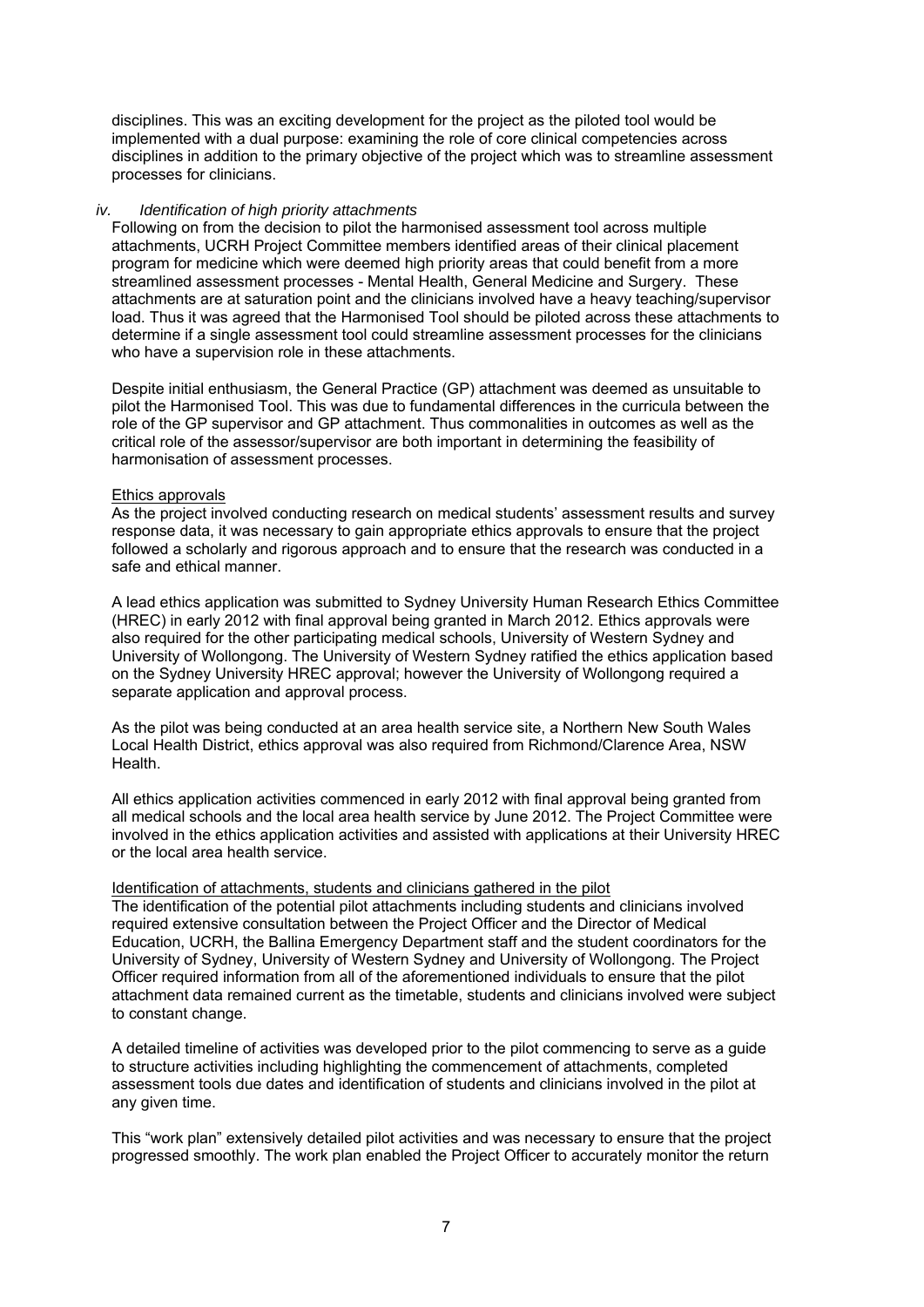of assessment tools, student surveys and clinician surveys and was a valuable tool used to implement the pilot.

The project was delayed in May 2012 due to the resignation of the original Project Officer, and as a result the project timelines were extended out until the end of October. This allowed for an appropriate timeframe to promote the project to clinicians, students, academics and members of the Medical Education Team. This altered the attachments, students and clinicians involved in the pilot as outlined in the progress report to HWA in January 2012.

A summary of the revised pilot attachments is included as Appendix D.

#### Key stakeholder engagement

Key stakeholders were identified as clinicians, students and members of the UCRH Medical Education Team.

#### a) Clinician engagement

Earlier in the project period, a clinician information session was held at UCRH, for those clinicians identified as being involved in the pilot. The aim of the session was to provide clinicians with an overview of the project, outline the upcoming pilot activities, identify the attachments involved, and explain the anticipated contributions required should clinicians be willing to participate. The clinician information session was a good opportunity to initially engage clinicians and to request assistance from discipline leads to champion the project amongst their peers.

A follow up introductory email was sent by the Director of Medical Education, UCRH and the Clinical Sub Dean to clinicians requesting their involvement in the pilot. The Director of Medical Education's role and status amongst peers was utilised to promote the project as it was felt that having a locally established doctor inviting clinician participation, would encourage clinician involvement. It also provided clinicians with a liaison person who was 'one of their own' should any concerns arise during the pilot.

As the pilot commencement date drew nearer, clinicians were sent information via clinician packs. The packs included: Participant Information Statement, Clinicians Instructions, Formative Assessment of Student Performance in Clinical Attachment (FASPCA) form and a Clinician Survey. Clinician packs were delivered in person to clinicians or their Practice Managers / Secretaries by the Director of Medical Education and the Project Officer, thus enabling an additional opportunity to promote the project in person.

#### b) Student engagement

Students involved in the pilot were identified according to their allocation to the high priority attachments occurring within the pilot timeframes. An introductory email was sent to these students outlining the project, expected student contributions and requesting participation.

Where possible, members of the Project Committee briefed students from their medical school about the Harmonisation Pilot Project before they undertook their longitudinal rural placement at Lismore. This was a helpful promotion activity as students were already informed about the upcoming pilot and their potential involvement before they arrived at UCRH.

The Harmonisation Project Officer provided a presentation to the new incoming medical students at UCRH on their orientation day. This session gave students an opportunity to ask questions regarding the contributions required from them if they elected to participate in the pilot. The Project Officer followed up with the students later in the same week, in person to obtain formal consent.

Similar to the clinician promotion strategy, student packs were developed and provided to each participating student at their orientation session. The packs included; Participant Information Statement, Instructions for Students, Formative Assessment of Student Performance in Clinical Attachment (FASPCA) and a Student Survey.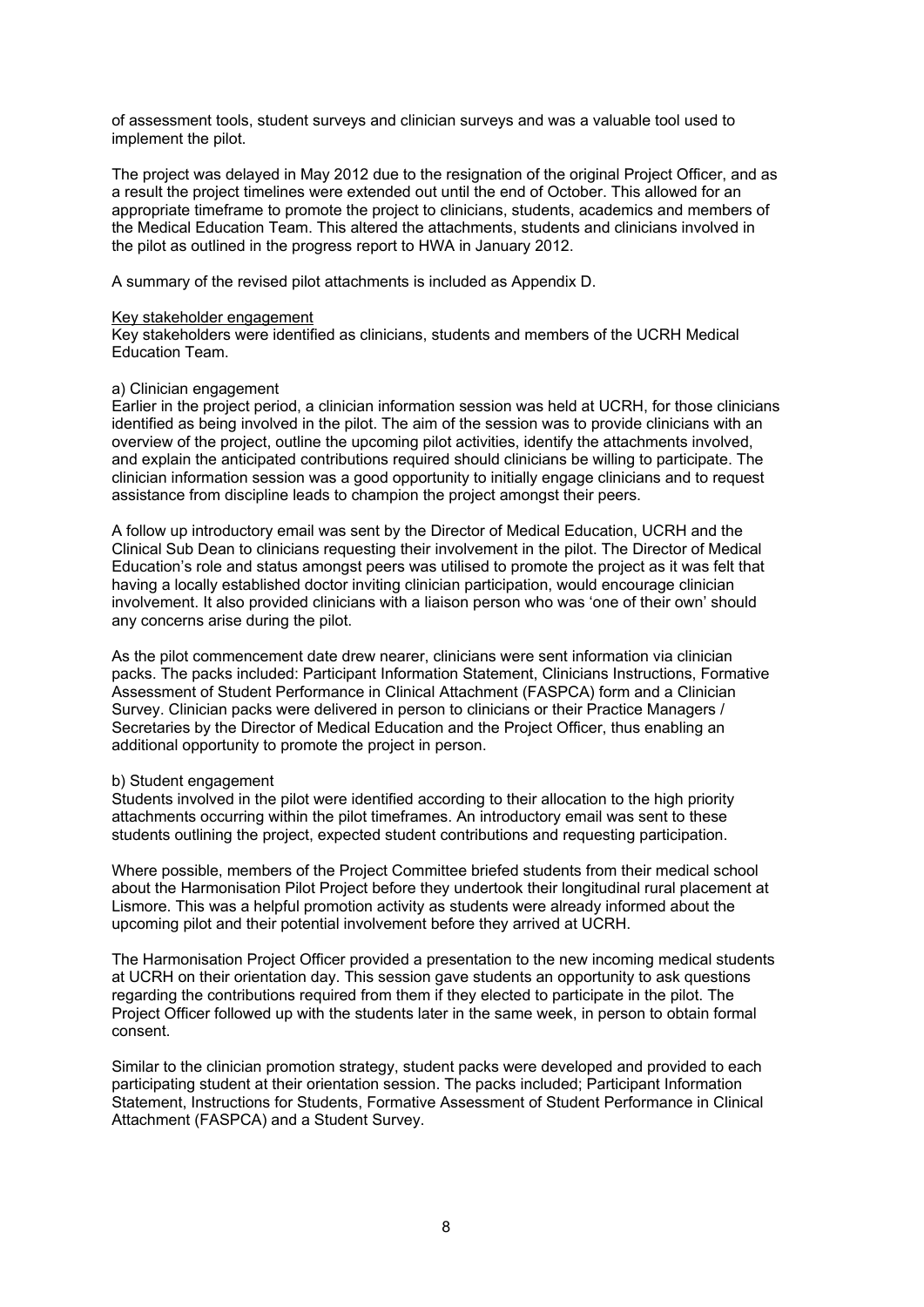The pilot was promoted to the students as an opportunity to have additional contact with their supervisors including a structured opportunity to discuss their progression towards internship within a formative assessment framework.

#### c) Medical Education Team and UCRH staff engagement

The pilot was promoted to relevant UCRH staff such as the student coordination team, UCRH general staff and the Executive Officer, to ensure that staff were aware of the activities being undertaken and to encourage assistance in promoting the project to the medical students and clinicians involved where appropriate. The promotion of the project to UCRH staff and hospital staff was important in a small close knit environment to ensure the successful implementation of the pilot.

#### Participant Consent

All participants, students and clinicians gave written informed consent before the pilot commenced. Consenting activities were used as an additional opportunity to promote the project to participants in person.

Overall, there were a number of implementation activities which were essential to the success of the pilot. A number of these activities focussed on the Project Officer actively promoting the project to a range of different stakeholders and using a variety of forms of communication. The Director of Medical Education and the Clinical Sub Dean were utilised to promote the project amongst their peers and to encourage clinician involvement.

#### **Pilot activities**

Participant liaison was integral to the success of the pilot. Activities included ongoing liaison with students, clinicians and the Medical Education Team, and further liaison with the UCRH Medical Education Team to develop strategies to improve return rates of formative assessment forms. With the introduction of Ballina to the pilot, assistance was required to promote and roll out the project at that site.

#### Ongoing Student Liaison

The Project Officer attended Problem Based Learning (PBL), Case Based Learning (CBL), Regional Academic Days (RAD), weekly tutorials and Clinical Skills Sessions to gain access to students participating in the pilot. By attending these sessions the Project Officer was able to discuss the project with a large group of students at the one time. This provided regular student contact to discuss and solve issues regarding the completion of the assessment forms including identifying who might be the best supervisor to complete the tool.

Promotion of the project was initially advertised to students via email. Emailing initially provided the quickest way to contact students regarding the project. It also enabled continuous promotion during the pilot and advising of due dates for completed assessment tools. However, once the pilot had commenced it became evident that students did not check their emails on a regular basis therefore it became imperative that the Project Officer met with the students regularly to reinforce the completion of the Harmonised Assessment Tool.

#### Ongoing Clinician Liaison

The Director of Medical Education and the Clinical Sub Dean, UCRH, promoted the project to the clinicians involved in the pilot. This occurred at regular clinician meetings with informal follow up also undertaken on overdue assessment tools or surveys when they met with their colleagues.

The Director of Medical Education also attended Hospital Physicians and Surgeons meetings to encourage clinician involvement. At these meetings the Director was able to reinforce the value of the project to key clinician groups and advise of upcoming due dates for completed assessment tools. Clinicians involved in the pilot required continuous liaison throughout the project, particularly once the pilot was underway. The championing of the project by these two members of the Project Committee was crucial to the implementation of the pilot.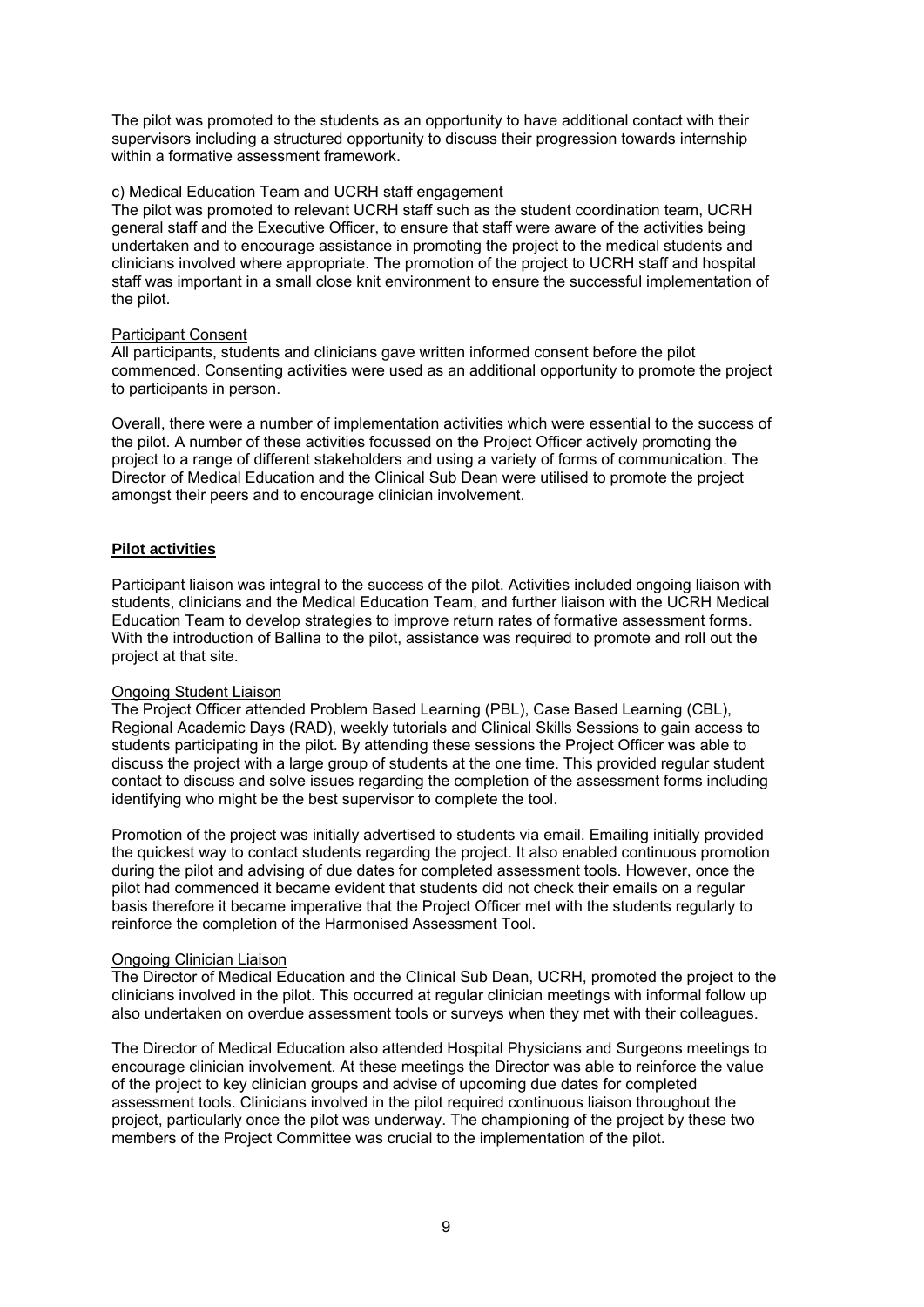#### Medical Education Team Liaison

The UCRH Medical Education Team was key to facilitating the implementation of the pilot. The Project Officer met weekly with the Program Manager, Clinical Education and the Student Coordination team to provide both parties with an overview of the pilot activities. The Medical Education Team provided support during the pilot particularly in engaging students to encourage the return of completed assessment tools. The Project Officer's ability to liaise with the Medical Education Team improved the return rate of completed assessment tools and student surveys.

The Project Officer promoted the project at the UCRH Medical Educators meetings, which are attended by UCRH academic leads, medical educators and the Medical Education Team. These meetings were a good opportunity to discuss the project to a large group of key stakeholders and provided a forum to update clinicians and academics on the progress of the project.

#### Strategies to Improve return of Completed Assessment Tools

A number of strategies were implemented by the Project Committee to address the initial poor participation rate by students in the process.

The Program Manager, Clinical Education and Student Coordinators reinforced with the students that the pilot provided an additional opportunity for students to have structured feedback with their supervisors whilst completing the Harmonised Assessment Tool; and the valuable formative feedback they could receive about their overall progression towards internship.

This strategy saw an immediate increase in students undertaking the assessment tool with their supervisors.

A meeting was held with UCRH Project Committee members to address the poor return rate of completed Harmonised Assessment Tools. This meeting was a turning point for the pilot as it not only highlighted the challenges of getting students to complete formative assessment exercises but the outcomes from this meeting improved the return rates of the formative assessment tool immediately.

The Director of Medical Education and the Clinical Sub Dean followed up with the clinicians involved in the pilot to encourage the completion of the assessment tool on students they supervised. A further letter was sent to clinicians from the Director of Medical Education and the Clinical Sub Dean identifying individual students via photos and encouraging clinicians to complete the assessment tool on the student identified. This strategy instantly improved return rates of the completed assessment tools as the student were identified by name, attachment and university to the clinicians.

#### Introduction of Ballina to the pilot

The Ballina Emergency Department (ED) attachment was introduced to the pilot at a later stage to ensure an even distribution of student participant numbers across all three Universities. Without the inclusion of Ballina ED in the pilot, the University of Wollongong students, of which a significant number were undertaking their Emergency attachments at Ballina, would have been under represented in the pilot. An altered site specific ethics application was required to include Ballina ED in the pilot, and final approval was granted from Far North Coast Area Health Service in June 2012.

The Ballina ED attachment is located 30 minutes away from the main pilot site in Lismore. Discussions were held with UCRH Harmonisation Project Committee members to determine how to conduct the pilot at Ballina ED including how to identify and obtain clinician consent at Ballina. This was a challenge for the project as there was not the same level of familiarity with the Ballina ED clinicians. Personal approaches were used to facilitate the introduction of the pilot to Ballina ED.

The Ballina ED Nurse Unit Manager (NUM) consented clinicians involved in the pilot and became an important contact person for the project. The assistance provided by the NUM was a key factor in the implementation of the pilot at a site located away from the main pilot site at UCRH.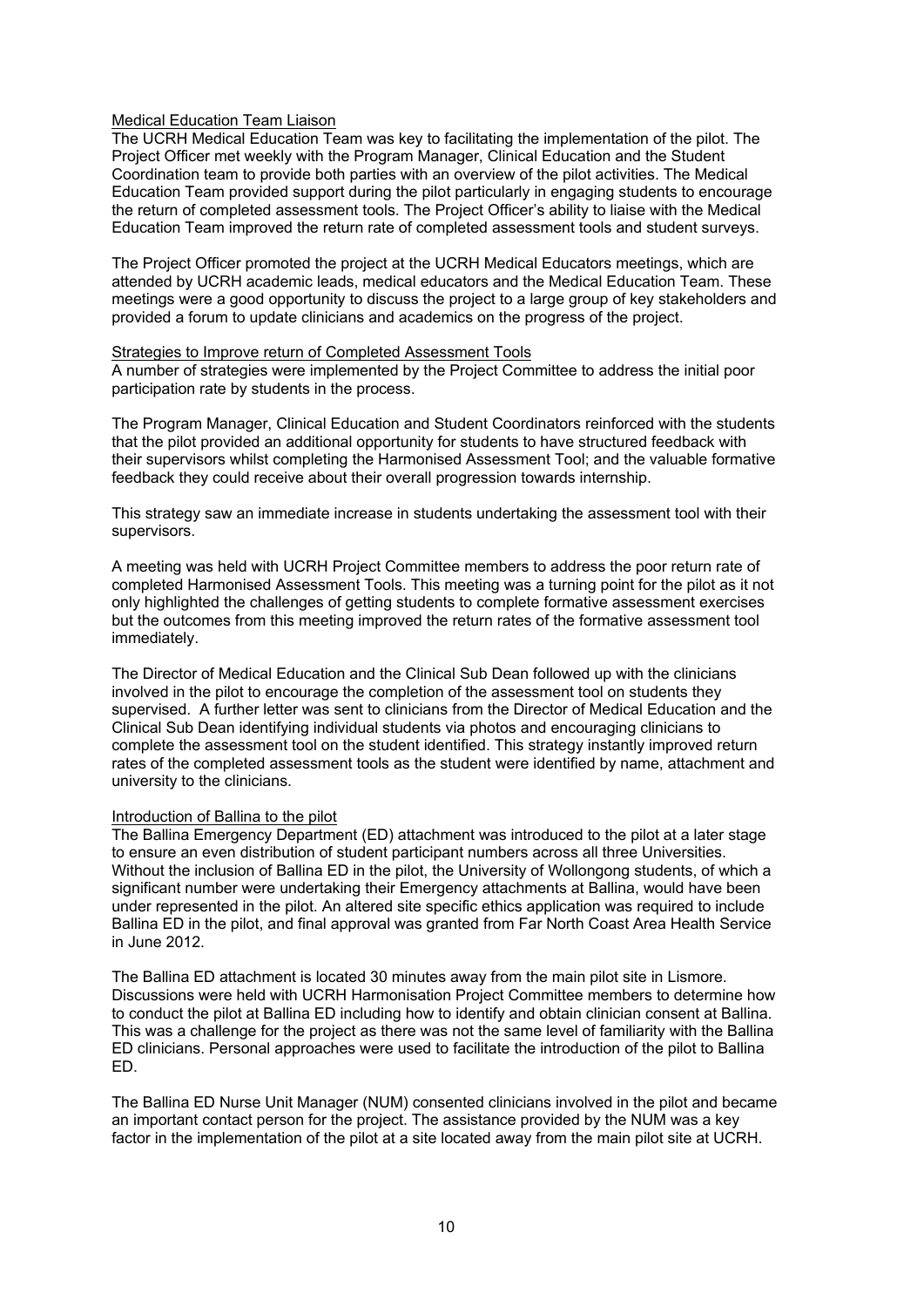## **Part 2. EVALUATION**

Phase two of the project focused on the evaluation of the project. Activities included administering and analysing student and clinician surveys, and conducting semi – structured interviews with clinicians and Harmonisation Project Committee members. The evaluation plan was developed and conducted by the Education Consultant, Dr Christine Tom and was endorsed by the Project Committee.

Evaluation activities required the same liaison strategies used during the pilot to ensure that student and clinician surveys were completed and returned. Once again, the Project Officer was required to make a personal approach to students and clinicians to encourage the completion of surveys for the evaluation plan. Similarly, the UCRH Medical Education team were involved in ensuring that the student and clinician survey completion rates were high.

The Education Consultant conducted semi structured interviews and analysed the data from the surveys. The evaluation results will be covered later in this report.

A copy of the student survey is attached as Appendix E.

A copy of the clinician survey is attached as Appendix F.

A copy of the semi structured interview questions is attached as Appendix G.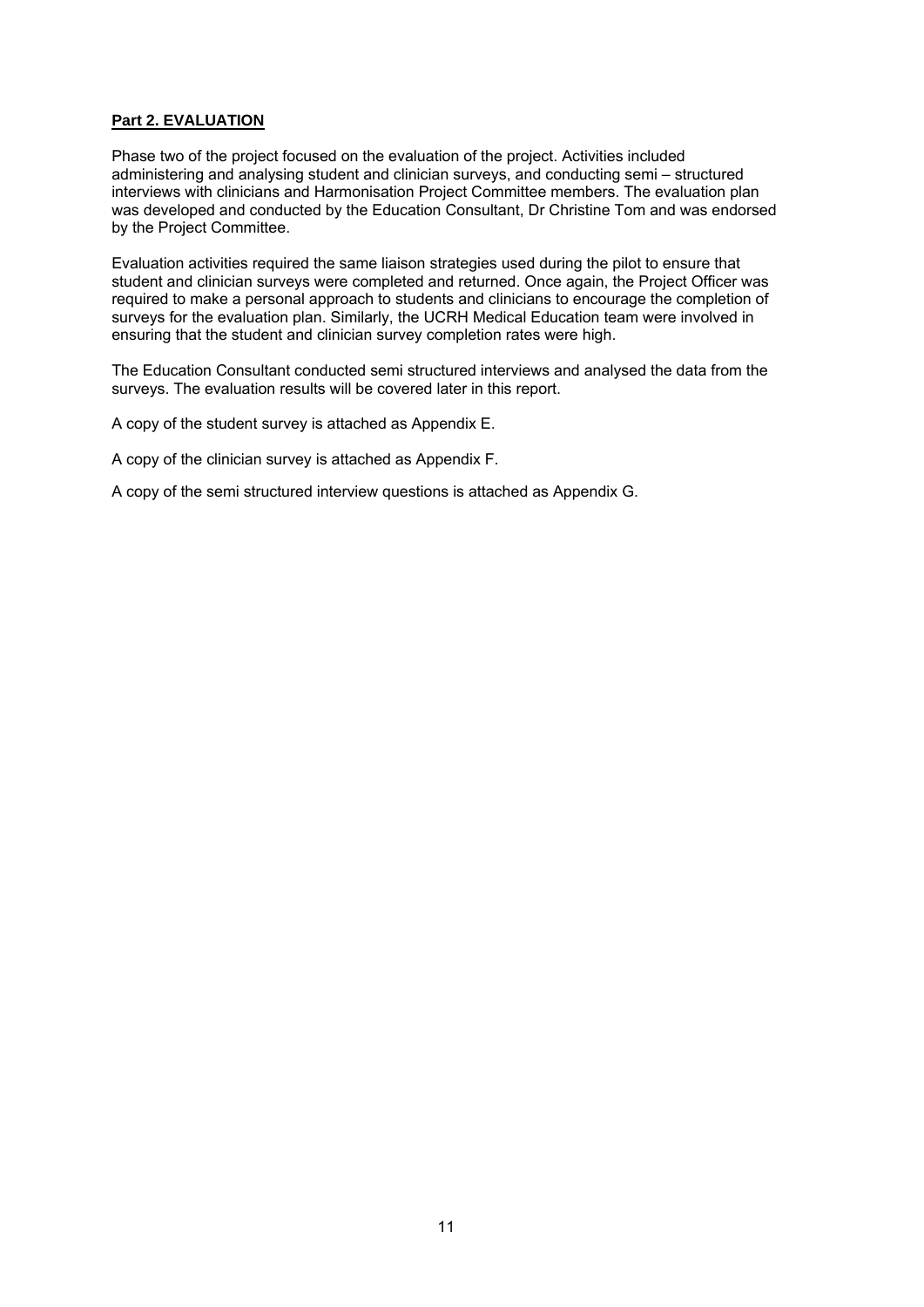## **Section 3: Results**

At the conclusion of the pilot data from the Formative Assessment Tool, Student Survey and Clinician Survey was collated and analysed by the Education Consultant.

The results from the Evaluation Report are outlined below, together with selected tables from the Report, under the following;

- 1. Evaluation Framework
- 2. Results: Student Performance as assessed using the Formative Assessment Tool Table 2: Scores of Student Performance using Formative Assessment Tool
- 3. Survey of Clinical Supervisors Table 3: Results of Survey of Supervising Clinicians
- 4. Survey of Students Table 4: Results of Survey of Students in Clinical Attachment
- 5. Comparative analysis of Supervisors and Student survey responses
- 6. Semi structured interviews with Clinicians
- Table 6: Semi Structured Interview Questions Clinicians from range and disciplines.
- 7. Table 7: Alignment of Clinician Interview Questions to Evaluation framework

## **1. Evaluation Framework**

The Evaluation Report was formulated to address the appropriateness, effectiveness and efficiency of the Formative Assessment tool and was approved by the Harmonisation Project Committee.

#### **2. Results: Student Performance as assessed using the Formative Assessment Tool**

A total of 35 student performances were assessed by clinical supervisors using the Formative Assessment of Student Performance in Clinical Attachment. The tool covered 13 criterion and the students were assessed against each criterion on a 5 point marking scale, together with a Not Assessed option:

| rating | $= 0$ |
|--------|-------|
|        | $= 1$ |
|        | $= 2$ |
|        | $= 3$ |
|        | $= 4$ |
|        | $= 5$ |
|        |       |

Students generally performed well on the 13 criteria, with an overall mean score equalling 3.63 out of 5 with  $S.E.M = \pm 0.2850$ .

Students scored highly on criterion 1 & 11

*1 - Depth, breadth and application of knowledge and understanding of disease mechanisms 11 - Interpersonal relationships and teamwork on ward* 

Clinicians rated students well on criteria 4, 12 & 8

*4 - Problem formulation skills: e.g. synthesis of biological, psychological and social aspects and their interaction* 

*12 - Prioritising, punctuality, preparedness* 

*(Demonstrates ability to set priorities and meet deadlines including punctual attendance, adequate preparedness and intellectual contribution to learning and teaching sessions) 8 - Communication skills e.g. with patients and their relatives, colleagues and teams* 

The mean score for overall progress assessed by a Global rating was 4.02; S.E.M =  $\pm$  0.0960, indicating that students were considered to be performing well in relation to *'Readiness to practise safely and well'*.

One student's comment on the survey indicated that a positive of the criteria was: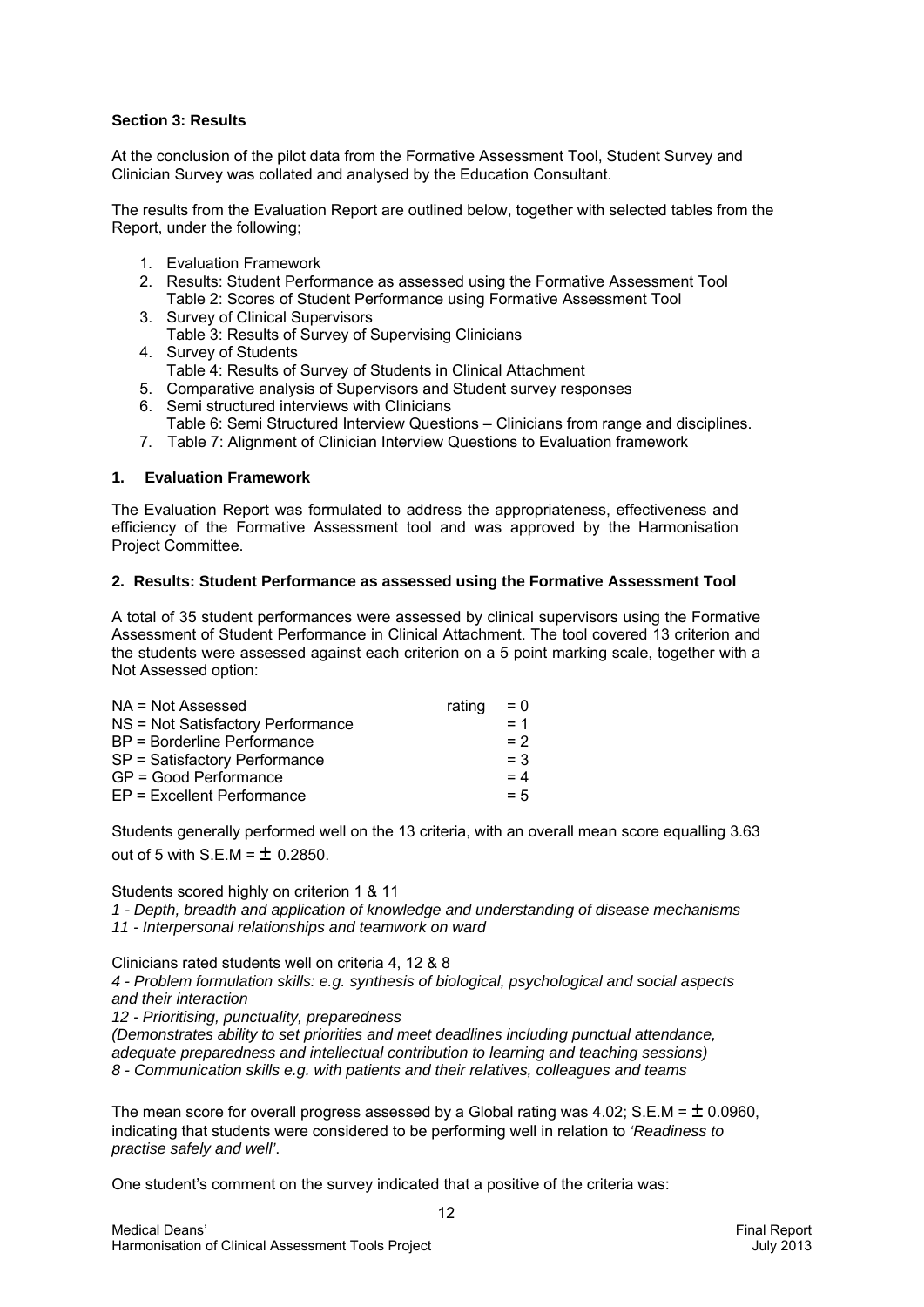"*The tool covers aspects not previously recognised in other assessment criteria e.g. interpersonal relationships, teamwork and patient safety."* 

The data indicates that there were two criteria where clinicians judged that students did not achieve well. These were criterion 10 & 7

*10* – *Patient safety requirements e.g. Record keeping, Discharge letters, medication charting and prescriptions*

*7* – *Performance of technical and practical procedures*

Some of the clinicians' comments recorded on the survey and from those interviewed explained that for some disciplines, for example, Mental Health, Rehabilitation, and Haematology, these two criteria were not relevant or appropriate for assessing student performance in those specific clinical attachments, as students do not have the opportunity to engage in those activities when placed in those attachments.

As well, criterion 8 – *Communication skills e.g. with patients and their relatives, colleagues and teams* was considered not relevant for '*the patient and their relatives'* aspect in the Mental Health attachment, as students are not expected to practise these skills in this attachment, but it was acknowledged that *Communication skills with colleagues and teams* was extremely important, and so should remain as a criterion for Mental Health and all other disciplines. All other criteria were deemed to be relevant and pertinent for assessment purposes for the disciplines trialled.

All other criteria on the Formative Assessment Tool reflected satisfactory performance or better by the students, that is, each criterion reflected a mean score > 3.5, as evidenced in Table 2.

Clinicians and students provided positive support for the 5 point rating scale and for the Global rating scale which provides a visual image for students to see where they are at this stage of their medical program.

One clinician at interview supported the 5 point rating scale with the comment that:

*"The 5 point rating scale is preferable to the usual 4 point scale because it allows me to reward performance with Good Performance, or on rare occasions, Excellent Performance rather than being limited by the range of Satisfactory Performance and Excellent Performance. I also think that the Not Assessed option is very important and should be retained".*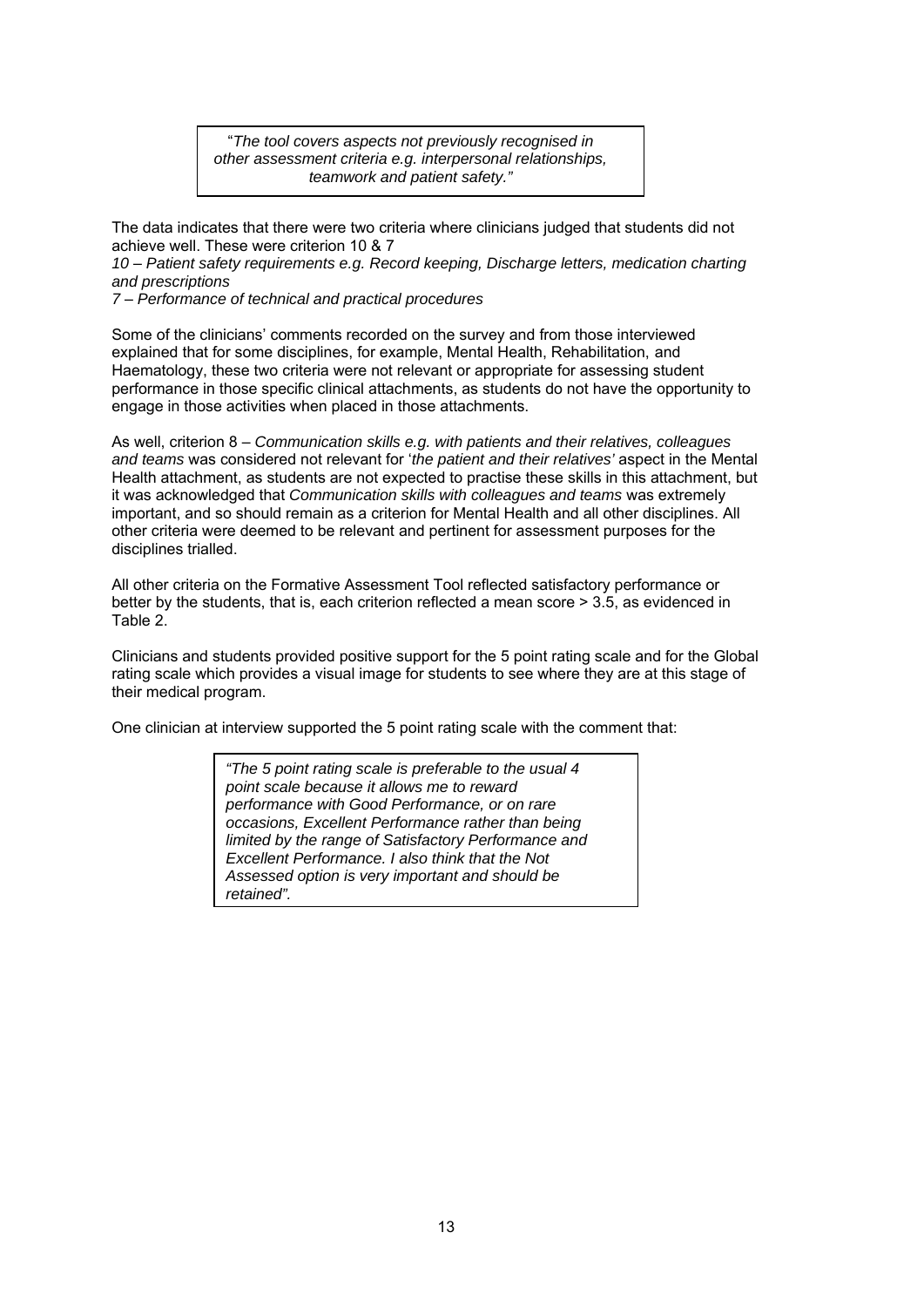|  | Table 2: Scores of Student Performance using Formative Assessment Tool. |  |  |
|--|-------------------------------------------------------------------------|--|--|
|  |                                                                         |  |  |

|                | <b>CRITERIA</b>                                                                                                                                                                                   | <b>Mean</b><br><b>Score</b><br>$N = 35$               | S.E.M    |           |  |  |
|----------------|---------------------------------------------------------------------------------------------------------------------------------------------------------------------------------------------------|-------------------------------------------------------|----------|-----------|--|--|
| 1 <sup>1</sup> | Depth, breadth and application of knowledge and understanding of disease<br>mechanisms                                                                                                            |                                                       | 4.00     | ± 0.0819  |  |  |
| 2.             | Patient History taking skills                                                                                                                                                                     |                                                       | 3.74     | ± 0.1707  |  |  |
| 3.             | Examination skills -- including discipline specific skills e.g. Mental state<br>examination                                                                                                       |                                                       | 3.62     | ± 0.1837  |  |  |
| $\overline{4}$ | Problem formulation skills: e.g. synthesis of biological, psychological and<br>social aspects and their interaction                                                                               |                                                       | 3.88     | ± 0.1628  |  |  |
| 5              | Prioritization skills: e.g. urgency, risk assessment                                                                                                                                              |                                                       | 3.57     | ± 0.1757  |  |  |
| 6.             | Treatment planning and patient management skills - including discipline<br>specific skills e.g. psychological intervention skills                                                                 |                                                       | 3.54     | ± 0.1755  |  |  |
| 7.             | Performance of technical and practical procedures                                                                                                                                                 |                                                       | 2.74     | ± 0.3288  |  |  |
| 8.             | Communication skills e.g. with patients and their relatives, colleagues and<br>teams                                                                                                              |                                                       | 3.91     | ± 0.2105  |  |  |
| 9.             | Respect towards patients and their families<br>responsibility, respect and discretion with patients from all demographic<br>backgrounds)                                                          | (Demonstrates sensitivity,                            | 3.74     | ± 0.2571  |  |  |
| 10.            | Patient safety requirements - e.g. Record keeping, Discharge letters,<br>medication charting and prescriptions                                                                                    |                                                       | 2.45     | ± 0.3486  |  |  |
| 11.            | Interpersonal relationships and teamwork on ward                                                                                                                                                  |                                                       | 4.00     | ± 0.1639  |  |  |
| 12.            | Prioritising, punctuality, preparedness<br>priorities and meet deadlines including punctual attendance, adequate<br>preparedness and intellectual contribution to learning and teaching sessions) | (Demonstrates ability to set                          | 3.94     | ± 0.1080  |  |  |
| 13.            | Strategic in learning and teaching<br>(Demonstrates ability to plan and<br>achieve goals in timely manner. Evaluates performance against expected<br>outcomes)                                    | 3.71                                                  | ± 0.1947 |           |  |  |
|                | S.E.M for criteria $1 - 13 = \pm 0.1260$<br>MEAN Score for criteria $1 - 13 = 3.63$                                                                                                               |                                                       |          |           |  |  |
|                | <b>OVERALL PROGRESS at this stage of the</b><br>medical program.                                                                                                                                  |                                                       |          |           |  |  |
|                | On the continuum in the right hand box,<br>please indicate where the student's<br>performance is in relation to - READINESS<br>TO PRACTISE SAFELY AND WELL.                                       | <b>MEAN Score for Global Rating = 4.02</b><br>±0.0960 |          | $S.E.M =$ |  |  |

## **Overall mean Score = 3.42; S.E.M. = ± 0.1260**

Appendix K, Table 2. Report prepared by Christine Tom

# **3. Survey of Clinical Supervisors**

Supervising clinicians were generally positive in their level of agreement with the survey statements. These statements were aligned to the evaluation of the appropriateness, effectiveness and efficiency of the Formative Assessment tool, as demonstrated in Table 3.

The scoring of the responses was recorded on a 4 point, forced-choice Likert scale as:

| <b>Strongly Disagree</b> | = 1   | <b>Disagree</b>      | $= 2$ |
|--------------------------|-------|----------------------|-------|
| Agree                    | $= 3$ | Strongly Agree $= 4$ |       |

The three areas that received greatest support from the clinicians surveyed were statements 1, 5 & 14

*1 - The criteria of the Harmonisation Assessment tool reflect the outcomes expected of students at the end of attachment*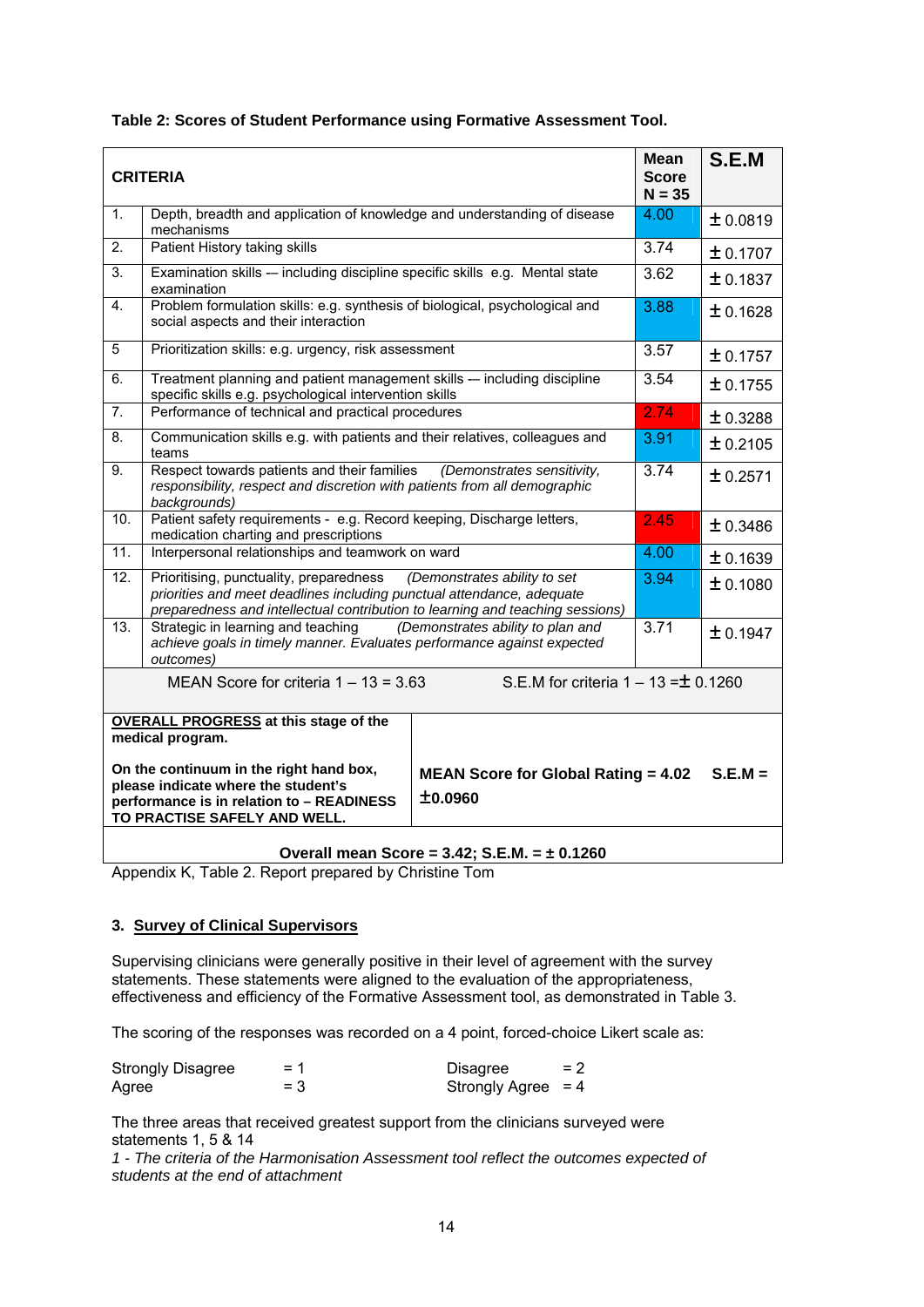*5 - The Harmonisation Assessment tool provides opportunity for the student to share selfevaluation comments with me*

*14* - *The Harmonisation Assessment tool requires minimal resources to implement*

Three of the survey statements received less positive support from the clinicians responding, with only one negative, that being Statement 10. *10 - The criteria provide information on the standard of student learning at end of attachment* 

Clinicians at interview corroborated this finding, indicating that the criteria alone cannot provide in depth descriptions of the standard of performance expected of the students by each of the Universities at end of attachment. The clinicians requested more curriculum and syllabus information relating to standards required of students at different stages in their medical program on each attachment. As seen from responses to statement 1 above, the clinicians appreciated that the criteria reflected the outcomes expected of the students but not the standard expected for the different stages of experience of the students.

Less positive responses were recorded for Statement 3 & 7

*3 - I could identify how the specific skills required of my discipline aligned to the criteria 7- The Harmonisation Assessment tool is useful for formative assessment purposes* 

The clinicians agreed that there were areas where the criteria did not address the specific skills of some disciplines, especially Mental Health, Rehabilitation and Haematology. The clinicians interviewed were far more positive about the Formative Assessment tool being useful for formative assessment purposes, but with the proviso that, if possible, it should not be used as a 'stand alone' formative assessment tool used only once. It was also noted that the clinicians considered that the tool should be used at the mid-term point of the attachment and could be beneficial if used more than on one occasion to provide feedback to the student progressively throughout the attachment.

| Survey of Supervising Clinicians - Survey Statements and Mean Scores     |                                           |                                                                                                                                                                                                                 |                              |          |
|--------------------------------------------------------------------------|-------------------------------------------|-----------------------------------------------------------------------------------------------------------------------------------------------------------------------------------------------------------------|------------------------------|----------|
| <b>Focus</b>                                                             | Survey<br>Supervisors<br>uantitative<br>→ | <b>SURVEY STATEMENTS</b>                                                                                                                                                                                        | Results from 10<br>responses |          |
| <b>Appropriateness of</b><br>the assessment<br>tool:                     | <b>Assessors</b><br>data                  | Levels of Agreement -<br><b>Strongly Disagree = 1</b><br>Disagree $= 2$<br>$Agree = 3$<br><b>Strongly Agree = 4</b>                                                                                             | <b>MEAN</b><br><b>Score</b>  | S.E.M    |
| <b>Content Validity -</b><br>measure of<br>curriculum stated<br>outcomes | $\sqrt{ }$                                | 1. The criteria of the Harmonisation<br>Assessment tool reflect the outcomes<br>expected of students at the end of<br>attachment                                                                                | 3.10                         | ± 0.1000 |
| <b>Construct validity -</b><br>measure of specific<br>discipline         | $\sqrt{ }$                                | 2. The criteria accommodate the<br>discipline specific skills required of the<br>student at end of attachment                                                                                                   | 2.30                         | ± 0.1707 |
| Construct validity -<br>Achieves the results                             | $\sqrt{ }$                                | 3. I could identify how the specific skills<br>required of my discipline aligned to the                                                                                                                         | 2.10                         | ± 0.3785 |
| for which it was<br>designed                                             |                                           | criteria<br>4. The Harmonisation Assessment form                                                                                                                                                                | 2.90                         | ± 0.1795 |
|                                                                          |                                           | assists me in making decisions about a<br>student's performance in this attachment<br>5. The Harmonisation Assessment tool<br>provides opportunity for the student to<br>share self-evaluation comments with me | 3.20                         | ± 0.1333 |

#### **Table 3: Results of Survey of Supervising Clinicians.**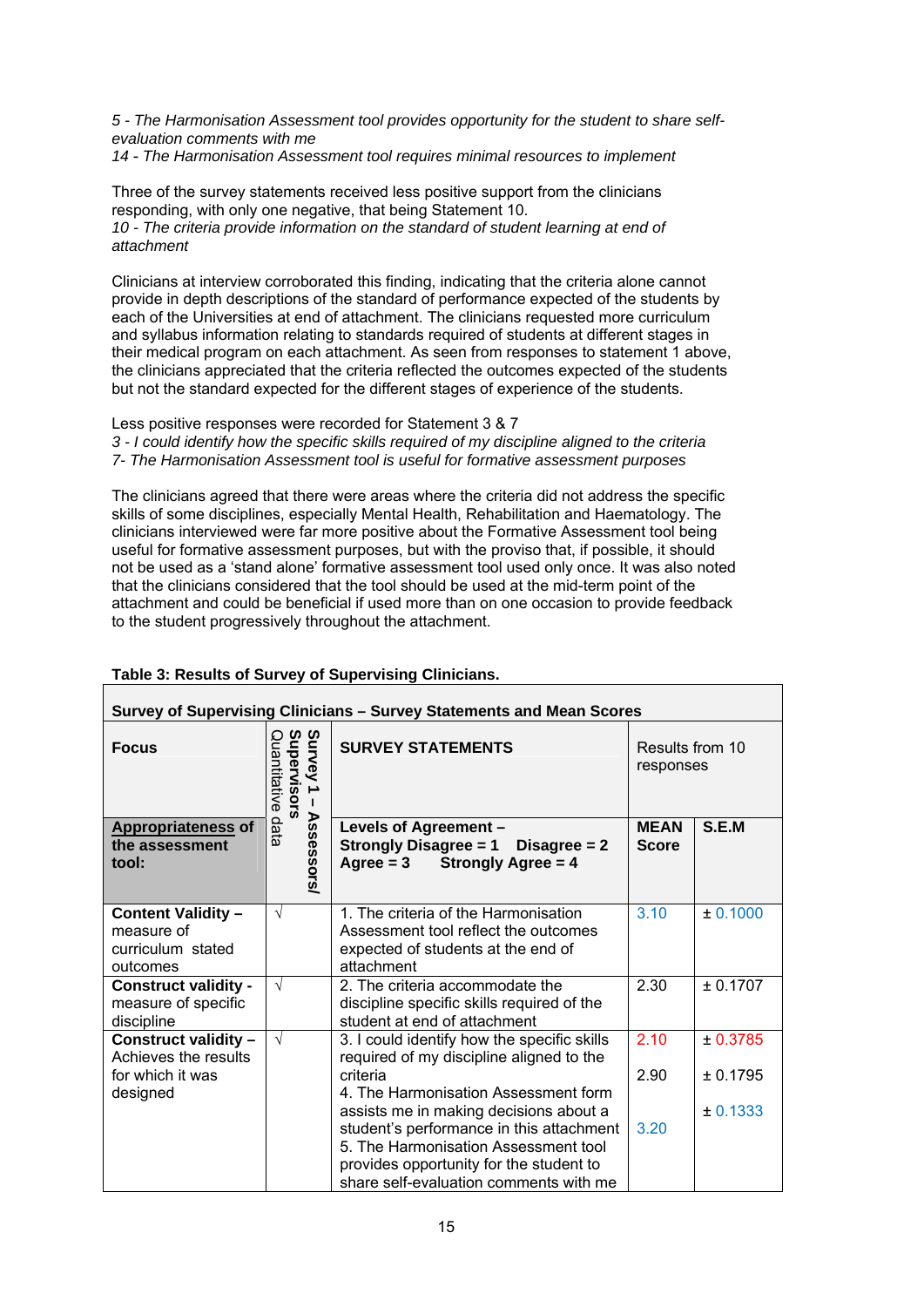| Feasibility-                           | $\sqrt{}$  | 6. The Harmonisation Assessment tool                                   | 2.40 | ± 0.3055 |
|----------------------------------------|------------|------------------------------------------------------------------------|------|----------|
| The assessment tool                    |            | works well as an assessment tool for                                   |      |          |
| is acceptable and                      |            | providing feedback on the student's                                    |      |          |
| workable to users                      |            | performance in this attachment                                         | 2.10 | ± 0.3785 |
|                                        |            | 7. The Harmonisation Assessment tool                                   |      |          |
|                                        |            | is useful for formative assessment                                     |      |          |
|                                        |            | purposes                                                               | 2.70 | ± 0.1527 |
|                                        |            |                                                                        |      |          |
|                                        |            | 8. The criteria reflect the expected                                   |      |          |
|                                        |            | performance required of the student at                                 |      |          |
|                                        |            | end of attachment                                                      |      |          |
| Authenticity-                          | $\sqrt{}$  | 9. The criteria address the 'work-based',                              | 2.60 | ± 0.3055 |
| work-based                             |            | clinical experiences required of this                                  |      |          |
| experiences and                        |            | attachment                                                             |      |          |
| problems                               |            |                                                                        |      |          |
| The assessment                         | $\sqrt{}$  | 10. The criteria provide information on                                | 1.70 | ± 0.3958 |
| measures student                       |            | the standard of student learning at end                                |      |          |
| learning                               |            | of attachment                                                          |      |          |
| Provides information                   | $\sqrt{ }$ | 11. The essential clinical learning                                    | 2.40 | ± 0.4268 |
| on the impact of the                   |            | experiences are assessable against the                                 |      |          |
| curriculum on                          |            | criteria                                                               |      |          |
| student performance                    |            |                                                                        |      |          |
| Allows students to                     | $\sqrt{ }$ | 12. The 5 point rating scale provides                                  | 2.70 | ± 0.2603 |
| demonstrate level of                   |            | comprehensive feedback to the students                                 |      |          |
| knowledge - factual,                   |            |                                                                        |      |          |
| conceptual,                            |            |                                                                        |      |          |
| procedural an                          |            |                                                                        |      |          |
| metacognitive                          |            |                                                                        |      |          |
|                                        |            |                                                                        |      |          |
|                                        |            |                                                                        |      |          |
|                                        |            |                                                                        |      |          |
| <b>Efficiency of the</b>               |            |                                                                        |      |          |
| assessment tool:                       |            |                                                                        |      |          |
| $Time -$                               | $\sqrt{}$  | 13. The assessment can be completed                                    | 2.60 | Ŧ        |
| The time used to                       |            | in a timely manner                                                     |      | 0.3399   |
| complete the                           |            |                                                                        |      |          |
| assessment is                          |            |                                                                        |      |          |
| appropriate                            |            |                                                                        |      |          |
| <b>Material resources</b>              | $\sqrt{}$  | 14. The Harmonisation Assessment                                       | 3.00 | 土        |
|                                        |            | tool requires minimal resources to                                     |      | 0.3651   |
| The assessment tool                    |            | implement                                                              |      |          |
| requires minimal                       |            |                                                                        |      |          |
| resources to                           |            |                                                                        |      |          |
| implement<br>Human resources -         | $\sqrt{ }$ | 15. The Harmonisation Assessment                                       | 2.20 | Ŧ        |
| The assessment tool                    |            | tool allows for input from the relevant                                |      | 0.3266   |
|                                        |            |                                                                        |      |          |
| requires input from<br>the appropriate |            | clinical personnel involved in the<br>attachment                       | 2.30 |          |
| people                                 |            | 16. The Harmonisation Assessment                                       |      | 土        |
|                                        |            | tool is more effective if the Supervisor                               |      | 0.3000   |
|                                        |            | consults with others to rate the student                               |      |          |
|                                        |            | at end of attachment                                                   |      |          |
| Space/venue -                          | $\sqrt{}$  | 17. The Harmonisation Assessment                                       | 2.60 | $\pm$    |
| Implementing the                       |            | tool does not require a specialised                                    |      | 0.3399   |
| assessment requires                    |            | venue/space for its completion at end                                  |      |          |
| space/venue                            |            | of attachment                                                          |      |          |
| <b>Effectiveness of</b>                |            |                                                                        |      |          |
| assessment tool:                       |            |                                                                        |      |          |
| <b>Curriculum</b>                      | $\sqrt{}$  | 18. The Harmonisation Assessment                                       | 2.40 | Ŧ        |
| coverage -<br>The assessment tool      |            | tool focuses on the most important<br>aspects of the discipline of the |      | 0.3399   |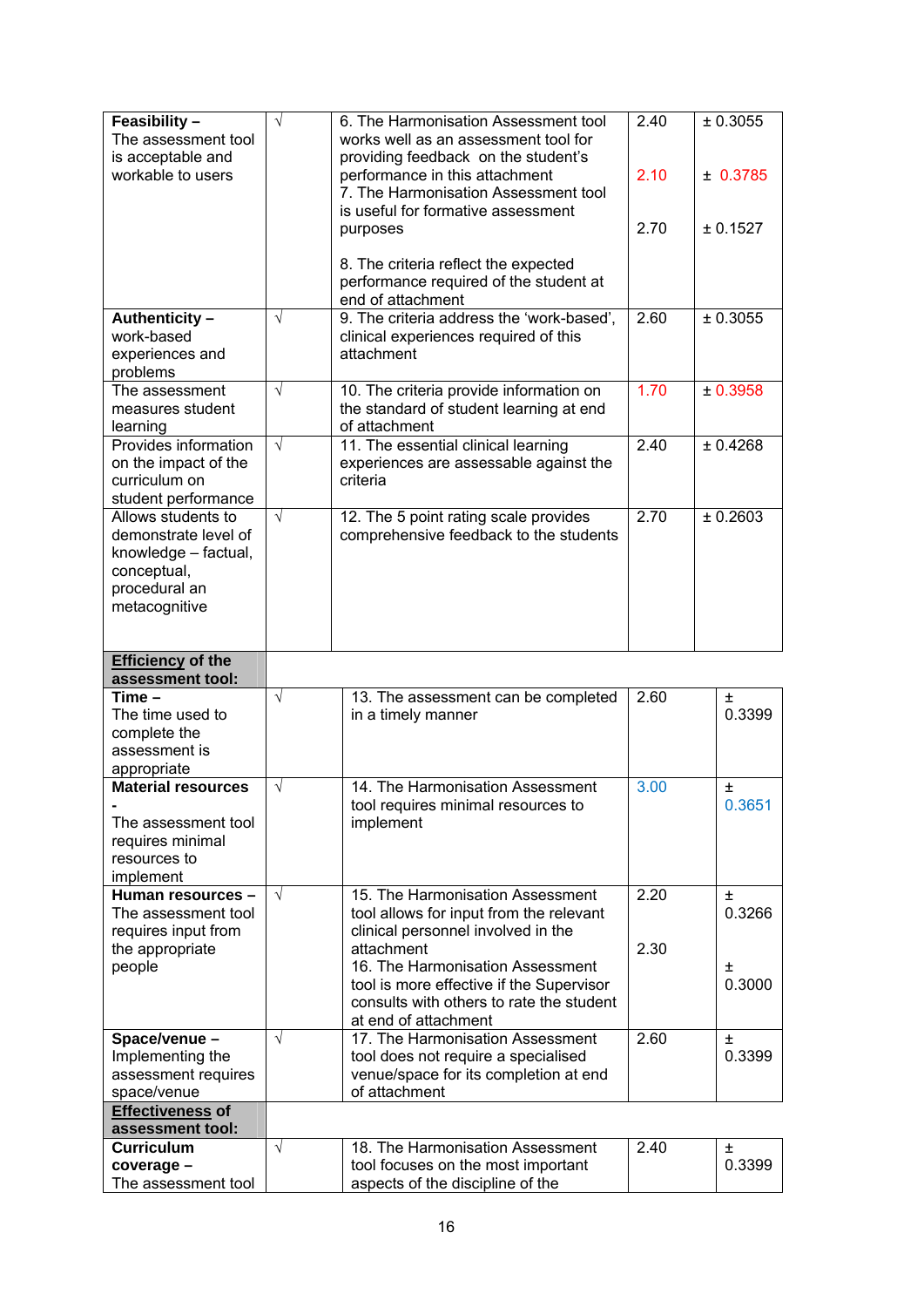| focuses on the most<br>important aspects of<br>the discipline                           | attachment                                                                                                                                                                                   |      |                 |
|-----------------------------------------------------------------------------------------|----------------------------------------------------------------------------------------------------------------------------------------------------------------------------------------------|------|-----------------|
| Rating<br>Scale/Global<br>Rating<br>The rating scale                                    | 19. The Harmonisation Assessment<br>tool 5 point rating scale allows<br>students to clearly demonstrate their<br>level of performance against the                                            | 2.60 | $\pm$<br>0.3399 |
| allows students to<br>demonstrate their<br>level of performance<br>against the criteria | criteria<br>20. The Global rating is appropriate in<br>that it allows the Supervisor/Assessor<br>to record the student's readiness for<br>practice as an Intern, at the end of<br>attachment | 2.40 | 土<br>0.3399     |

Appendix K, Table 3 Report prepared by Christine Tom

While none of the remaining survey statements rated a mean score < 2.10, the majority of the statements were > 2.40. The overall mean score for the survey responses of clinicians on 20 statements was  $2.51$ ; S.E.M. =  $\pm$  0.0818. The number of clinician responses = 10.

## **4. Survey of Students**

The data collated from the Student Surveys provide support for the appropriateness, effectiveness and efficiency of the Formative Assessment tool.

The scoring of the responses was recorded on a 4 point, forced-choice Likert scale as:

| Strongly Disagree = 1 |                |             | Strongly Agree = 4 |
|-----------------------|----------------|-------------|--------------------|
|                       | Disagree $= 2$ | Agree = $3$ |                    |
|                       |                |             |                    |
|                       |                |             |                    |

The three areas that received greatest support from the 30 students surveyed were statements 1, 3 & 7

*1 - The criteria of the Harmonisation Assessment tool reflect the outcomes expected of me at the end of this attachment* 

*3 - The criteria reflect the expected performance required of me at end of attachment* 

*7- The Harmonisation tool is relevant in providing feedback on my performance in attachment* 

Comments from students on the survey form (8 of 21 comments) reiterated their support for the tool in providing useful feedback on their performance.

Two of the survey statements received less positive ratings from the students responding, but no statement received a negative response – that is, mean score = or < 2 - from the students. The first of the less positive statements was Statement 2 - *The Harmonisation Assessment criteria accommodate the discipline specific skills required of me at end of attachment.* This response from the students reflected the perceptions of the clinicians surveyed and interviewed, with many identifying disciplines that were not accommodated by some of the criteria.

One student's comment aligned with those of some clinicians, which stated that:

*"The criteria need to fit better with Psychiatry. Wasn't all that good a fit for our assessment".*

The second less positive response from students was to Statement 13 - *The Harmonisation Assessment tool does not require a specialised space/venue for completion*. As Statement 13 is presented in a negative form, it can be interpreted that the students consider it necessary to have a specialised space/venue for completion. This perception was addressed by the clinicians at interview who acknowledged that it was important to have a private space to discuss and give feedback on their ratings of the student and to plan for improvement. The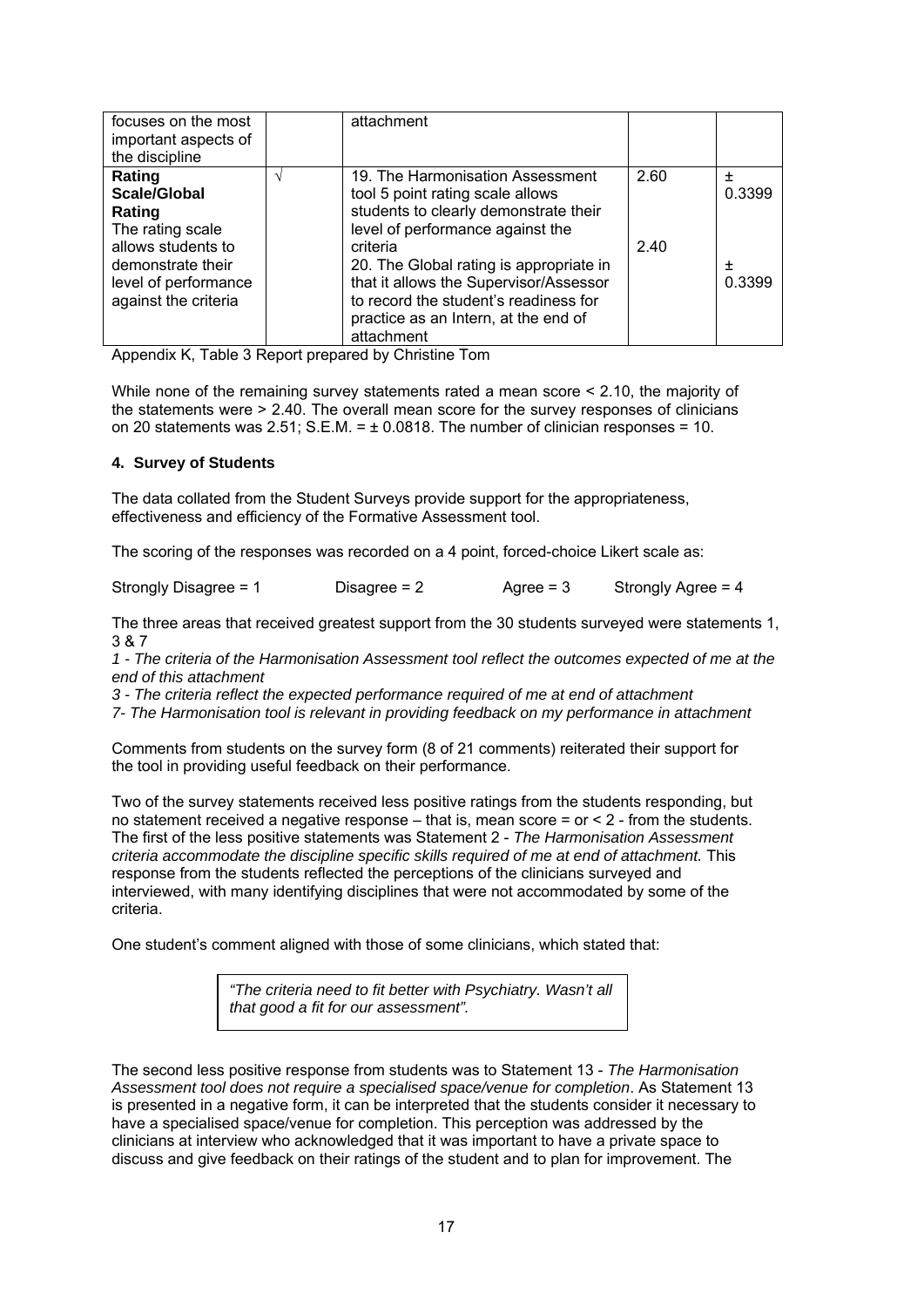clinician's, however said that this was not inconvenient as they had access to such spaces/venues.

None of the remaining statements rated a mean score < 2.50, the majority of statements were > 2.63. The overall mean score for the survey responses of students on 15 statements was 2.62; S.E.M. =  $\pm$  0.0413. The number of student responses = 30.

| <b>Focus</b>                                                             | Survey<br>Students     | <b>SURVEY STATEMENTS</b>                                                                                                            | responses                   | <b>Results from 30</b> |
|--------------------------------------------------------------------------|------------------------|-------------------------------------------------------------------------------------------------------------------------------------|-----------------------------|------------------------|
| <b>Appropriatenes</b><br>s of the<br>assessment<br>tool:                 | Quantitative data<br>2 | Levels of Agreement -<br><b>Strongly Disagree =1</b><br>Disagree $= 2$<br>Agree $= 3$<br><b>Strongly Agree = 4</b>                  | <b>MEAN</b><br><b>Score</b> | S.E.M                  |
| <b>Content Validity -</b><br>measure of<br>curriculum stated<br>outcomes | $\sqrt{ }$             | 1. The criteria of the Harmonisation<br>Assessment tool reflect the outcomes<br>expected of me at the end of this<br>attachment     | 2.80                        | ± 0.1138               |
| <b>Construct validity</b><br>- measure of<br>specific discipline         | $\sqrt{ }$             | 2. The Harmonisation Assessment<br>criteria accommodate the discipline<br>specific skills required of me at end of<br>attachment    | 2.43                        | ± 0.2072               |
|                                                                          |                        | 3. The criteria reflect the expected<br>performance required of me at end of                                                        | 2.86                        | ± 0.1333               |
|                                                                          |                        | attachment<br>4. The criteria assess the 'work-based',<br>clinical experiences required by this<br>discipline                       | 2.63                        | ± 0.1824               |
| <b>Construct validity</b><br>Achieves the                                | $\sqrt{}$              | 5. The Harmonisation Assessment<br>form assists me in making judgments<br>about my performance in this                              | 2.53                        | ± 0.1570               |
| results for which it<br>was designed                                     |                        | attachment<br>6. The Harmonisation Assessment tool<br>provides opportunity for me to share<br>my self-evaluation with my supervisor | 2.66                        | ± 0.1996               |
| <b>Consequential</b><br>validity - students                              | $\sqrt{ }$             | 7. The Harmonisation tool is relevant in<br>providing feedback on my performance                                                    | 2.80                        | ± 0.1546               |
| find the<br>assessment tool<br>relevant,                                 |                        | in attachment<br>8. The Harmonisation Assessment tool<br>provides information that encourages                                       | 2.50                        | ± 0.1841               |
| challenging,<br>engaging,<br>encouraging<br>worthwhile learning          |                        | me to progress my learning<br>9. The Harmonisation Assessment tool<br>is useful for formative assessment<br>purposes                | 2.60                        | ± 0.1953               |
| Authenticity -<br>work-based                                             | √                      | 10. The assessment tool allows me to<br>identify my strengths demonstrated in                                                       | 2.73                        | ± 0.1262               |
| experiences and<br>problems                                              |                        | this attachment<br>11. The assessment tool allows me to<br>note the areas I need to further<br>develop in this discipline           | 2.70                        | ± 0.1189               |
| <b>Efficiency of the</b><br>assessment tool:                             |                        |                                                                                                                                     |                             |                        |
| $Time -$<br>The time used to<br>complete the<br>assessment is            | $\sqrt{}$              | 12. The assessment can be completed<br>in a timely way                                                                              | 2.66                        | 土<br>0.146<br>4        |

## **Table 4: Results of Survey of Students in Clinical Attachment.**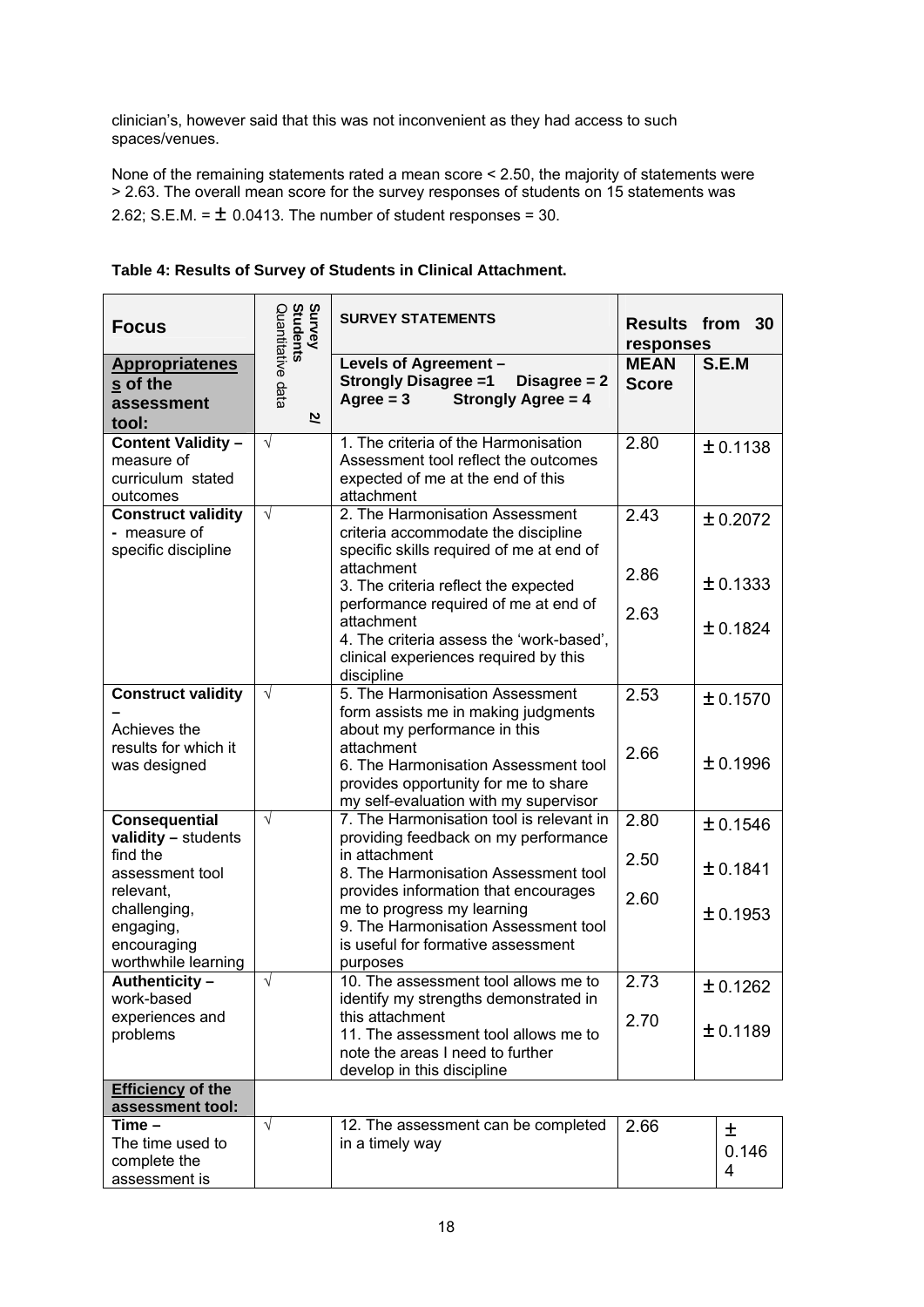| appropriate                                                                                     |   |                                                                                                                                                                                                                                   |              |                 |
|-------------------------------------------------------------------------------------------------|---|-----------------------------------------------------------------------------------------------------------------------------------------------------------------------------------------------------------------------------------|--------------|-----------------|
| Space/venue -<br>Implementing the<br>assessment<br>requires an<br>appropriate<br>space/venue    | V | 13. The Harmonisation Assessment<br>tool does not require a specialised<br>space/venue for completion                                                                                                                             | 2.66         | 土<br>0.146<br>4 |
| <b>Effectiveness of</b><br>the assessment<br>tool:                                              |   |                                                                                                                                                                                                                                   |              |                 |
| Rating<br>Scale/Global<br>Rating<br>The rating scale<br>allows students to<br>demonstrate their | V | 14. The Harmonisation Assessment<br>tool's 5 point rating scale allows me to<br>understand my level of performance<br>against each criterion<br>15. The Global rating is appropriate in<br>that it allows the Supervisor/Assessor | 2.56<br>2.63 | 土<br>0.183<br>7 |
| level of<br>performance<br>against the criteria                                                 |   | to record my readiness for practice as<br>an Intern at the end of attachment                                                                                                                                                      |              | ┿<br>0.237<br>2 |

Appendix K, Table 4 Report prepared by Christine Tom

# **5. Comparative analysis of Supervisors and Student Survey responses.**

The similarities and differences between the survey responses of supervisors and students when viewing validity, feasibility, authenticity, efficiency (time, material and human resources, space) and effectiveness of the assessment tool as collated in Table 5 is useful as it reflects the level of agreement with the statements as they link to the evaluation framework.

#### **Table 5: Comparative analysis of Supervisors and Students survey responses.**

| <b>Evaluation</b><br>focus | <b>COMMON SURVEY STATEMENTS</b>                                                                                                                                                                                                                                                                                                                                                                                                                                                                          | Supervis<br>ă<br>Mean<br>Score<br><u><b>Werall</b></u><br>즈 | Student<br><b>Mean</b><br>Score/4<br><b>Overall</b> ) |
|----------------------------|----------------------------------------------------------------------------------------------------------------------------------------------------------------------------------------------------------------------------------------------------------------------------------------------------------------------------------------------------------------------------------------------------------------------------------------------------------------------------------------------------------|-------------------------------------------------------------|-------------------------------------------------------|
| Validity                   | The criteria of the Harmonisation Assessment tool<br>reflect the outcomes expected. The Harmonisation<br>Assessment criteria accommodate the discipline<br>specific skills required of at end of attachment<br>The criteria reflect the expected performance<br>required at end of attachment. The criteria assess<br>the 'work-based', clinical experiences required by<br>this discipline. The Harmonisation Assessment form<br>assists in making judgments about my performance<br>in this attachment | 2.72                                                        | 2.65                                                  |
| <b>Feasibility</b>         | The Harmonisation Assessment tool provides<br>opportunity to share self-evaluation<br>The Harmonisation tool is relevant in providing<br>feedback on performance in attachment<br>The Harmonisation Assessment tool provides<br>information that encourages progress learning                                                                                                                                                                                                                            | 2.40                                                        | 2.65                                                  |
| <b>Authenticity</b>        | The Harmonisation Assessment tool is useful for<br>formative assessment purposes<br>The assessment tool allows me to identify my<br>strengths demonstrated in this attachment<br>The assessment tool allows me to note the areas I<br>need to further develop in this discipline                                                                                                                                                                                                                         | 2.35                                                        | 2.67                                                  |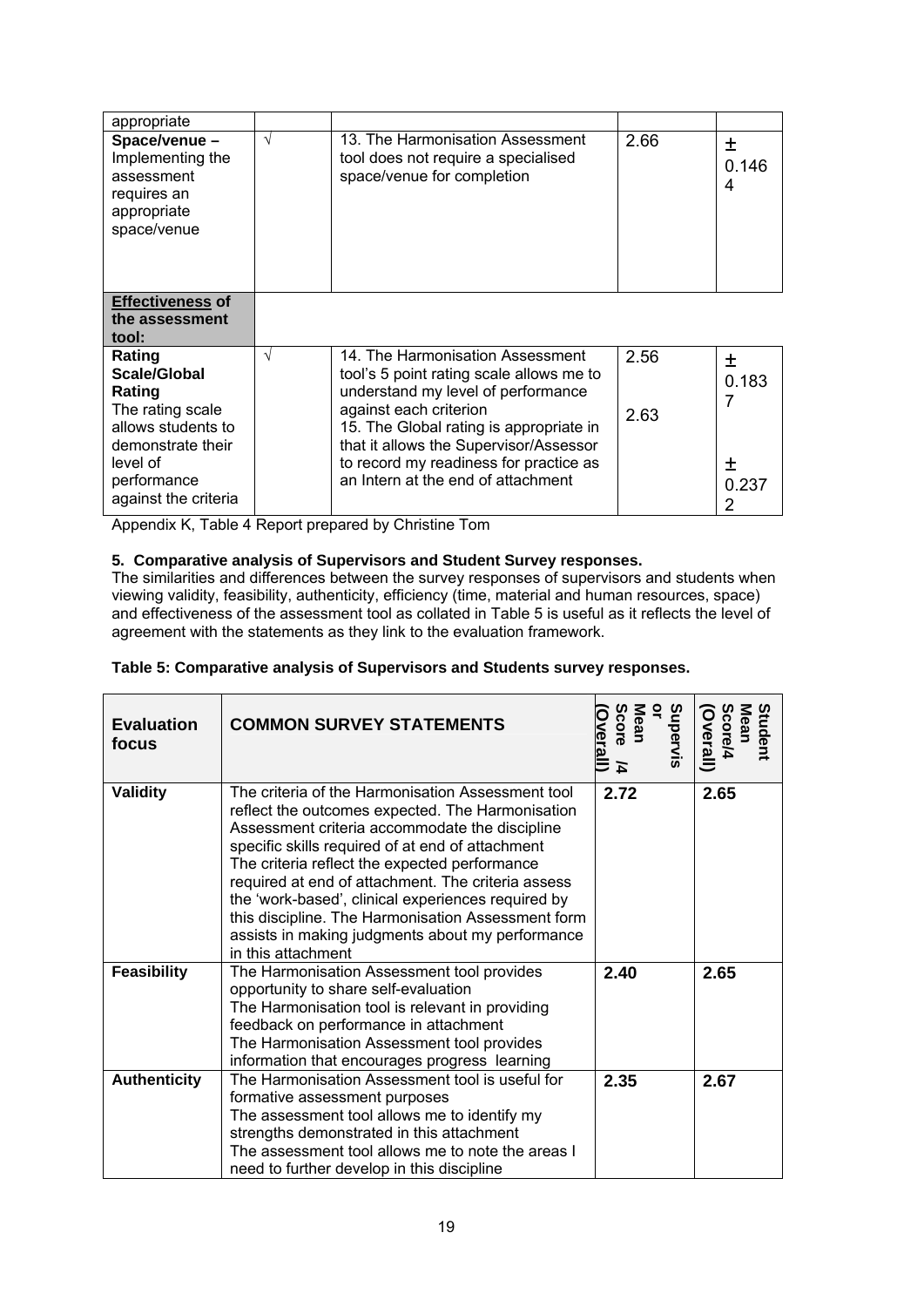| Efficiency-<br>Time, Space | The assessment can be completed in a timely way<br>The Harmonisation Assessment tool does not<br>require a specialised space/venue for completion                                                                                                                                                   | 2.54 | 2.44 |
|----------------------------|-----------------------------------------------------------------------------------------------------------------------------------------------------------------------------------------------------------------------------------------------------------------------------------------------------|------|------|
| <b>Effectiveness</b>       | The Harmonisation Assessment tool's 5 point rating<br>scale allows me to understand my level of<br>performance against each criterion<br>The Global rating is appropriate in that it allows the<br>Supervisor/Assessor to record my readiness for<br>practice as an Intern at the end of attachment | 2.46 | 2.59 |

Appendix K, Table 5 Report prepared by Christine Tom

#### **6. Semi Structured Interviews with Clinicians**

Semi-structured interviews with clinicians were undertaken by the Education Consultant. These interviews provided further support for the appropriateness, effectiveness and efficiency of the Formative Assessment tool. A set of questions were developed and individual responses from clinicians recorded via telephone with interviews lasting approximately 20 minutes per person.

Of a total of 20 participating clinicians, ten clinicians were interviewed. The majority of clinicians who were not interviewed were on leave during the two week interview period, or did not respond after three contact attempts. Only one clinician refused to be interviewed.

The clinicians strongly agreed that the Formative Assessment tool achieves the purpose of the Harmonisation Project, which was to provide an instrument that allows for a consistent approach to assessment of student performance in attachment, across all medical schools.

The clinicians found no significant differences between the students from the three different Universities in regards to curriculum, performance, or participation, however, a recurring statement was:

> "*We need to be provided with more details from the Universities or Education Unit regarding the student – what prior experience they have had in clinical attachments; identify year in medical school, for example, Year 3 of 4; term duration; expected outcomes linked to the University's curriculum."*

The clinicians all valued the tool as a formative assessment of students, and agreed that it provided them with an opportunity to interact with students and to provide feedback.

The general consensus was that the time taken to complete the tool was no longer than 15 minutes and they considered this to be feasible. None of the clinicians found it necessary to access additional resources to complete the assessment tool, with three of the clinicians saying, "*I tapped into my normal resources, for example, my admin assistant organised the appointments."* 

To obtain an overall view of the student for assessment, clinicians also consulted with other colleagues which included CMO, Registrars, nursing staff and other specialists who had observed the student in a range of contexts and from differing perspectives. Some clinicians considered that this was necessary as they had limited contact with the student and wanted to present honest feedback to the student. However, the students were not informed of the extent of the consultation and some felt that they were assessed by a clinician who had only seen them briefly.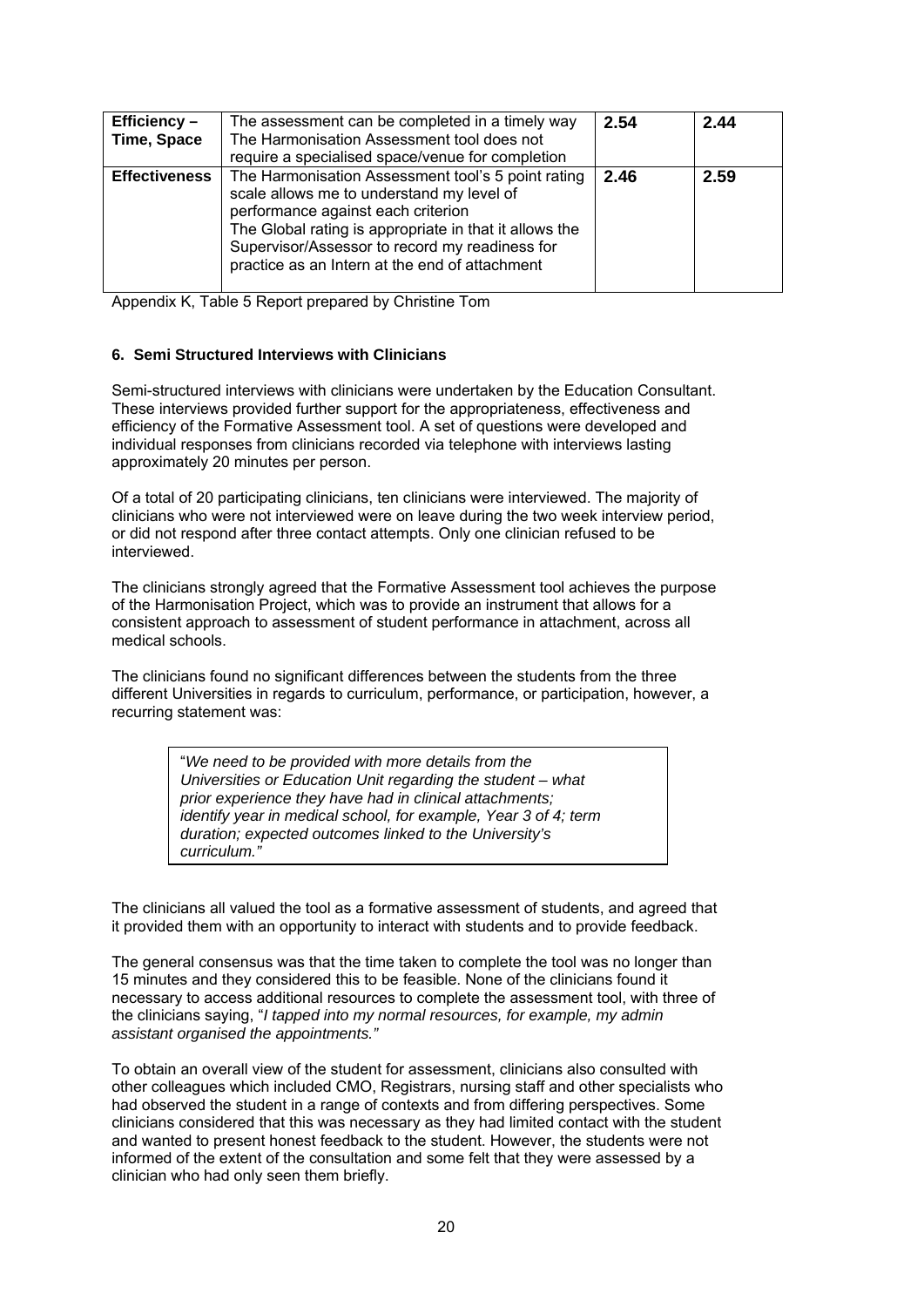One student commented that:

*"It is difficult for the consultant to access the student most times if you don't spend much time with them. There are multiple consultants acting as supervisors. I find we spend much more time with the intern or registrar and they should be responsible for marking our progress. It shouldn't just be the consultant but the doctor you spend the most time with."*

The clinicians found the 5 point rating scale together with the Not Assessed option to be effective and were supportive of the Global rating as a visual image for students. From the clinicians interviewed it was found the 'Readiness to practise safely and well' effective but most commented on the need for further explanation of the standard required – that of Intern or that appropriate to the experience/time in medical program of the student being assessed.

While most of the interviewees found page 2 of the tool to be very important in providing specific feedback to the student, some were disappointed that many students had not completed their self evaluation prior to their meeting with their supervisor. Some students provided superficial and 'glib' statements and had poor skills in reflecting on their own performances and self-evaluating against the expected outcomes.

The majority of clinicians agreed that the Harmonised Assessment tool should not be used at the end of the attachment (more like a summative assessment) as this is too late for providing useful and constructive feedback to students who can then act on this to improve. If possible, the tool should be implemented mid-term of the attachment.

While the Attendance aspect of the form was not for formal assessment, it was considered an important aspect and clinicians considered that students should know that attendance is important and will be recorded.

Overall the interviews with the 10 clinicians provided insight into those aspects of the tool that worked well and those that need further development. Many of the interview responses correlate with those of the supervisors who were surveyed.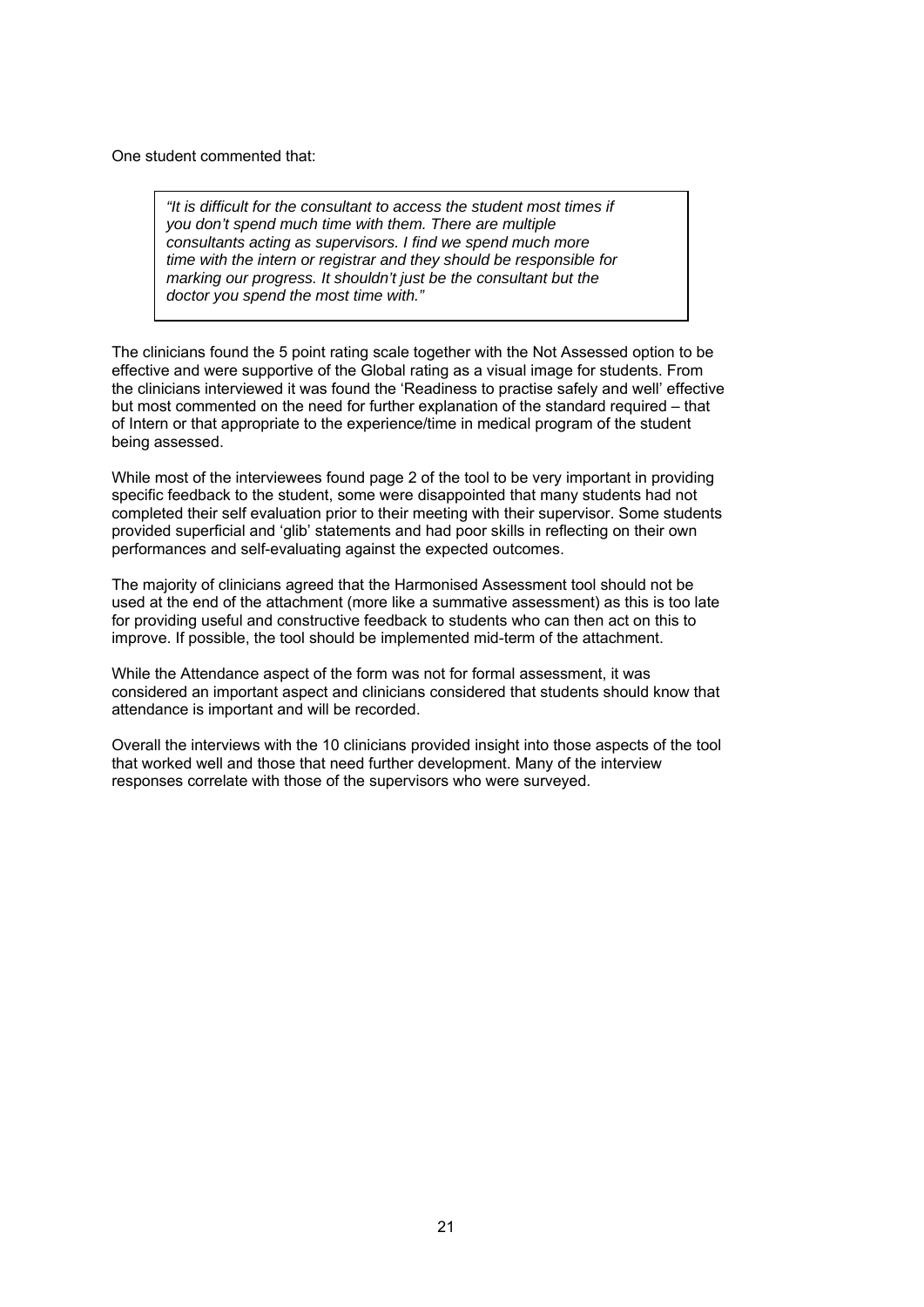#### **Section 4: Discussion**

The results from the evaluation of the Harmonised Assessment Tool and the pilot have been positive. The statistical analysis of the evaluation data indicates that the Harmonised Tool was feasible, valid and an authentic assessment tool for use across the three medical schools.

Clinician and student feedback regarding the appropriateness, effectiveness and efficiency of the Harmonised Tool has revealed strong support for a consistent approach to assessment across the three universities using the Formative Assessment of Student Performance at end of Clinical Attachment (FASPCA) tool.

Overall the tool produced valid results across medical disciplines and across the three medical schools.

The statistical analysis from the student performance results from the Harmonised Tool concludes that the tool is feasible, valid and authentic for the purposes of a common assessment tool across the three medical schools.

The Harmonised Tool comprehensively covers the curriculum for all three universities and the global rating scale was valued by clinicians and students as a useful way to generate discussions within a formative framework about a student's overall readiness for internship.

The Harmonised Tool measured discipline specific criteria but was not appropriate for some aspects of the Mental Health attachment. Future pilots would require the revision of the criteria for specific disciplines; however the overall tool is a good starting point and could be customised for each discipline.

The students found the tool challenging, engaging, encouraging and worthwhile learning. Overall students responded positively to the assertion that the tool is relevant in helping them to identify their strengths and weaknesses.

The clinicians responded positively to a consistent approach for assessment across the three universities with findings from the implementation of a Harmonised Tool creating an increased level of engagement between the clinical supervisors and the UCRH Medical Education Team.

The evaluation findings indicate that the Harmonised Assessment Tool and the pilot have been positive for the clinicians and students at UCRH.

#### Key findings

The key findings from the project to inform broader implementation of the harmonised clinical assessment tool are as follows:

(i) The Harmonised Tool, the FASPCA, and the other two assessment tools developed as part of the curriculum review could be used as a template for other medical schools sharing clinical training sites to develop a harmonised approach to clinical assessment. The tool itself has been found to be robust and could be modified by other medical schools to suit their site and discipline specific requirements.

(ii) Although beyond the scope of the project, it is recommended that the Harmonised Tool be validated against standardised tools from each medical school to allow for a comparison of student results and to corroborate the effectiveness of the tool within their own curriculum. If this process was undertaken and the results found positive, it would further improve the validity and feasibility of the tool being adopted by the participating medical schools as a component of their assessment program.

(iii)To implement the Harmonised Tool at another rural training site where there are multiple medical schools sharing the same site, the processes need to draw upon the experiences from this pilot including: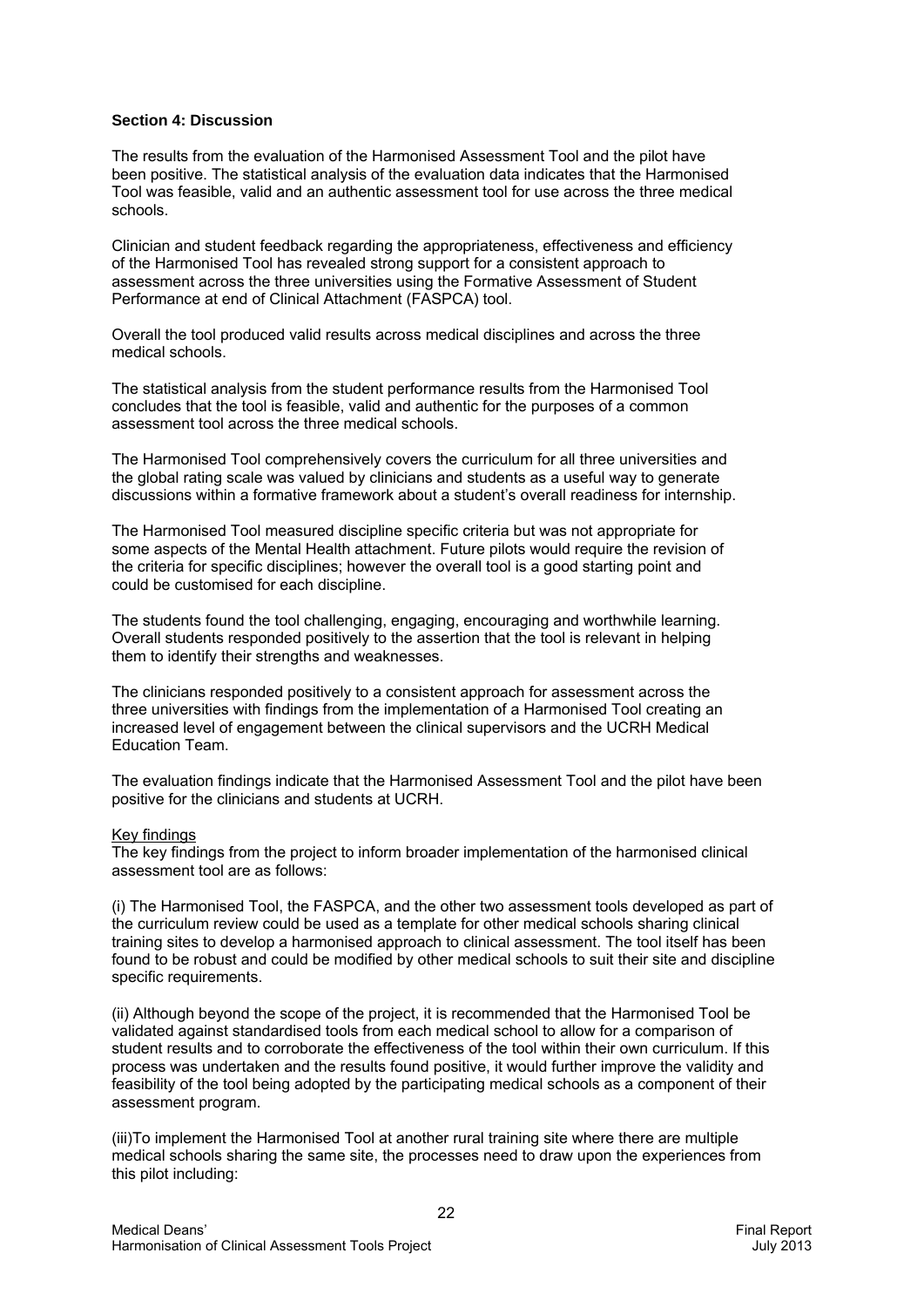- formation of a Project Committee with high level educational representation from all stakeholders;
- recruiting a 'local' Project Officer who is familiar with the pilot site and key stakeholders;
- conducting a curriculum review of the participating medical schools;
- developing a Harmonised Tool in consultation with pilot site participants;
- convening a Project Committee Workshop face to face to encourage collaboration throughout the project, and to reach consensus on a Harmonised Tool, pilot attachments, project processes and evaluation activities;
- submitting appropriate ethics applications to medical schools and area health services;
- engagement of pilot participants;
- commencing the pilot in identified attachments for set period of time;
- conducting evaluation activities to document the validity, appropriateness and effectiveness of the tool and the pilot;
- documenting results and provide feedback to pilot participants
- disseminating results via report, publication

(iv) In any future project of this type, stakeholders need to consider that in order to achieve a long term goal the pilot itself creates a short term increase in workload for the pilot site - particularly a Medical Education Team and those staff involved in curriculum delivery at the pilot site. However, a key positive finding from this project has been the level of consultation and resultant increased clinician engagement the Harmonisation Project has produced. This has been viewed as a positive outcome by UCRH. A further positive outcome of this increased collaboration has been the generation of discussions with clinicians regarding university curriculum and associated assessment.

(v) There was a high level of engagement required from senior educational academic staff from the participating medical schools and the pilot site to conduct this project. This is an important aspect for future implementations of the pilot as this ensured that all stakeholders had high level representation on the Project Committee to encourage collaboration and to ensure that stakeholder needs were met. This high level engagement helped to produce a feasible product, the Harmonised Assessment Tool and tangible outcomes for the project.

Overall, the results from the project have been positive with all stakeholders welcoming a consistent approach to clinical assessment for multiple medical schools and those students in the latter half of their medical program.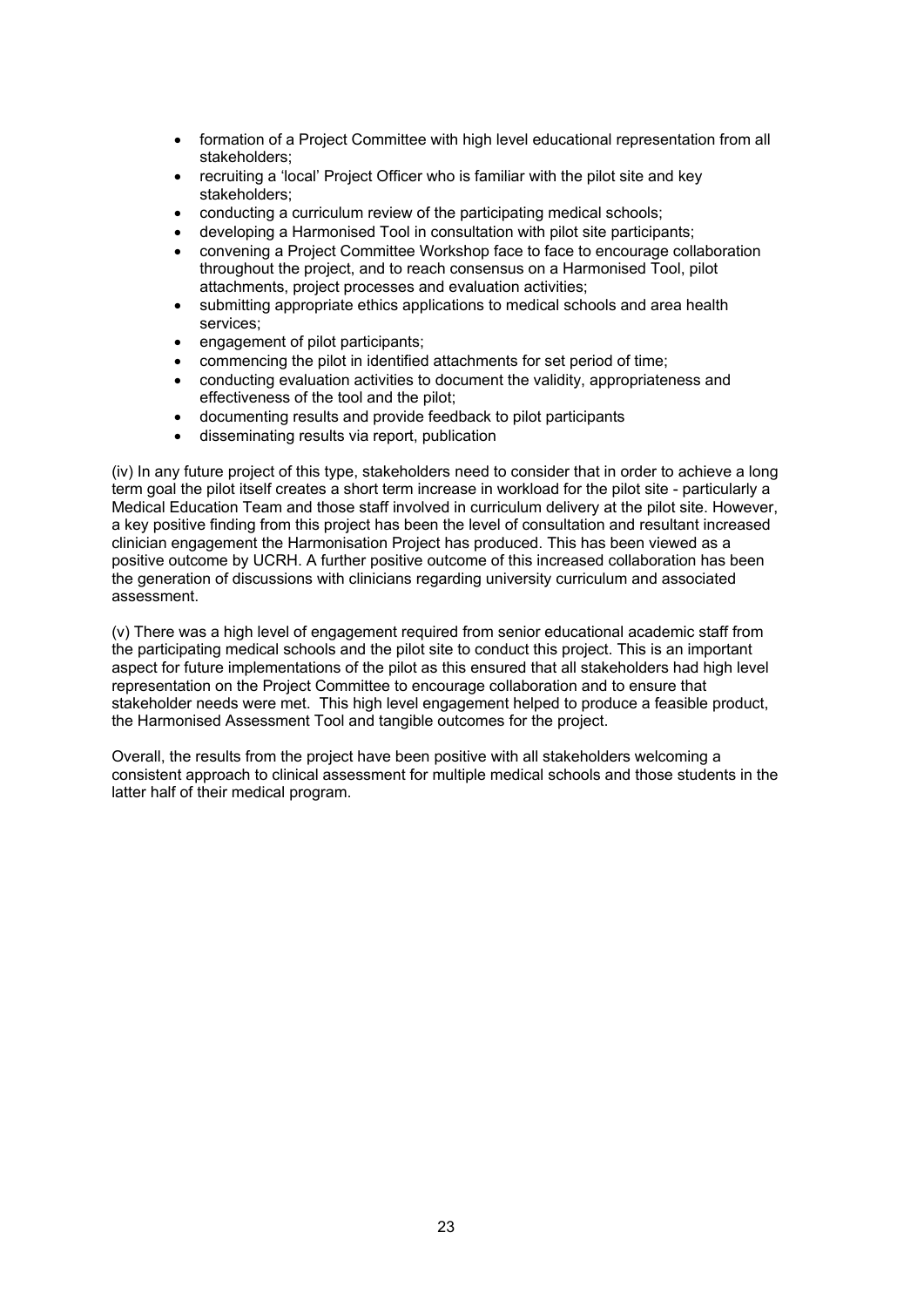## **Section 5: Lessons Learnt**

Throughout the pilot many lessons have been learnt and these have been summarised below:

#### **Strengths**

#### i) Harmonisation Project Committee support

The support from the Harmonisation Project Committee members has been exceptional and integral to the success of the pilot. With the exemplary leadership of the Chair, committee members have participated above and beyond expectations and have demonstrated their dedication in working towards achieving the project deliverables. The Project Committee provided assistance with ethics applications, assistance at the pilot site with activities to improve return rates and overall guidance regarding the strategic direction of the project.

#### UCRH Director, Medical Education Team and staff support

The support from the UCRH Director, Medical Education Team and staff has ensured the success of project. The academic staff from the Medical Education Team and the Student Coordinators assisted extensively during the pilot phase of the project to ensure the return of completed Harmonised Assessment Tools, student surveys and clinician surveys. The support from the staff at the UCRH has been a key element to the success of the project.

#### iii) Project Officer be recruited from within local networks

As the project progressed it became apparent that it was essential that the Project Officer had an understanding of the UCRH and the key stakeholders for the project. This local knowledge from the Project Officer was a strength for the project. The Project Officer utilised knowledge of local networks, contacts, the UCRH medical education program and local clinicians to achieve the project deliverables. The execution of this project would have been challenging without the Project Officer having a good understanding of the pilot site and the UCRH medical education program, and existing networks at the site.

#### iv) Personal Approach

All aspects of the Harmonisation Project have required a personal approach. As the project progressed, it became clear that the key to achieving project deliverables was to communicate with all participants in person. By approaching participants and key stakeholders personally the project has been able to meet its deliverables efficiently and effectively.

#### Areas for Improvement

Upon reflection there were areas of the project that had room for improvement. These included repeated contact with the students, increasing the length of time for the pilot, having a pilot site medical academic championing the project, short term attachment challenges, inclusion of medical academic leads on the Project Committee, use of conjoint supervisors and the feasibility of using mental health attachments for the project.

#### i) Increased follow ups with students to promote the project

The project could have benefited from increased follow ups with medical students involved in the pilot. The Project Officer presented an overview of the project and the anticipated student requirements at student orientation sessions. It became apparent once the pilot had commenced that repeated forms of communication and follow ups were required to reinforce the value of the project and what was required from the students. It appeared that the importance of the project was lost on the students at the orientation session. For any future projects, it is recommended that there are repeated follow ups with students using a variety of forms of communication as well as utilising the orientation session to promote the project to the students.

#### ii) Increasing the length of time for the pilot

Unfortunately due to time and funding constraints the Harmonised Tool was only piloted for a period of nine weeks. It is suggested that future pilots be conducted over a longer timeframe to enable additional promotion to key stakeholders and to gather more data regarding the Harmonised Assessment Tool. Furthermore, during the pilot period the UCRH medical education team was understaffed which proved challenging whilst implementing a pilot in a medical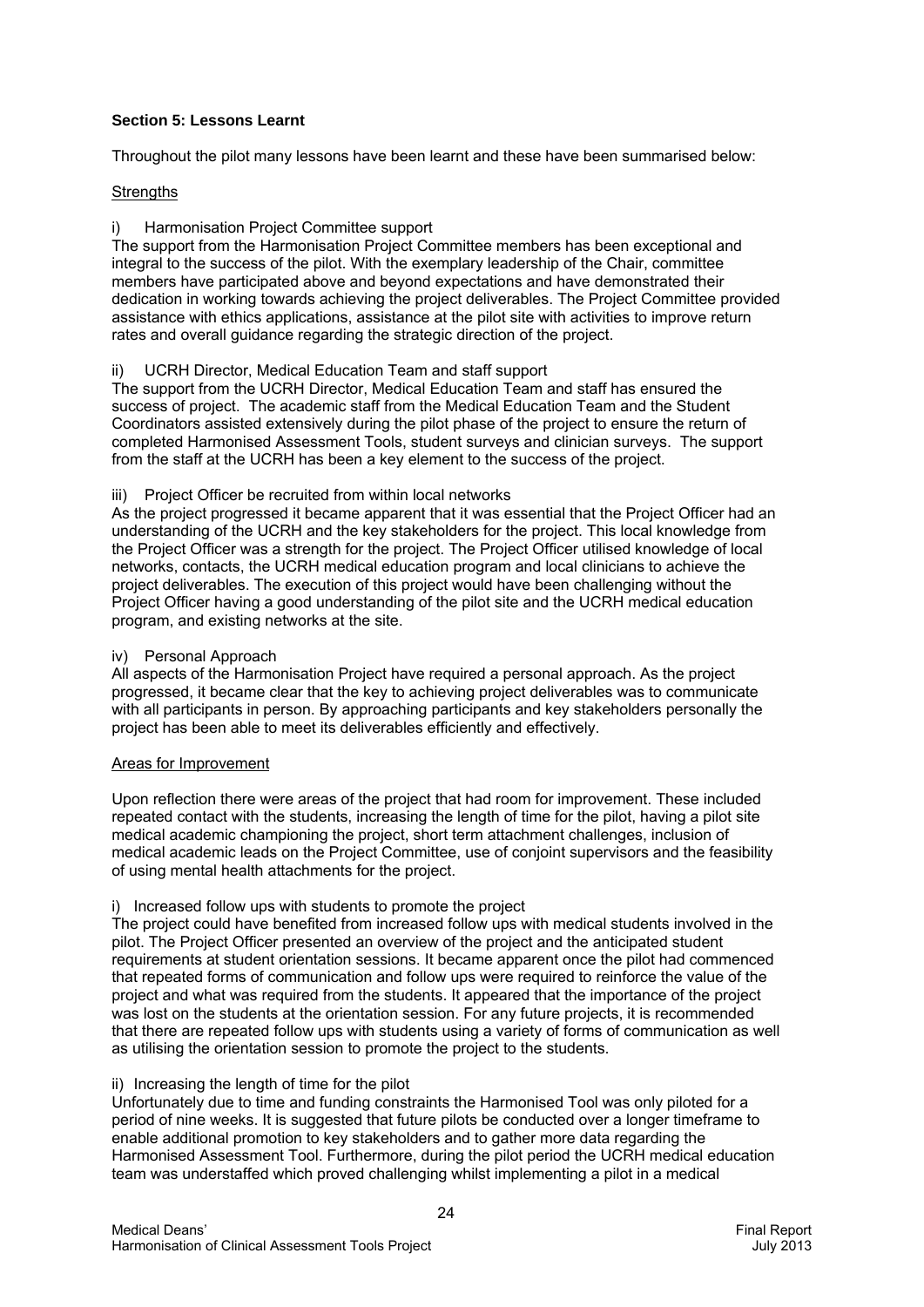education program. The pilot required extensive involvement of a senior medical staff member and having key figures of the Medical Education Team unavailable, made contact with the key hospital clinicians difficult.

#### iii) Pilot site medical academic championing the project

During the project there were challenges with gaining access to the Director of Medical Education and the Clinical Sub Dean due to their fractional appointments and high clinic load. For any future project to be successful it is recommended that the project has an onsite medical academic lead willing to champion the project throughout all stages; and for this person to have regular, structured contact with the Project Officer to provide guidance and assistance particularly with engaging clinicians at the pilot site.

#### iv) Short Term Attachment challenges

The inclusion of short term two week attachments into this pilot was difficult to manage. The short term attachments required student briefings before attachments commenced which was difficult due to students being immersed in other attachments. The consenting of students was also required before the attachment commenced and gaining access to students for consenting purposes was challenging as students were immersed in other attachments.

All completed assessment forms and student surveys were due within a two week time frame. This proved challenging and it became apparent as the pilot continued that perhaps these short term attachments were not ideal due to the fast turnaround required to complete assessment tools. The piloting of the Harmonised Assessment Tool in short term attachments raises a further difficulty regarding the reliability of assessors given that students may not have had the same supervisor throughout attachment. This creates challenges for a supervisor to make a valid judgement about a student's performance in a short term attachment if they have not had repeated exposure to the student. The inclusion of short attachments needs to be carefully considered for future pilots.

#### v) Inclusion of clinical academic leads on the Project Committee

For any future pilots undertaken, a recommendation would be that the clinical academic leads from all participating medical schools are included on the Project Committee. Once the project was in the pilot phase at UCRH, the clinical leads from the universities were called upon to provide additional support. The inclusion of clinical leads located at the pilot site on the Project Committee from the outset of the project would have provided additional access to clinicians which would have been beneficial.

#### vi) Conjoint supervisors

Supervisors who have conjoint appointments with the UCRH are familiar with the UCRH assessment processes. Those supervisors who did not have conjoint appointments with the UCRH found completing the assessment tool difficult at times as they were unsure of what was required from them and also of what the universities required from their students. The Project Officer, the Director of Medical Education and the Clinical Sub Dean provided repeated overviews of the project and the requirements to clinicians who were unsure of the UCRH assessment processes for medicine. Although in the short term this created an increased workload, this should be viewed as a positive outcome as the project facilitated an increased dialogue between supervisors and the Medical Education Team.

#### vii) Mental Health Attachment

At the conclusion of the pilot it was noted that the Mental Health attachment required a different set of skills that were not captured by the criteria on the Harmonised Tool. The Mental Health attachment lacks many practical skills such as cannulation, checking blood, and ordering tests. There are also no brief consultations with the patients, writing progressive notes or prescriptions and little to no clerking. Further consideration is required regarding the inclusion of the Mental Health attachments for the purposes of harmonising assessment processes.

## viii) Additional clinician workshops

As a result of the resignation of the Harmonisation Project Officer in May 2012, the project suffered a delay and the pilot timeframes were revised. The revised pilot dates left little time to promote the project to clinicians and students. The time lag from the initial clinician workshop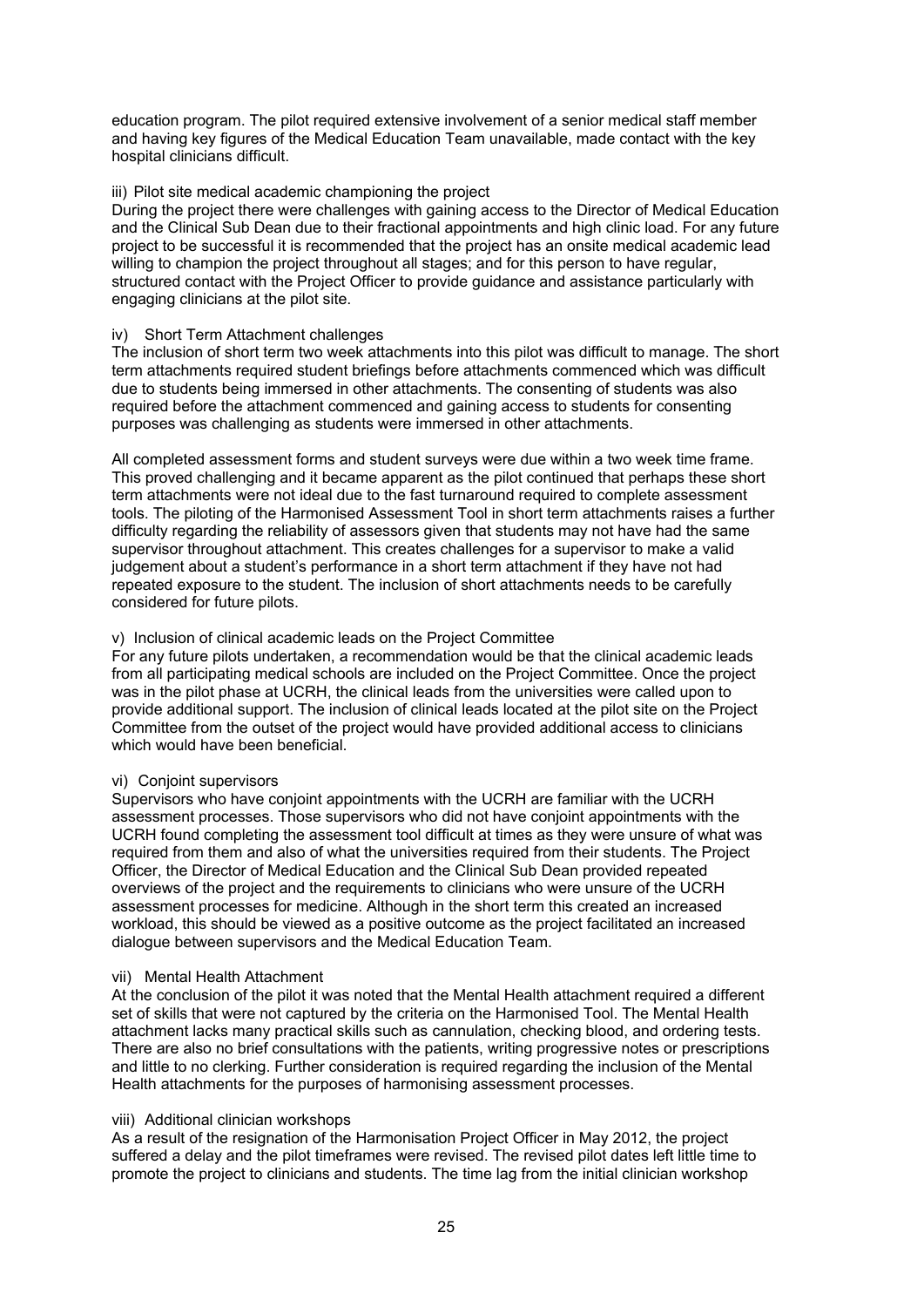(April 2012) to the commencement of the pilot (July 2012) proved challenging when re-engaging the clinicians. Future pilots could ensure that additional clinician workshops are scheduled closer to the commencement of the pilot and also during the pilot to ensure that clinicians understand how to use the Harmonised Tool and also have additional information about the universities curriculum.

#### ix) Process improvements

#### *Additional information gathered during clinician consent*

A process improvement regarding consent could be to obtain additional information on the Consent Form such as clinician contact numbers, email addresses and postal addresses. If this information could be obtained at the time of consent it would have made for better time management toward the end of the project when it came time to interviewing the clinicians. All of the information would have been at hand rather than having to have been sourced during a stage of the project when there were multiple conflicting deadlines to be met.

#### *Additional forms of communication use to engage students and clinicians*

Initially, email was used with students and clinicians as it was an effective and quick way to distribute information about the project. Once the pilot had commenced students and clinicians did not regularly respond to or read emails regarding the project; therefore email was not an effective communication tool. A recommendation would be to consider the use of other forms of mass communication for other trials of this project such as SMS, virtual noticeboards or perhaps the use of Facebook with regular updates/wall postings.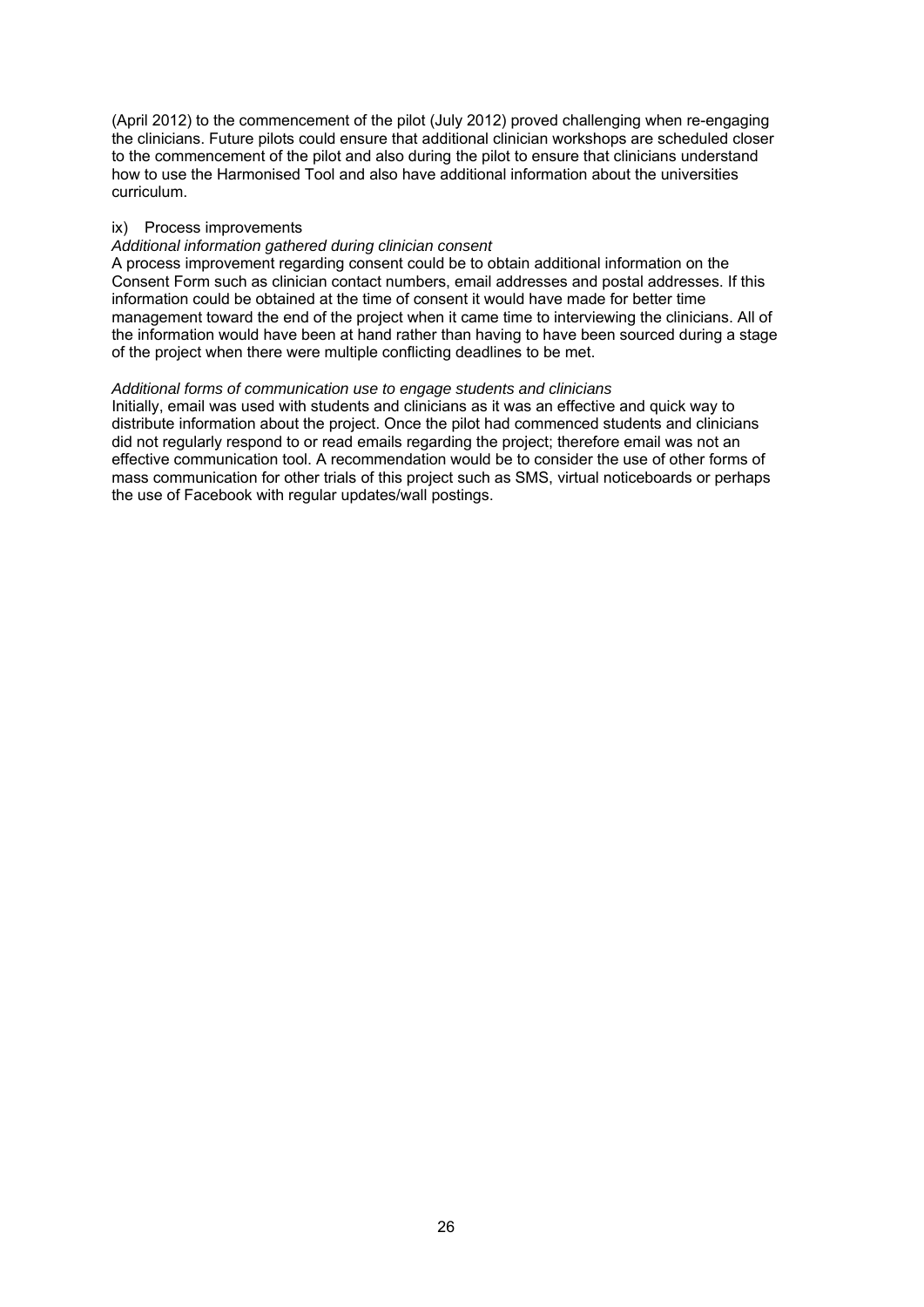## **Section 6: Recommendations**

The evaluation of the pilot and the Harmonised Assessment Tool has resulted in a number of recommendations relating to the Harmonised Assessment Tool and the processes required to implement the pilot.

In considering these recommendations, it is of vital importance that the engagement of clinicians, staff and students involved in this project is viewed as a key activity for the success of the project. The implementation of a harmonised tool without the engagement of key participants would be of little value.

The recommendations are as follows:

#### Recommendations: Harmonised Assessment Tool

- 1. The Formative Assessment of Student Performance in Clinical Attachment (FASPCA) tool be recognised as an appropriate, effective and efficient instrument for assessing medical students from different medical schools in the Lismore and Ballina area.
- 2. The FASPCA tool be used mid-term in the attachment rather than at the end of attachment, where possible, to provide relevant and timely feedback to students for improvement in performance.
- 3. For any changes made to the FASPCA Tool, the Report of Curriculum Review (Tom, 2011) be used as a guide to development so that the changes can link to the common curriculum priorities of the three universities. Criteria 7 and 10 of the FASPCA tool be revised for Psychiatry/Mental Health, to closer align to the skills and experiences required of students in attachment to that discipline. Suggested criteria to be considered could come from the previously Recommended Structure 2 for Assessment of Student Performance at Clinical Attachment – Mental Health/Psychiatry, which include:

| $\bullet$ | Patient Mental Health history taking skills |
|-----------|---------------------------------------------|
|           | Mental state examination skills             |
| $\bullet$ | Differential diagnosis skills               |
| $\bullet$ | Risk assessment skills                      |
| $\bullet$ | Patient management skills                   |
|           | Psychological interventions skills          |
|           |                                             |

- 4. An additional box be placed on page 2 of the tool for Supervisors to record the extent of their consultation with others (e.g. Registrar) to develop relevant feedback for the student, so as to give students confidence in the accuracy and comprehensiveness of the feedback from the supervisor if they have had limited contact with that supervisor.
- 5. Additional information is provided to clinicians regarding at what point in a medical program a medical student is currently at, prior to the completion of the Harmonised Assessment Tool. Clinicians would benefit from more information provided to them regarding where the medical student is in a medical program (year 3, 4,5) and what are the expectations regarding student performance at this level.

#### Recommendations: Broader implementations/future projects

- 1. The FASPCA tool is a legitimate assessment instrument that could apply to clinical attachments in other settings where multiple Universities feed into the same clinical settings
- 2. The FASPCA tool be retested with a larger sample of students, taking into consideration that UCRH has already conducted a pilot, to allow for stronger statistical analysis of the results and examines the reliability of the instrument.
- 3. Student and clinician workshops are held before, during and after the project to highlight the purpose of the project, how to use the Harmonised Assessment Tool, disseminate results and to facilitate improved engagement with Medical Education Teams or staff responsible for the delivery of curriculum.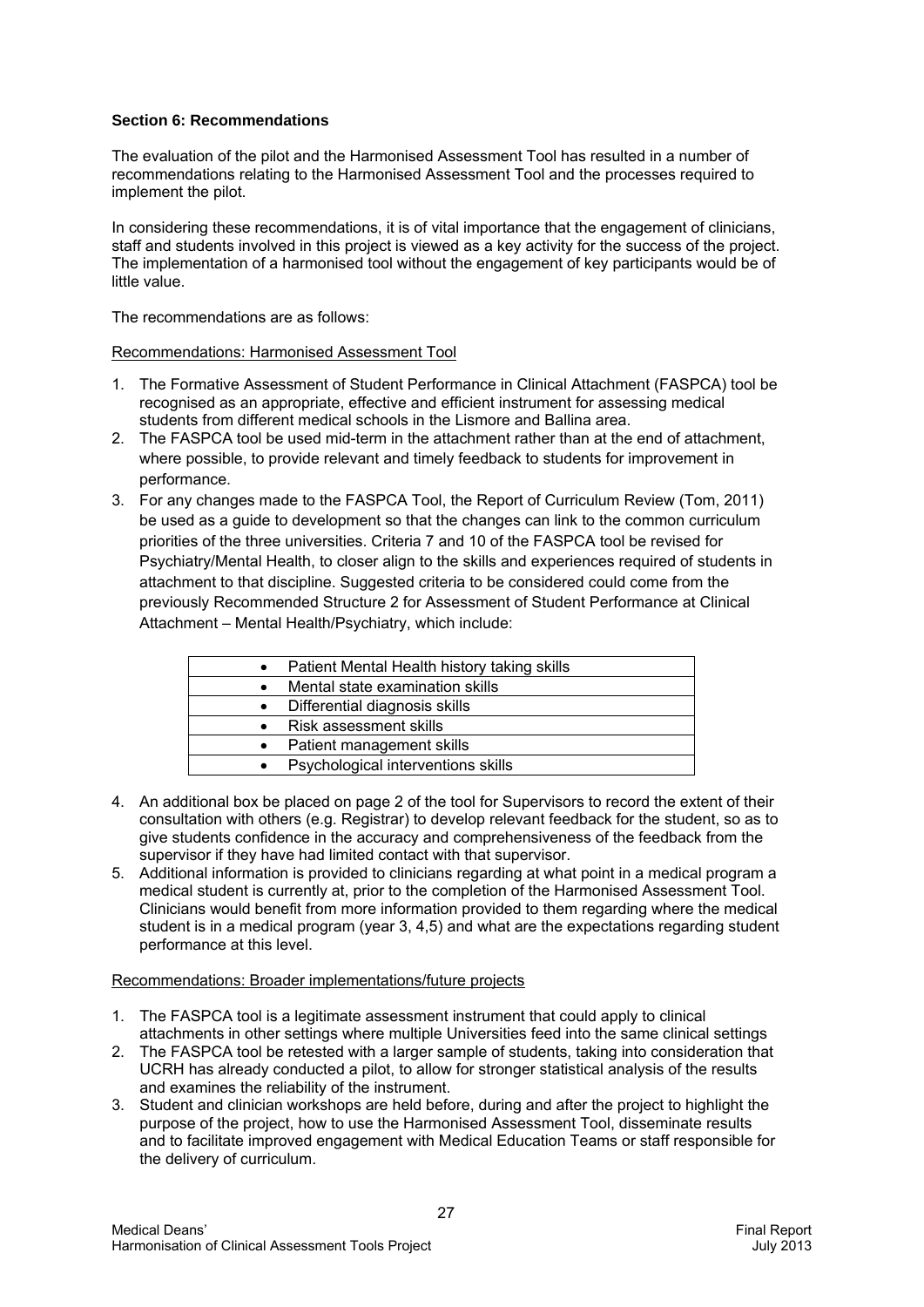- 4. The FASPCA can be used as template to guide common assessment and modified according to a pilot sites context and discipline requirements.
- 5. Future pilots can adopt the steps outlined in the methodology for implementing the project at additional sites.
- 6. More flexible "just in time" guides or support for clinicians should be developed to assist with providing information to clinicians about curriculum in order to guide clinical assessment. All universities send detailed information to clinicians about their curriculum, however it has become apparent through this project, that at the point of implementation or of teaching, this information is not recalled or readily accessible.
- 7. The UCRH pilot has only just begun to cement the relationships formed between the three medical schools, clinicians and the UCRH Medical Education Team. Relationship building was key to the success of the pilot, with development of the tool being a mechanism to achieve this end. The recommendation would be for another iteration of the pilot to be conducted to demonstrate the strength of these collaborations and incorporating the feedback and improvements suggested by participants so that they feel valued and continue to be engaged.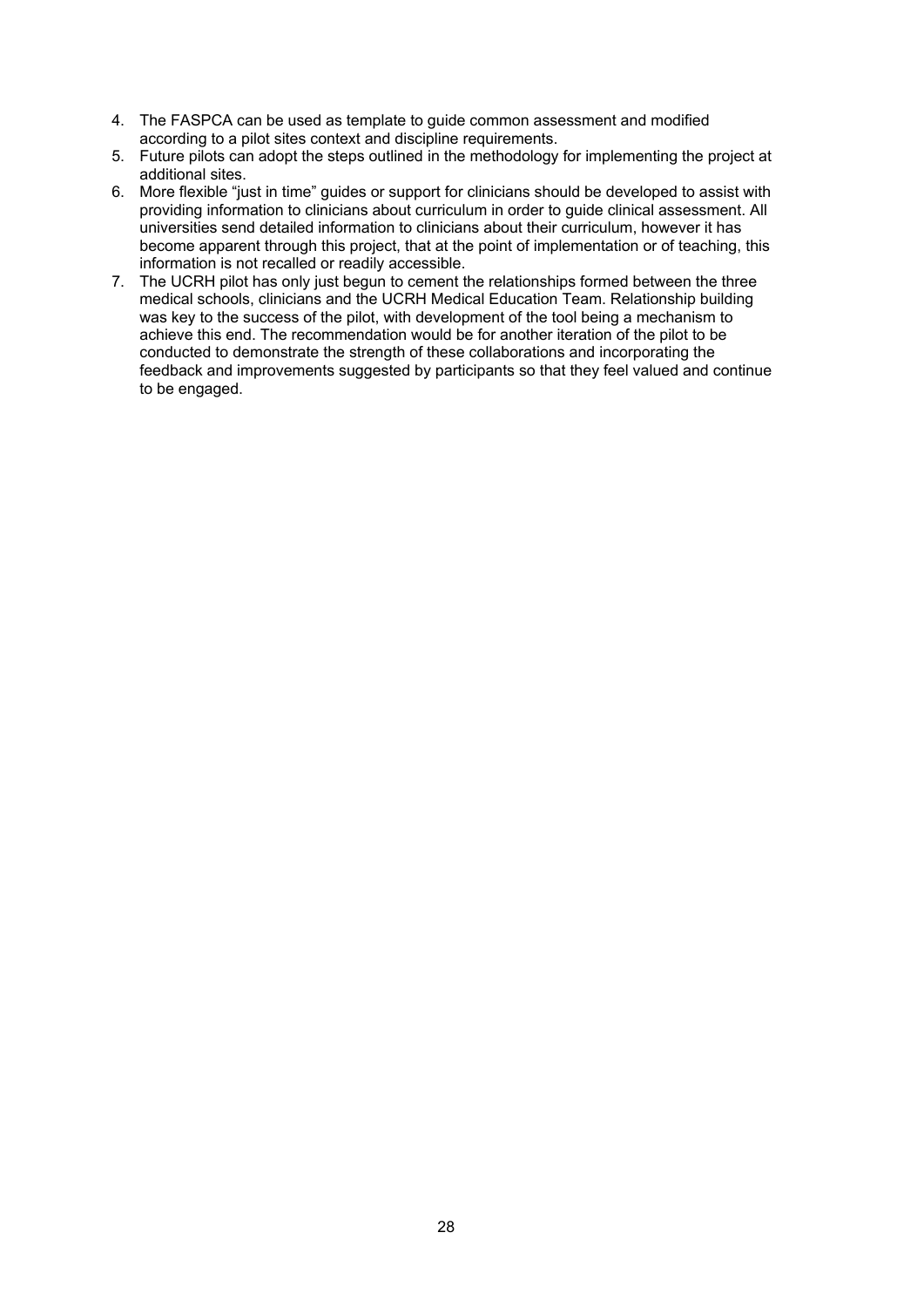## **Section 7: Conclusion**

Overall the Harmonisation of Clinical Assessment Tools Pilot Project has achieved its aim which was to streamline assessment processes at the UCRH. In developing and piloting a Harmonised Clinical Assessment Tool, strong collaborations have been formed between the three participating medical schools and the UCRH Medical Education Team.

The pilot has increased the engagement of clinicians and students with the UCRH Medical Education Team to ensure that the project deliverables were met. The project has created an increased dialogue regarding clinical assessment and the delivery of a medical education program between medical schools, UCRH Medical Education Team, UCRH clinicians and medical students. A positive and most important lesson learnt from this project has been examining the level of collaboration required amongst stakeholders in medical education to work towards a common goal.

This project would not have been possible without the support of HWA's Clinical Supervision Support Section. Medical Deans appreciates the support and looks forward to working with HWA on future collaborations.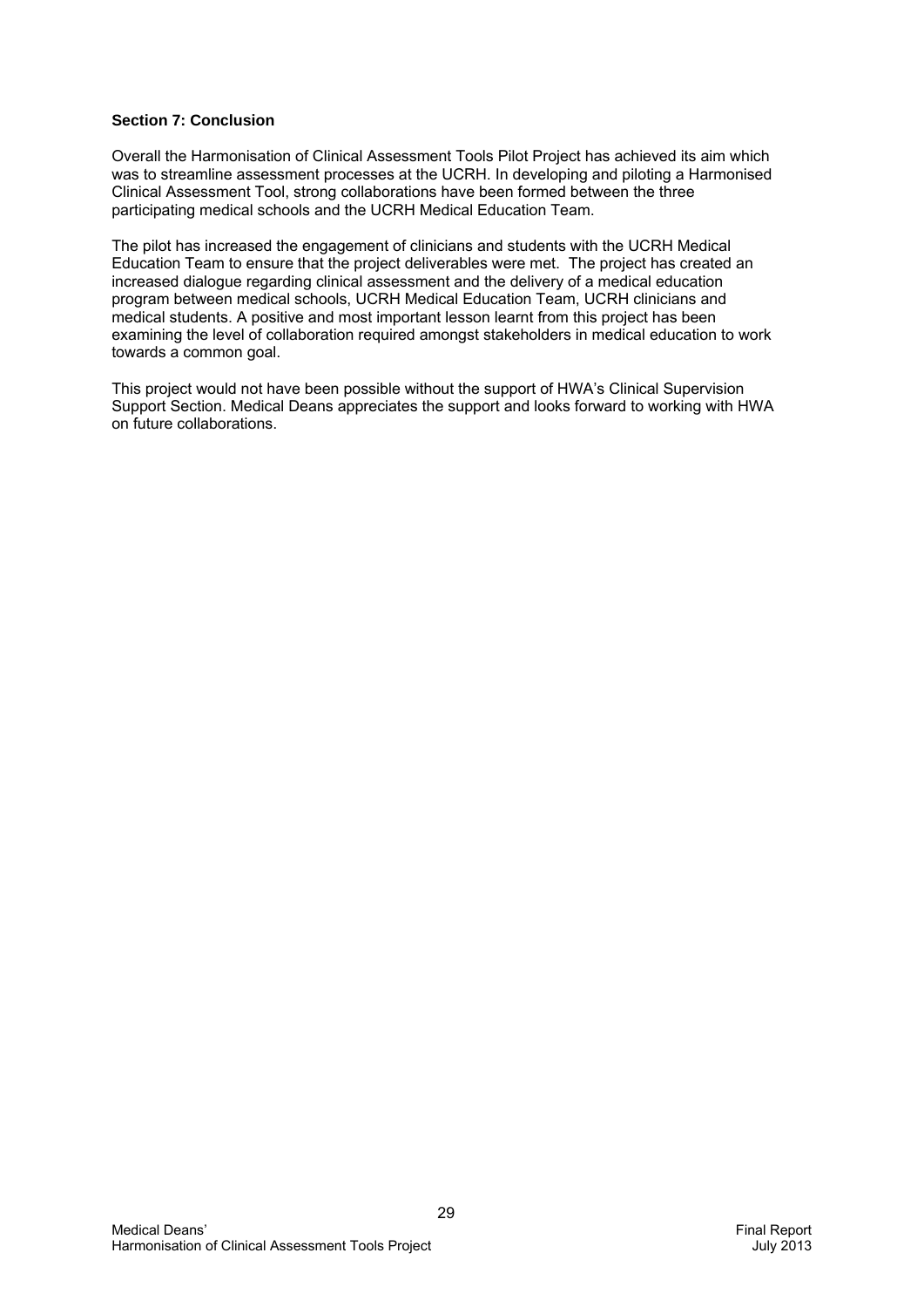# **List of Appendices**

- **A.** Project Committee Membership
- **B.** Project Committee Terms of Reference (TOR)
- **C.** Formative Assessment of Student Performance in Clinical Attachment (FASPCA)
- **D.** Summary of Pilot Attachments
- **E.** Student Survey
- **F.** Clinician Survey
- **G.** Clinician Semi Structured Interview Questions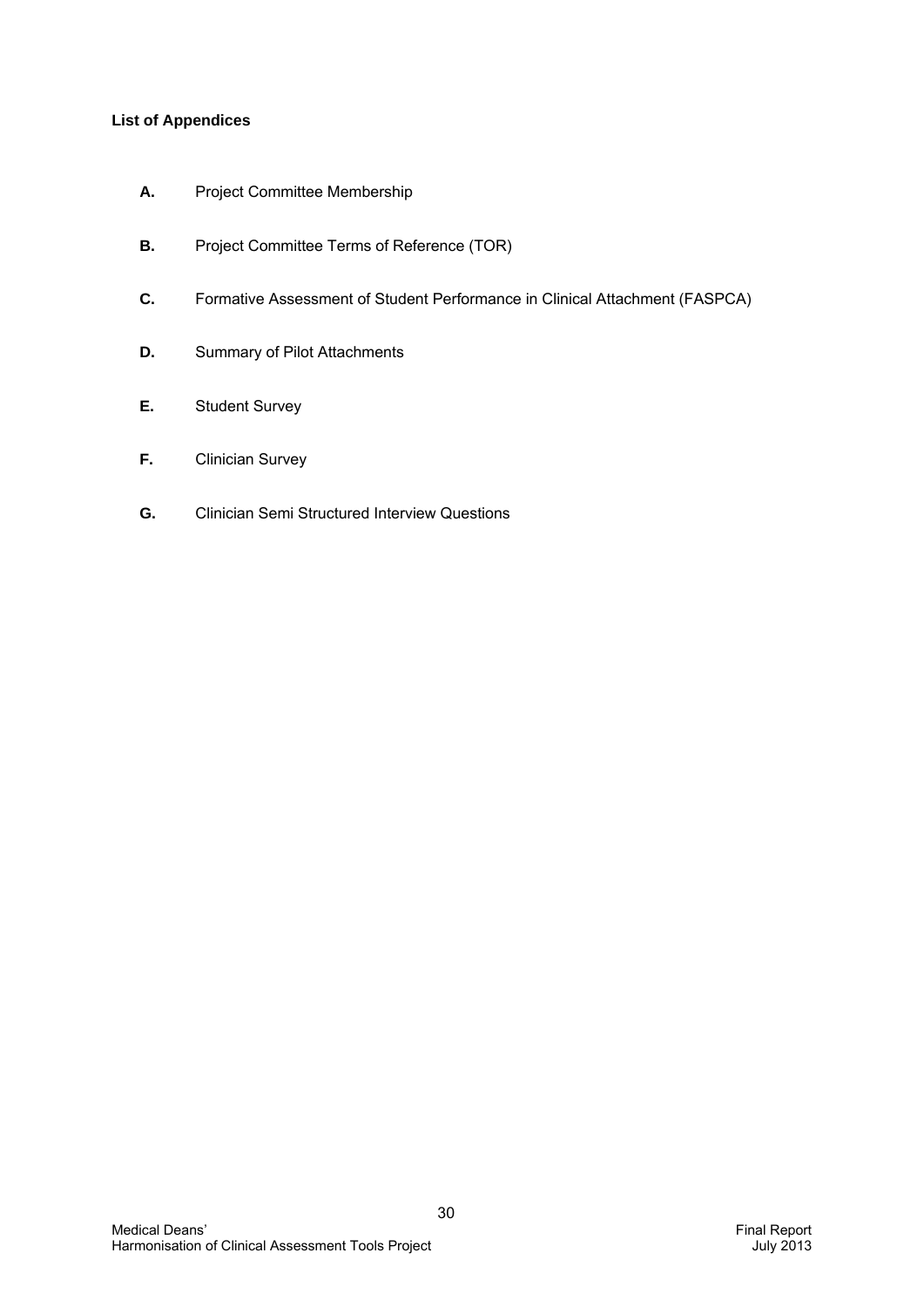

## **Harmonisation of Clinical Assessment Tools Project Project Committee Membership**

| <b>Member</b>                          | <b>Representing</b>                            |
|----------------------------------------|------------------------------------------------|
| Professor Annemarie Hennessy (Chair)   | Medical Deans University of Western Sydney     |
| Professor Lesley Barclay               | University Centre for Rural Health             |
| Professor John Bushnell (Deputy Chair) | University of Wollongong                       |
| Associate Professor David Garne        | University of Wollongong                       |
| Professor Wendy Hu                     | University of Western Sydney                   |
| Ms Imogene Rothnie                     | University of Sydney                           |
| Dr Narelle Shadbolt (Deputy Chair)     | University of Sydney                           |
| Dr John Graham                         | University Centre for Rural Health             |
| Ms Frances Barraclough                 | University Centre for Rural Health             |
| Dr Austin Curtin                       | University Centre for Rural Health             |
| Mr Hudson Birden                       | University Centre for Rural Health             |
| Ms Hannah Walker                       | Student representative (UOW) - Northern Rivers |
| Ms Lara Gallur                         | Student representative (UWS) - Northern Rivers |
| Ms Harshil Sangha                      | Student representative (UWS) - Northern Rivers |
| Ms Tracey Piccoli                      | <b>Medical Deans</b>                           |
| Ms Monique Hourn                       | <b>Medical Deans</b>                           |
| <b>Ms Catriona Wilson</b>              | <b>Medical Deans</b>                           |

Education Consultant recruited for curriculum review and execution of the evaluation plan: Dr Christine Tom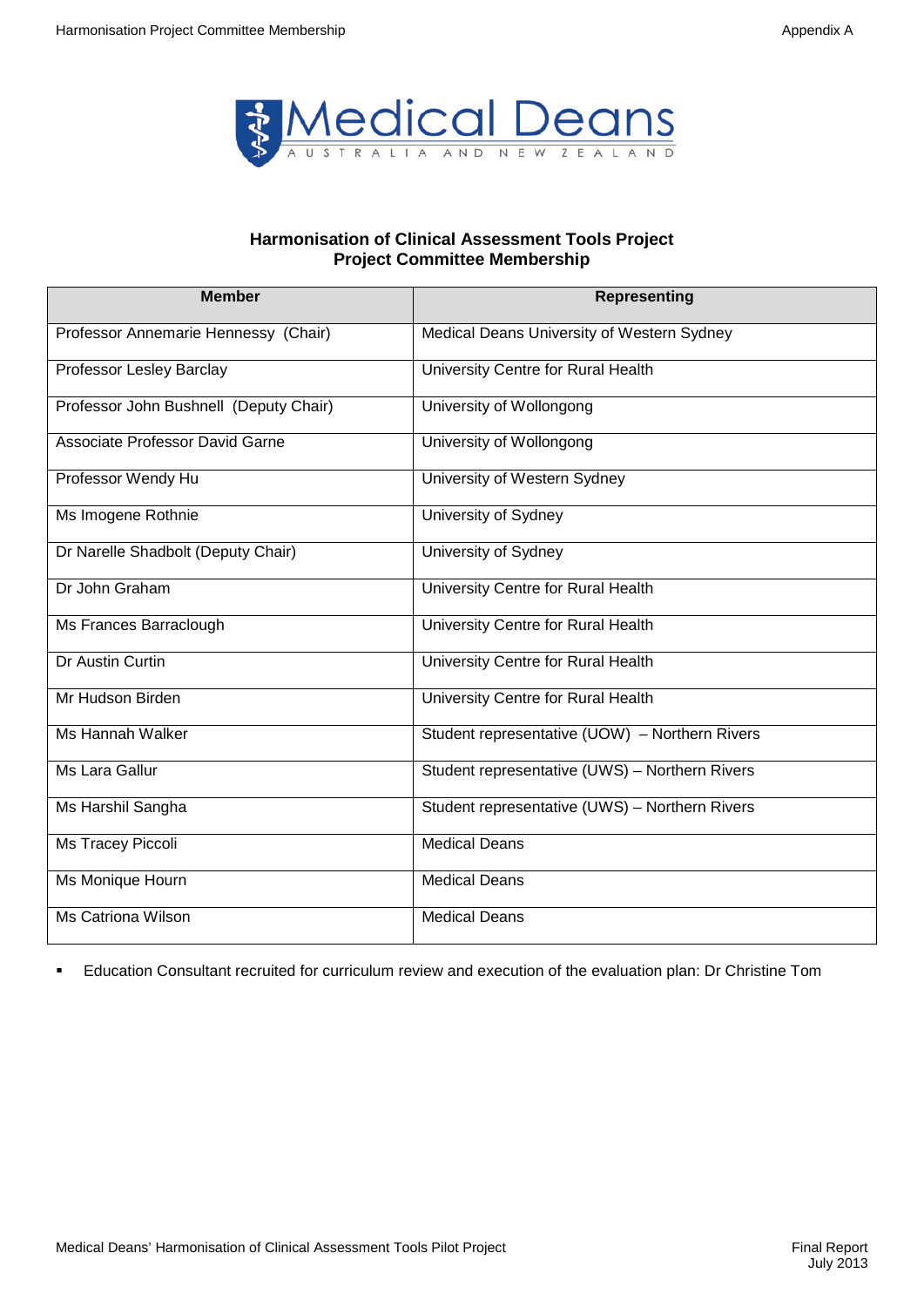

#### **Harmonisation of Clinical Assessment Project Committee Terms of Reference**

#### **Role:**

Oversight of the development, implementation and evaluation of a pilot project: Harmonisation of Clinical Assessment Tools being undertaken by Medical Deans Australia and New Zealand (Medical Deans) and funded by Health Workforce Australia (HWA). The pilot project involves medical students from Sydney University, University of Wollongong and University of Western Sydney; it is being conducted at Lismore Base Hospital in conjunction with the University Centre for Rural Health (UCRH), Lismore, NSW.

#### **Responsibilities and Activities:**

The Committee will provide strategic advice and support to the project, and ensure the broad action and progress toward meeting the project deliverables is appropriate and timely.

Activities will include, but not necessarily be limited to:

- 1. Providing advice on the project activities including the development of the clinical assessment tool, guidance on ethics approval processes, timelines and procedures for the pilot and the overall evaluation process.
- 2. Providing expert advice and opinion to the project team on medical education issues relevant to the project.
- 3. Providing advice on communication and consultation strategies with stakeholder groups.
- 4. Advocating for the project through professional channels.

#### **Membership:**

• Professor Annemarie Hennessy (Chair) University of Western Sydney • Professor Lesley Barclay University Centre for Rural Health Professor John Bushnell **Example 20** University of Wollongong • A/Prof David Garne University of Wollongong **Professor Wendy Hu Community Community Community Community Community Community Community Community Community Community Community Community Community Community Community Community Community Community Community Community Co** Ms Imogene Rothnie **Manual Accord Sydney University Dr Narelle Shadbolt** Sydney University Ms Lara Gallur **Student Representative – University of Western Sydney** Student Representative – University of Western Sydney Ms Hashil Sangha Student Representative – University of Western Sydney Ms Hannah Walker **Student Representative – University of Wollongong** Student Representative – University of Wollongong • Dr John Graham University Centre for Rural Health • Dr Austin Curtin University Centre for Rural Health • Ms Frances Barraclough University Centre for Rural Health Ms Monique Hourn **Medical Deans** Ms Tracey Piccoli (Project Officer) Medical Deans Ms Catriona Wilson (Project Officer) Medical Deans

#### **Frequency of meetings**

The Committee shall meet on a regular basis at monthly intervals, via teleconference for approximately I hour for the duration of the project.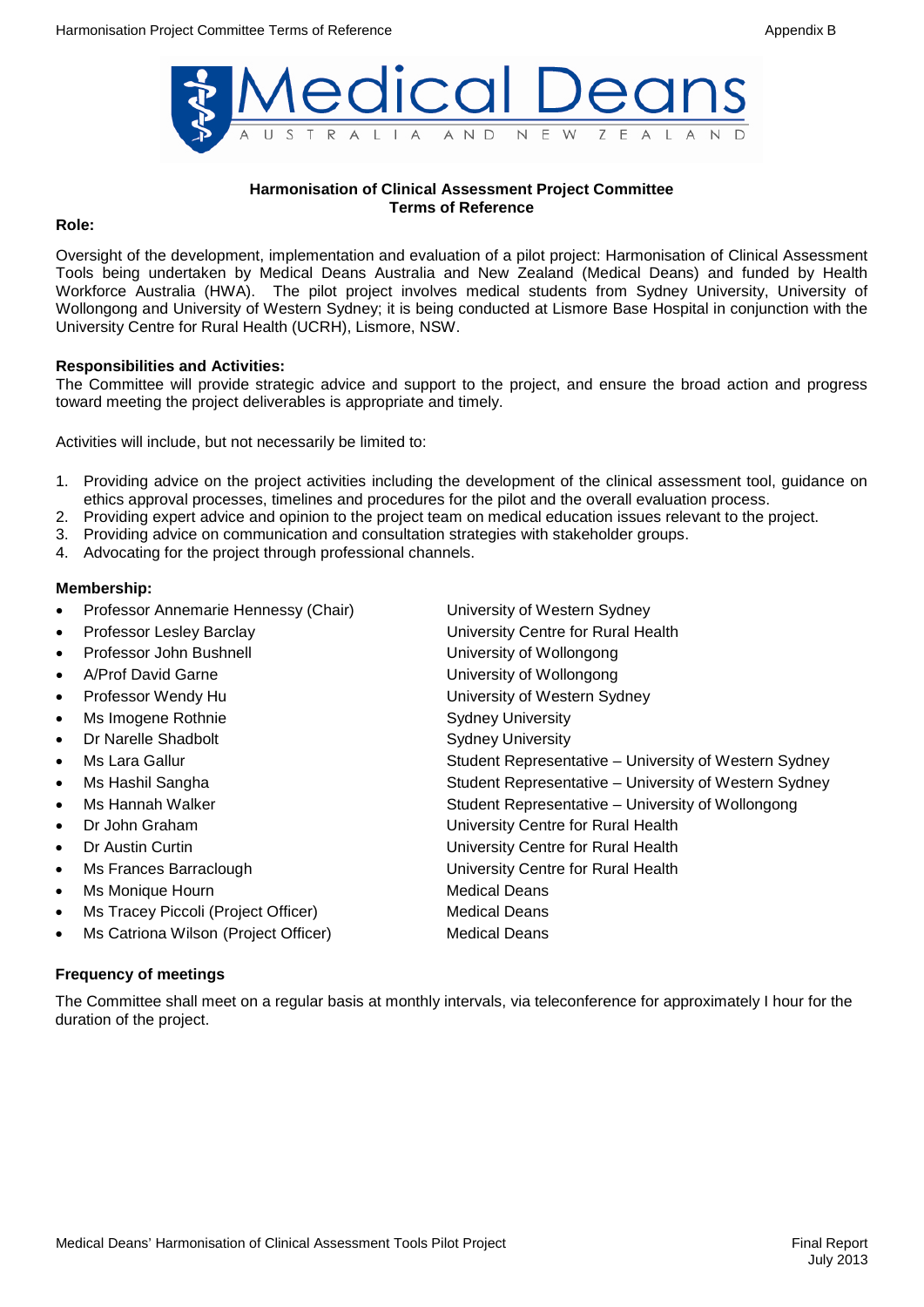Formative Assessment of Student Performance in Clinical Attachment Appendix C

**& Medical Deans** 





# **Formative Assessment of Student Performance in Clinical Attachment**

| <b>STUDENT ID</b> |  |  |  |  |
|-------------------|--|--|--|--|
|                   |  |  |  |  |
|                   |  |  |  |  |

| <b>ATTACHMENT e.g. MENTAL HEALTH</b> |  |
|--------------------------------------|--|
|                                      |  |

Please **TICK** the **ONE** box that is appropriate to the student's level of performance.

University of<br>Western Sydney

|     | $NA = Not Assessed$<br><b>NS</b> = Not Satisfactory Performance<br><b>SP</b> = Satisfactory Performance<br><b>GP</b> = Good Performance                                                                                                  |           |           | <b>BP</b> = Borderline Performance<br>EP = Excellent Performance |           |           |               |
|-----|------------------------------------------------------------------------------------------------------------------------------------------------------------------------------------------------------------------------------------------|-----------|-----------|------------------------------------------------------------------|-----------|-----------|---------------|
|     | FOR DESCRIPTIONS OF CRITERIA SEE HANDBOOK                                                                                                                                                                                                | <b>NA</b> | <b>NS</b> | <b>BP</b>                                                        | <b>SP</b> | <b>GP</b> | EP            |
| 1.  | Depth, breadth and application of knowledge and understanding<br>of disease mechanisms                                                                                                                                                   |           |           |                                                                  |           |           |               |
| 2.  | Patient History taking skills                                                                                                                                                                                                            |           |           |                                                                  |           |           |               |
| 3.  | Examination skills -- including discipline specific skills<br>e.g. Mental state examination                                                                                                                                              |           |           |                                                                  |           |           |               |
| 4.  | Problem formulation skills: e.g. synthesis of biological,<br>psychological and social aspects and their interaction                                                                                                                      |           |           |                                                                  |           |           |               |
| 5   | Prioritization skills: e.g. urgency, risk assessment                                                                                                                                                                                     |           |           |                                                                  |           |           |               |
| 6.  | Treatment planning and patient management skills -- including<br>discipline specific skills e.g. psychological intervention skills                                                                                                       |           |           |                                                                  |           |           |               |
| 7.  | Performance of technical and practical procedures                                                                                                                                                                                        |           |           |                                                                  |           |           |               |
| 8.  | Communication skills e.g. with patients and their relatives,<br>colleagues and teams                                                                                                                                                     |           |           |                                                                  |           |           |               |
| 9.  | Respect towards patients and their families<br>(Demonstrates sensitivity, responsibility, respect and discretion with patients from<br>all demographic backgrounds)                                                                      |           |           |                                                                  |           |           |               |
| 10. | Patient safety requirements - e.g. Record keeping, Discharge<br>letters, medication charting and prescriptions                                                                                                                           |           |           |                                                                  |           |           |               |
| 11. | Interpersonal relationships and teamwork on ward                                                                                                                                                                                         |           |           |                                                                  |           |           |               |
| 12. | Prioritising, punctuality, preparedness<br>(Demonstrates ability to set priorities and meet deadlines including punctual<br>attendance, adequate preparedness and intellectual contribution to learning and<br>teaching sessions)        |           |           |                                                                  |           |           |               |
| 13. | Strategic in learning and teaching<br>(Demonstrates ability to plan and achieve goals in timely manner. Evaluates<br>performance against expected outcomes)                                                                              |           |           |                                                                  |           |           |               |
|     | OVERALL PROGRESS at this stage of the<br>medical program.<br>On the continuum in the right hand box,<br>Not<br>please indicate where the student's<br>performance is in relation to - READINESS<br>Ready<br>TO PRACTISE SAFELY AND WELL. |           |           |                                                                  |           |           | Very<br>Ready |
|     | Unsatisfactory O<br>Satisfactory O<br><b>ATTENDANCE:</b>                                                                                                                                                                                 |           |           |                                                                  |           |           |               |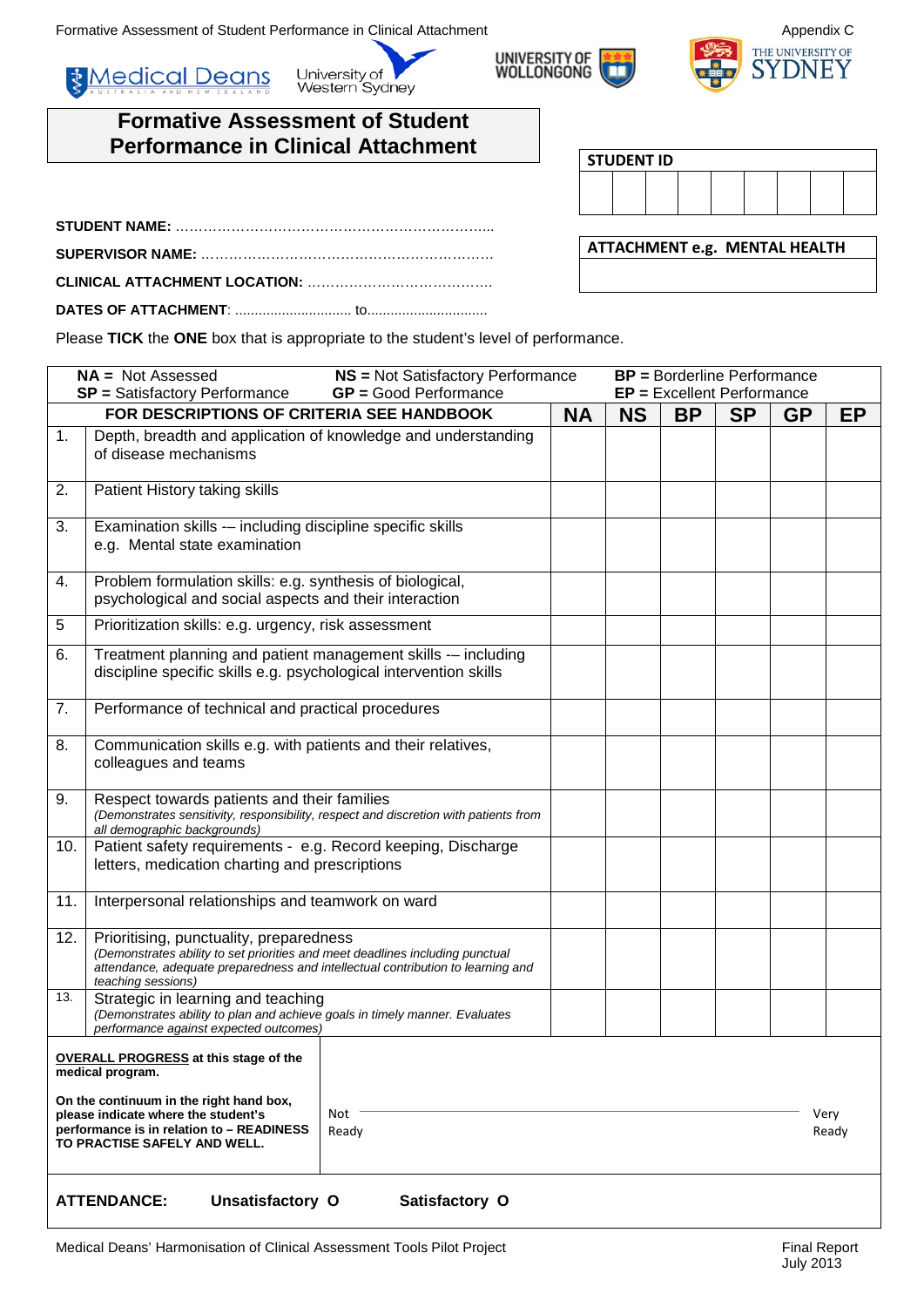Formative Assessment of Student Performance in Clinical Attachment









# Formative Assessment of Student Performance in Clinical Attachment

|    | STUDENT SELF-ASSESSMENT:                                                     | (Please complete before meeting with your supervisor.) |
|----|------------------------------------------------------------------------------|--------------------------------------------------------|
| 1. | What did you do well on this attachment?                                     |                                                        |
|    |                                                                              |                                                        |
|    |                                                                              |                                                        |
| 2. | What do you need to improve?                                                 |                                                        |
|    |                                                                              |                                                        |
|    |                                                                              |                                                        |
| 3. | What strategies will you use to improve in these areas?                      |                                                        |
|    |                                                                              |                                                        |
|    | <b>SUPERVISOR COMMENTS:</b> (Please complete and discuss with your student.) |                                                        |
| 1. | What did the student do well?                                                |                                                        |
|    |                                                                              |                                                        |
|    |                                                                              |                                                        |
|    | 2. Which areas need improving?                                               |                                                        |
|    |                                                                              |                                                        |
|    |                                                                              |                                                        |
| 3. | Suggested strategies for improvement:                                        |                                                        |
|    |                                                                              |                                                        |
|    | <b>SUPERVISOR NAME:</b>                                                      | <b>STUDENT SIGNATURE:</b>                              |
|    | <b>SUPERVISOR SIGNATURE:</b>                                                 | <b>SUPERVISOR POSITION:</b>                            |
|    | DATE:                                                                        |                                                        |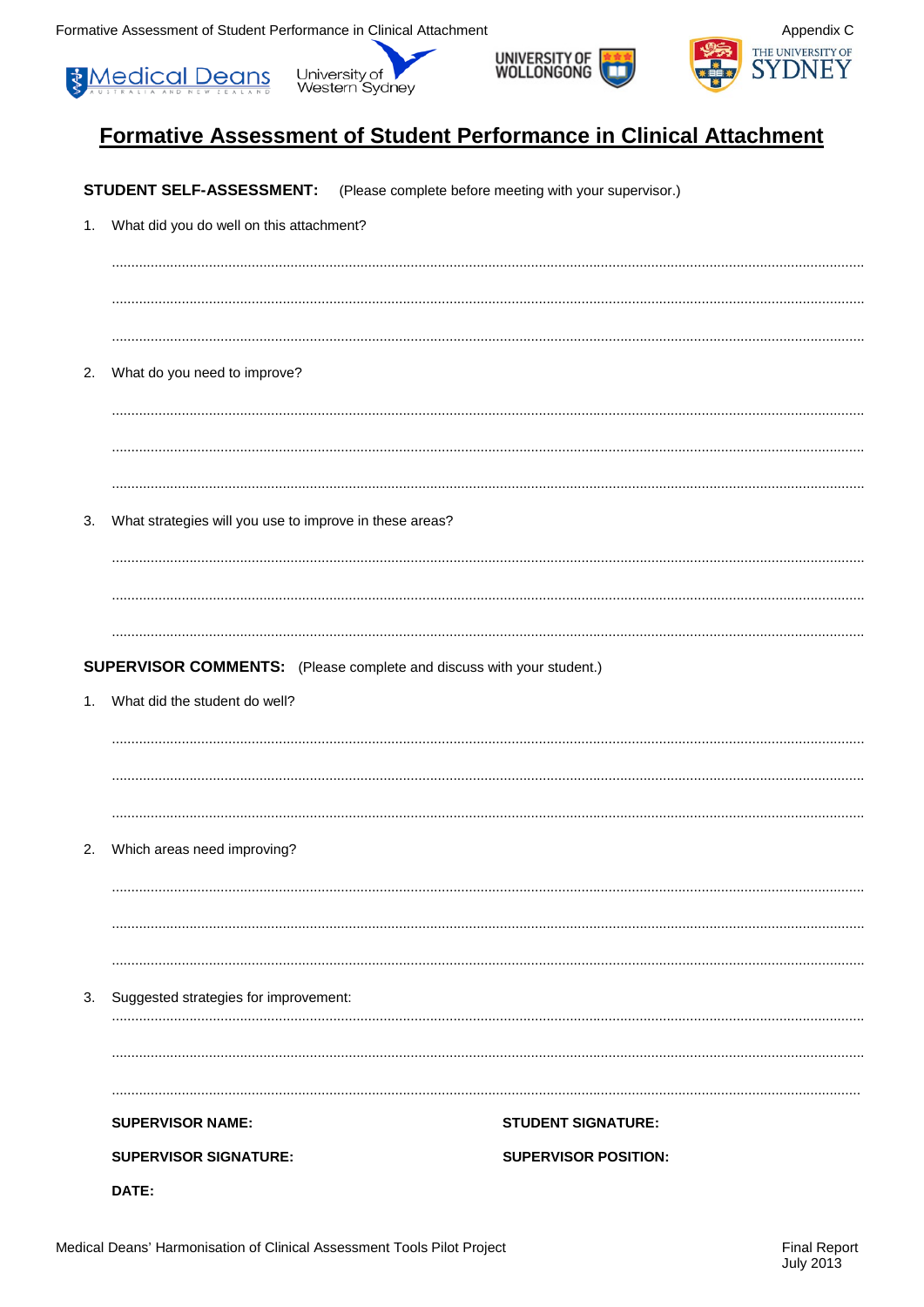# **SUMMARY OF PILOT ATTACHMENTS 16 JULY TO 14 SEPTEMBER, 2012**

|                  | Jul | Jul          | Jul          | Aug          | Aug           | Aug          | Aug          | Sep                     | <b>Sep</b>   |
|------------------|-----|--------------|--------------|--------------|---------------|--------------|--------------|-------------------------|--------------|
| <b>Emergency</b> | 16  | 23           | 30           | 6            | 13            | 20           | 27           | $\overline{\mathbf{3}}$ | 10           |
| <b>Ballina</b>   |     |              |              |              | University 1  |              |              |                         |              |
|                  |     |              |              |              | University 1  |              |              |                         |              |
| <b>Lismore</b>   |     | University 3 |              |              | University 3  | University 3 |              |                         | University 3 |
|                  |     |              |              | University 3 |               |              |              |                         |              |
|                  |     |              |              |              | University 1  |              |              |                         |              |
|                  |     |              |              |              | University 15 |              |              |                         |              |
| <b>General</b>   |     |              | University 2 |              |               | University 2 |              |                         |              |
| <b>Medicine</b>  |     |              | University 2 |              |               |              |              |                         |              |
| <b>Lismore</b>   |     |              |              |              |               | University 2 |              |                         |              |
|                  |     |              | University 2 |              |               | University 2 |              |                         |              |
|                  |     |              |              |              |               |              | University 3 |                         |              |
|                  |     | University 3 |              |              | University 3  | University 3 |              |                         | University 3 |
|                  |     |              |              |              |               | University 1 |              |                         |              |
|                  |     |              | University 2 |              |               |              |              |                         |              |
| <b>Surgery</b>   |     |              | University 2 |              |               |              |              |                         |              |
| <b>Lismore</b>   |     |              | University 2 |              |               |              |              |                         |              |
|                  |     |              |              | University 3 |               |              |              |                         |              |
|                  |     |              | University 2 |              |               |              |              |                         |              |
|                  |     | University 3 |              |              | University 3  | University 3 |              |                         | University 3 |
|                  |     |              | University 2 |              |               |              |              |                         |              |
|                  |     |              | University 2 |              |               |              | University 3 |                         |              |
|                  |     |              |              |              | University 3  |              |              |                         |              |
|                  |     |              |              |              | University 3  |              |              |                         |              |
| <b>Mental</b>    |     |              |              |              | University 3  |              |              |                         |              |
| <b>Health</b>    |     |              |              |              | University 3  |              |              |                         |              |
| <b>Lismore</b>   |     |              |              |              | University 2  |              |              |                         |              |
|                  |     |              |              |              | University 2  |              |              |                         |              |
|                  |     |              |              |              | University 2  |              |              |                         |              |
|                  |     |              |              |              | University 2  |              |              |                         |              |
|                  |     |              |              |              | University 1  |              |              |                         |              |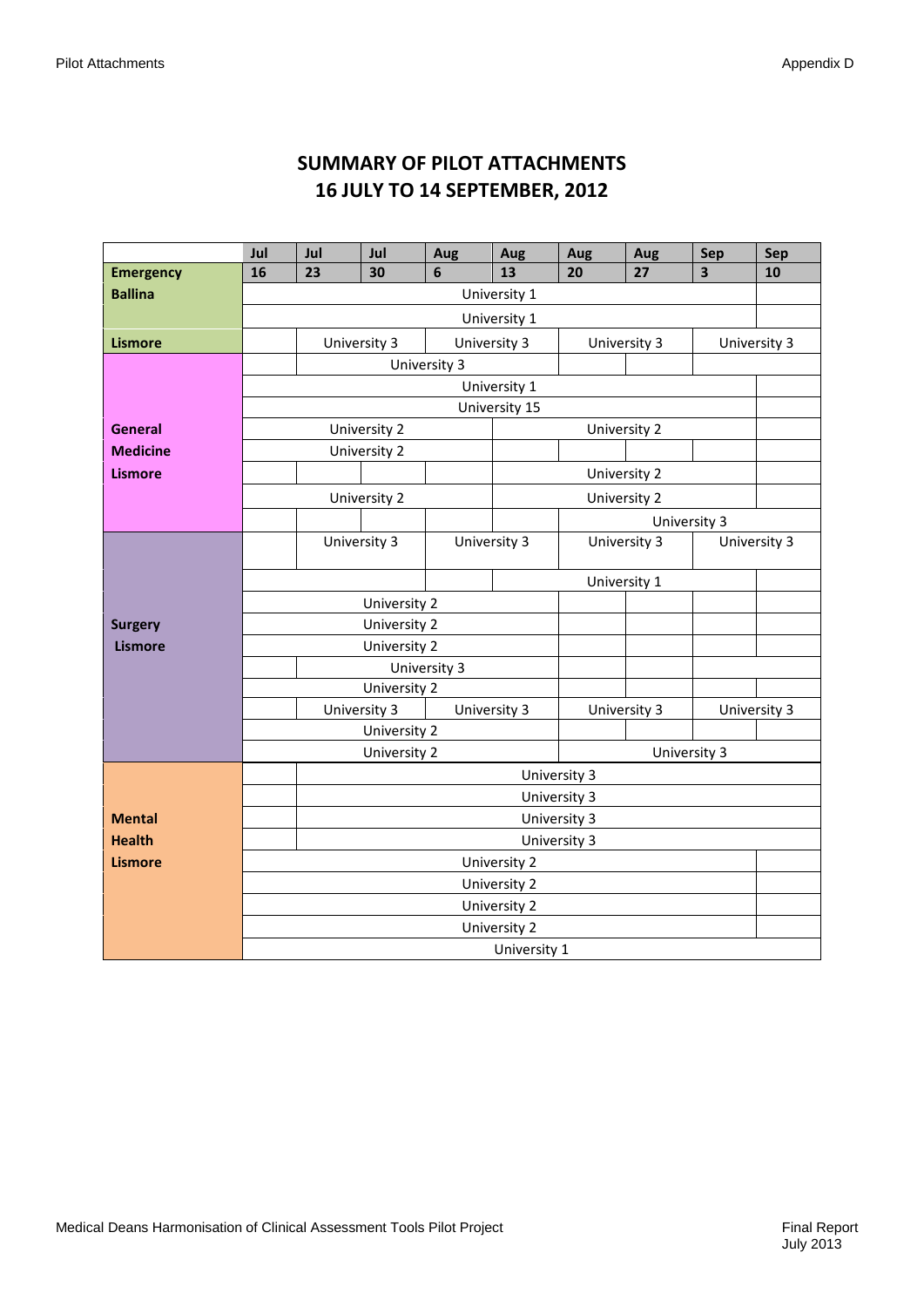



# **Evaluation of the Medical Deans' Harmonisation of Clinical Assessment Tools Project - 2012**

# **SURVEY OF STUDENTS**

**Instructions:** Please indicate the following details:

| <b>NAME</b>       | ID              |  |
|-------------------|-----------------|--|
| <b>UNIVERSITY</b> | <b>LOCATION</b> |  |

# **Your name and ID will be removed from this survey form before analysis so that your responses remain anonymous.**

Please place a tick  $(\sqrt{})$  in the relevant box to rate your level of agreement with each of the statements. Your response should best tell how you feel about the Harmonisation Assessment tools.

# **THESE ARE THE RESPONSE CATEGORIES:**

- o Strongly Agree<br>o Agree
- Agree
- o Disagree
- o Strongly disagree
- o Don't know

| <b>Item</b><br>number | <b>Item statements</b>                                                                                                   | <b>STRONGLY<br/>AGREE</b> | <b>AGREE</b> | <b>DISAGREE</b> | <b>STRONGLY<br/>DISAGREE</b> | DONT<br>TYON |
|-----------------------|--------------------------------------------------------------------------------------------------------------------------|---------------------------|--------------|-----------------|------------------------------|--------------|
| 1.                    | The criteria of the Harmonised Assessment tool reflect the<br>outcomes expected of me at end of this attachment          |                           |              |                 |                              |              |
| 2.                    | The Harmonised Assessment criteria accommodate the discipline<br>specific skills required of the me at end of attachment |                           |              |                 |                              |              |
| 3.                    | The criteria reflect the expected performance required of the me at<br>end of attachment                                 |                           |              |                 |                              |              |
| 4.                    | The criteria assess the 'work-based', clinical experiences required<br>by this discipline                                |                           |              |                 |                              |              |
| 5.                    | The Harmonised Assessment form assists me in making judgments<br>about my performance on this attachment                 |                           |              |                 |                              |              |
| 6.                    | The Harmonised Assessment tool provides opportunity for me to<br>share my self-evaluation with my supervisor             |                           |              |                 |                              |              |
| 7.                    | The Harmonised Assessment tool is relevant in providing feedback<br>on my performance in attachment                      |                           |              |                 |                              |              |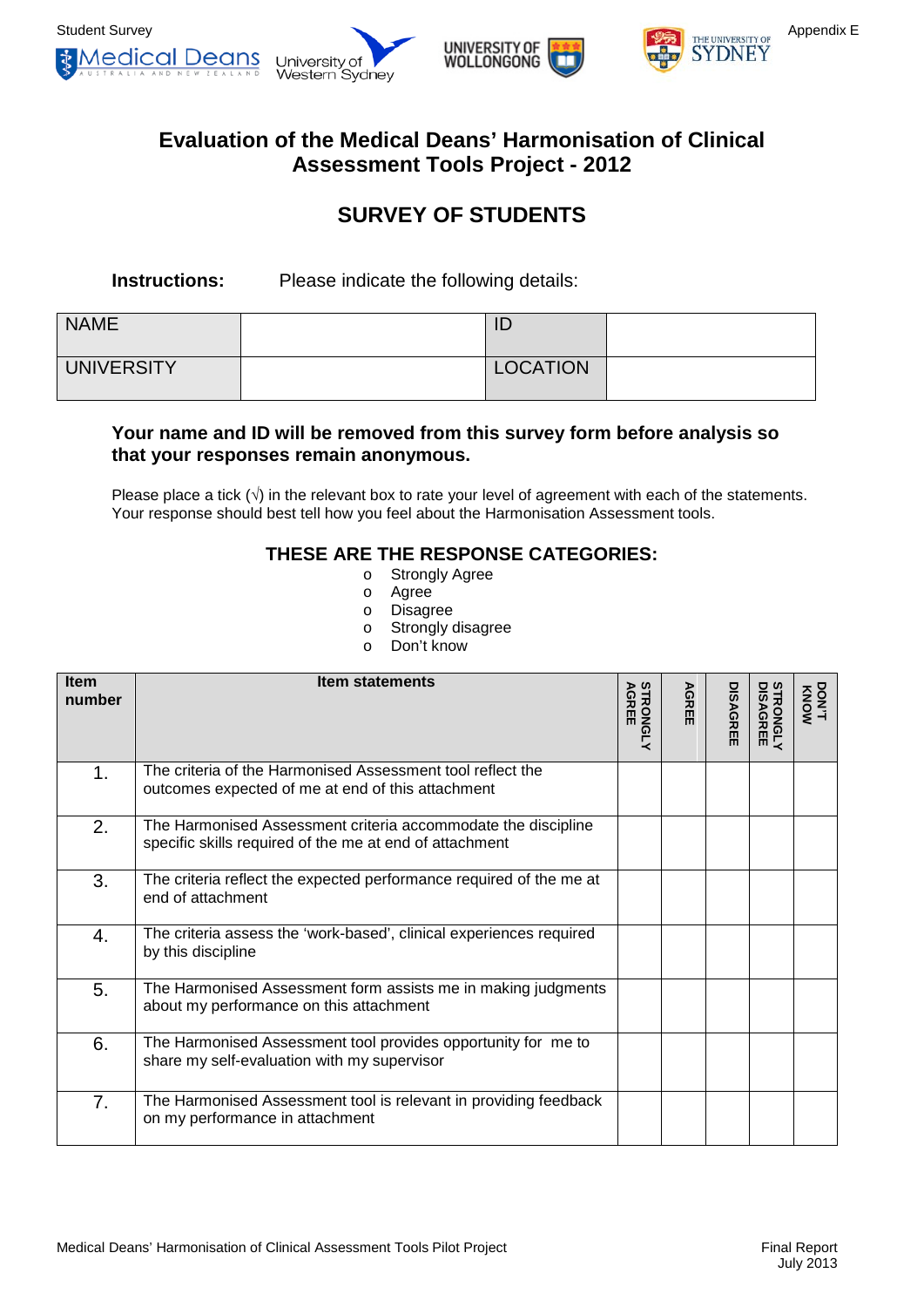







| <b>Item</b><br>number | <b>Item statements</b>                                                                                                                                     | <b>AGREE</b><br>STRONGLY | <b>AGREE</b> | <b>DISAGREE</b> | <b>STRONGLY<br/>DISAGREE</b> | <b>NONY<br/>KNOW</b> |
|-----------------------|------------------------------------------------------------------------------------------------------------------------------------------------------------|--------------------------|--------------|-----------------|------------------------------|----------------------|
| 8.                    | The Harmonised Assessment tool provides information that<br>encourages me to progress my learning                                                          |                          |              |                 |                              |                      |
| 9.                    | The Harmonised Assessment tool is useful for formative<br>assessment purposes                                                                              |                          |              |                 |                              |                      |
| 10.                   | The Harmonised Assessment tool allows me to identify my<br>strengths demonstrated in this attachment                                                       |                          |              |                 |                              |                      |
| 11.                   | The Harmonised Assessment tool allows me to note the areas I<br>need to further develop in this discipline                                                 |                          |              |                 |                              |                      |
| 12.                   | The Harmonised Assessment can be completed in a timely way                                                                                                 |                          |              |                 |                              |                      |
| 13.                   | The Harmonised Assessment tool requires a specialised<br>space/venue for completion                                                                        |                          |              |                 |                              |                      |
| 14.                   | The Harmonised Assessment tool's 5 point rating scale allows me<br>to understand my level of performance against each criterion                            |                          |              |                 |                              |                      |
| 15.                   | The Global rating is appropriate in that it allows the<br>Supervisor/Assessor to record my readiness for practice as an<br>Intern at the end of attachment |                          |              |                 |                              |                      |
|                       | In using the Harmonised Assessment tool, what works well for you?                                                                                          |                          |              |                 |                              |                      |
|                       | What areas need improvement to the Harmonised Assessment tool?                                                                                             |                          |              |                 |                              |                      |

Thank You.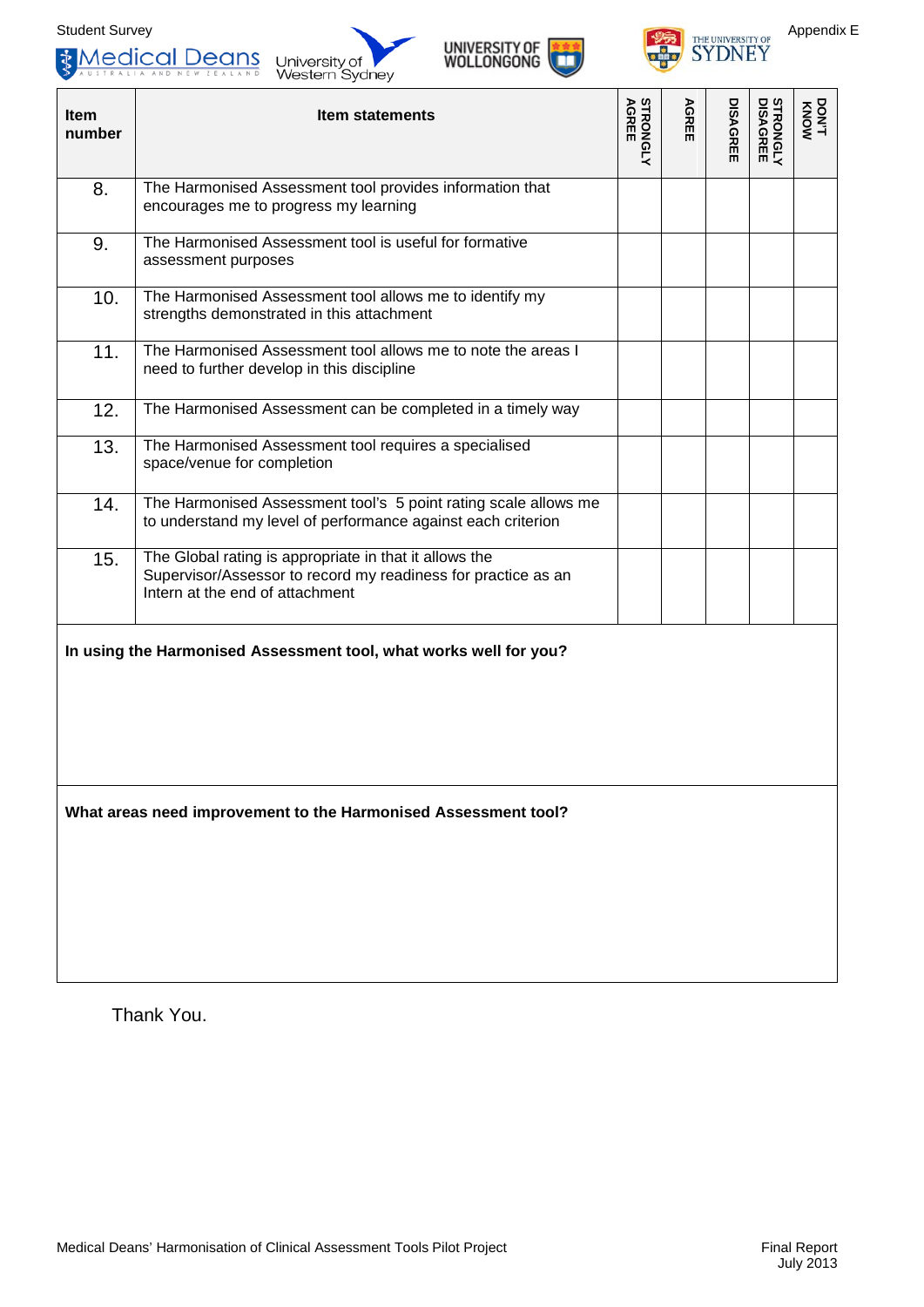







# **Evaluation of the Medical Deans' Harmonisation of Clinical Assessment Tools Project - 2012**

# **SURVEY OF SUPERVISORS/ASSESSORS**

**Instructions:** Please provide the following details:

| <b>NAME</b>     | <b>LOCATION</b> |  |
|-----------------|-----------------|--|
| <b>POSITION</b> | <b>ROTATION</b> |  |

# **Your name will be removed from this survey form before analysis so that your responses remain anonymous.**

Please place a tick  $(\sqrt{)}$  in the relevant box to rate your level of agreement with each of the statements. Your response should best tell how you feel about the Harmonisation Assessment tools.

# **THESE ARE THE RESPONSE CATEGORIES:**

- o Strongly Agree
- o Agree
- o Disagree
- o Strongly disagree
- o Don't know

| <b>Item</b><br>number | <b>Item statements</b>                                                                                                                       | <b>STRONGLY<br/>AGREE</b> | <b>AGREI</b><br>m | <b>DISAGREE</b> | <b>STRONGLY</b><br>DISAGREE | <b>NONY<br/>T'NOW</b> |
|-----------------------|----------------------------------------------------------------------------------------------------------------------------------------------|---------------------------|-------------------|-----------------|-----------------------------|-----------------------|
| 1.                    | The criteria of the Harmonised Assessment tool reflect the<br>outcomes expected of students at the end of attachment                         |                           |                   |                 |                             |                       |
| 2.                    | The criteria accommodate the discipline specific skills required of<br>the student at end of attachment                                      |                           |                   |                 |                             |                       |
| 3.                    | could identify how the specific skills required of my discipline<br>aligned to the criteria                                                  |                           |                   |                 |                             |                       |
| 4.                    | The Harmonised Assessment form assists me in making decisions<br>about a student's performance in this attachment                            |                           |                   |                 |                             |                       |
| 5.                    | The Harmonised Assessment tool provides opportunity for the<br>student to share self-evaluation comments with me                             |                           |                   |                 |                             |                       |
| 6.                    | The Harmonised Assessment tool works well as an assessment<br>tool for providing feedback on the student's performance in this<br>attachment |                           |                   |                 |                             |                       |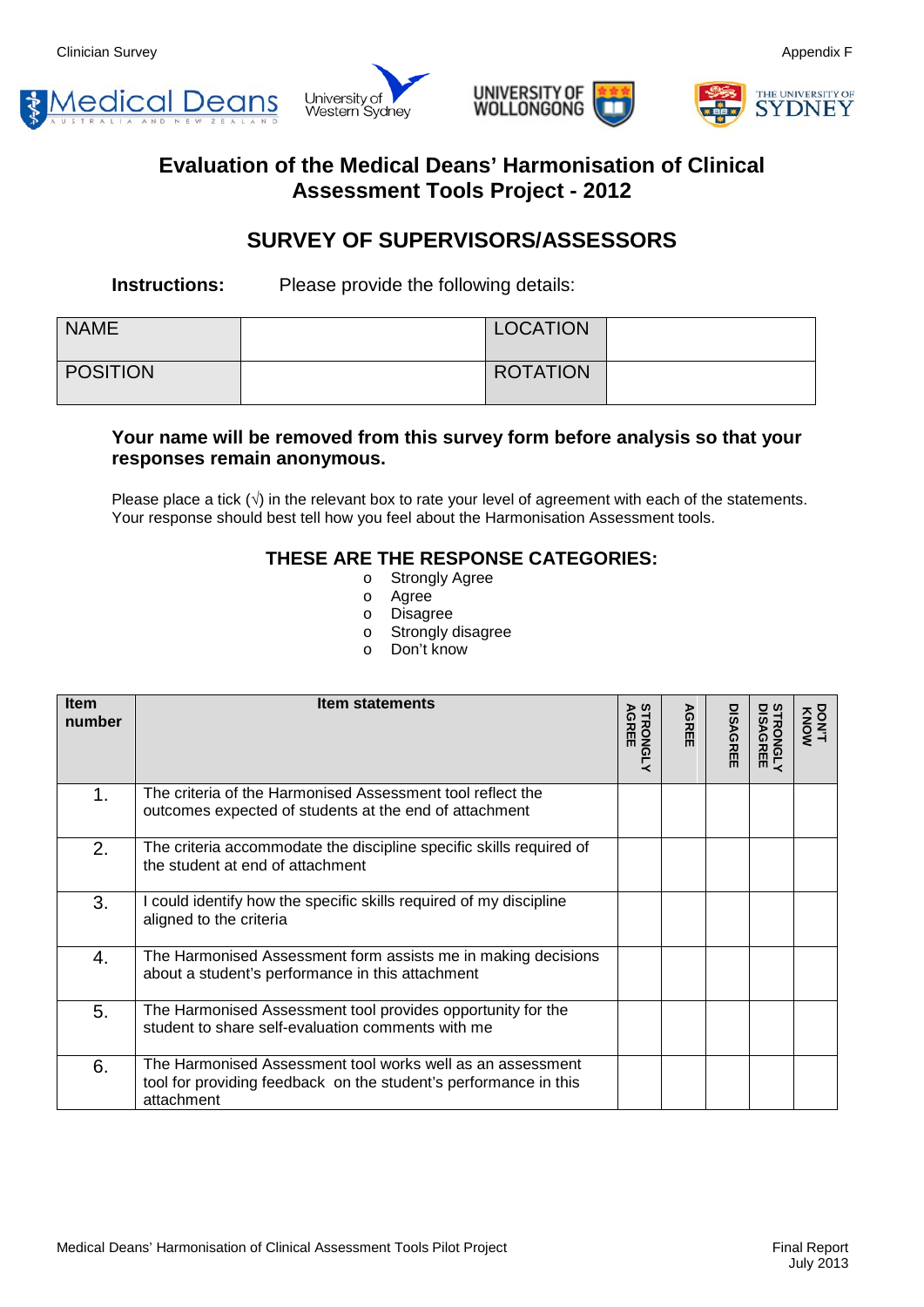







| <b>Item</b><br>number                                                           | <b>Item statements</b>                                                                                                                                       | <b>STRONGLY</b><br><b>AGREE</b> | AGREE | <b>DISAGREE</b> | <b>STRONGLY<br/>DISAGREE</b> | DON/T<br>TYON |
|---------------------------------------------------------------------------------|--------------------------------------------------------------------------------------------------------------------------------------------------------------|---------------------------------|-------|-----------------|------------------------------|---------------|
| 7.                                                                              | The criteria reflect the expected performance required of the<br>student at end of attachment                                                                |                                 |       |                 |                              |               |
| 8.                                                                              | The criteria address the 'work-based', clinical experiences required<br>of this attachment                                                                   |                                 |       |                 |                              |               |
| 9.                                                                              | The criteria provide information on the standard of student learning<br>required at end of attachment                                                        |                                 |       |                 |                              |               |
| 10.                                                                             | The essential clinical learning experiences are assessable against<br>the criteria                                                                           |                                 |       |                 |                              |               |
| 11.                                                                             | The assessment can be completed in a timely manner                                                                                                           |                                 |       |                 |                              |               |
| 12.                                                                             | The Harmonised Assessment tool requires minimal resources to<br>implement                                                                                    |                                 |       |                 |                              |               |
| 13.                                                                             | The Harmonised Assessment tool allows for input from the relevant<br>clinical personnel involved in the attachment                                           |                                 |       |                 |                              |               |
| 14.                                                                             | The Harmonised Assessment tool becomes more effective if the<br>Supervisor consults with others to rate the student at end of<br>attachment                  |                                 |       |                 |                              |               |
| 15.                                                                             | The Harmonised Assessment tool requires a specialised<br>venue/space for its completion at end of attachment                                                 |                                 |       |                 |                              |               |
| 16.                                                                             | The Harmonised Assessment tool allows for the most important<br>aspects of the specific discipline to be assessed                                            |                                 |       |                 |                              |               |
| 17.                                                                             | The Harmonised Assessment tool 5 point rating scale allows<br>students to clearly demonstrate their level of performance against<br>the criteria             |                                 |       |                 |                              |               |
| 18.                                                                             | The Global rating is appropriate in that it allows the<br>Supervisor/Assessor to record the student's progress towards<br>readiness to practice as an intern |                                 |       |                 |                              |               |
| Please identify areas needed for improvement to the Harmonised Assessment tool: |                                                                                                                                                              |                                 |       |                 |                              |               |
|                                                                                 | How can these improvements be made?                                                                                                                          |                                 |       |                 |                              |               |